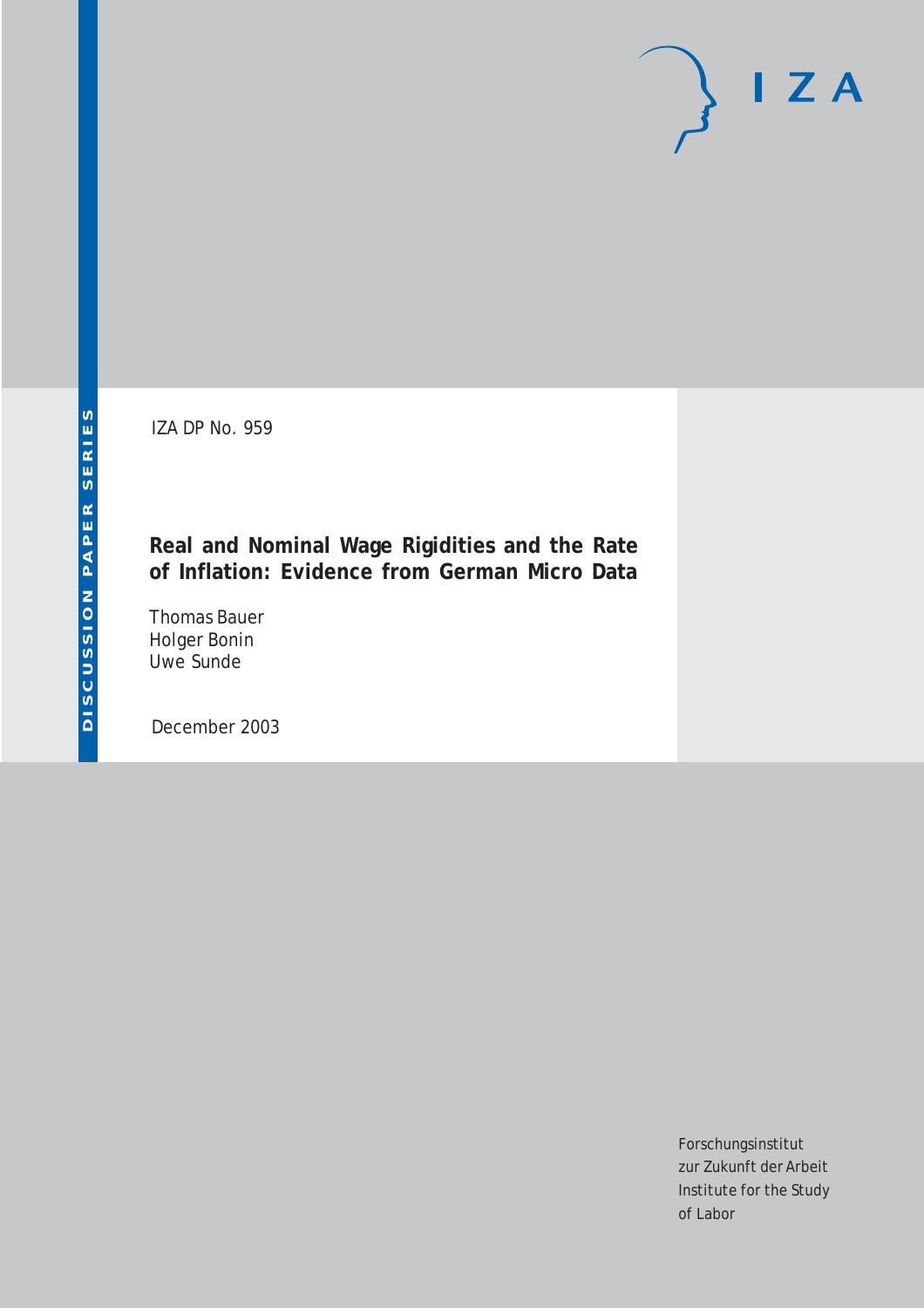# **Real and Nominal Wage Rigidities and the Rate of Inflation: Evidence from West German Micro Data**

## **Thomas Bauer**

*University of Bochum, CEPR and IZA Bonn* 

## **Holger Bonin**

*IZA Bonn* 

## **Uwe Sunde**

*IZA Bonn* 

Discussion Paper No. 959 December 2003

IZA

P.O. Box 7240 D-53072 Bonn **Germany** 

Tel.: +49-228-3894-0 Fax: +49-228-3894-210 Email: [iza@iza.org](mailto:iza@iza.org)

This Discussion Paper is issued within the framework of IZA's research area *Mobility and Flexibility of Labor.* Any opinions expressed here are those of the author(s) and not those of the institute. Research disseminated by IZA may include views on policy, but the institute itself takes no institutional policy positions.

The Institute for the Study of Labor (IZA) in Bonn is a local and virtual international research center and a place of communication between science, politics and business. IZA is an independent, nonprofit limited liability company (Gesellschaft mit beschränkter Haftung) supported by Deutsche Post World Net. The center is associated with the University of Bonn and offers a stimulating research environment through its research networks, research support, and visitors and doctoral programs. IZA engages in (i) original and internationally competitive research in all fields of labor economics, (ii) development of policy concepts, and (iii) dissemination of research results and concepts to the interested public. The current research program deals with (1) mobility and flexibility of labor, (2) internationalization of labor markets, (3) welfare state and labor market, (4) labor markets in transition countries, (5) the future of labor, (6) evaluation of labor market policies and projects and (7) general labor economics.

IZA Discussion Papers often represent preliminary work and are circulated to encourage discussion. Citation of such a paper should account for its provisional character. A revised version may be available on the IZA website ([www.iza.org](http://www.iza.org/)) or directly from the author.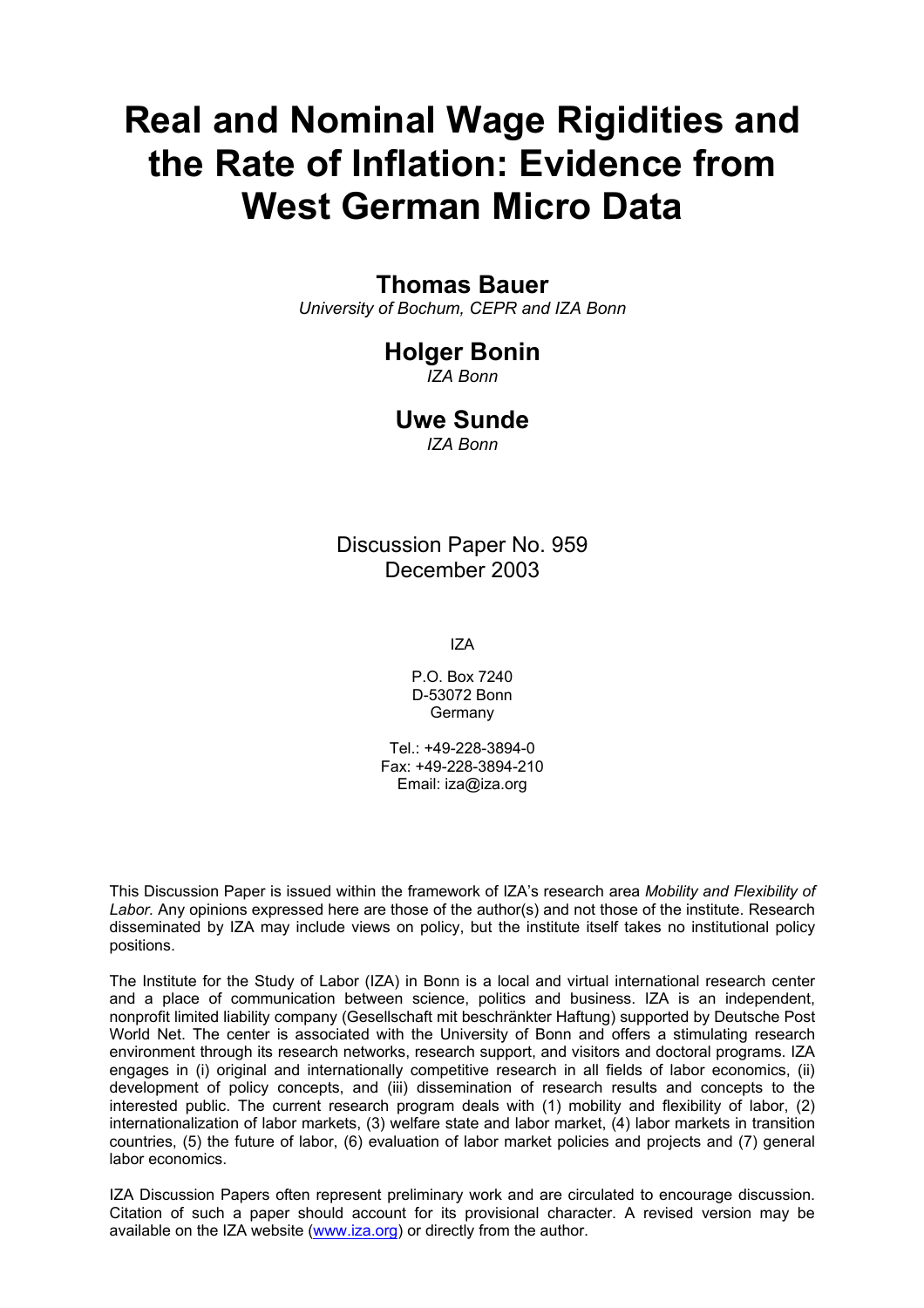IZA Discussion Paper No. 959 December 2003

## **ABSTRACT**

## **Real and Nominal Wage Rigidities and the Rate of Inflation: Evidence from West German Micro Data** [∗](#page-2-0)

The paper examines real and nominal wage rigidities. We estimate a switching regime model, in which the observed distribution of individual wage changes, computed from West German register data for 1976-1997, is generated by simultaneous processes of real, nominal or no wage rigidity, and measurement error. The fraction of workers facing wage increases that are due to nominal, but mostly real wage rigidity is substantial. The extent of real rigidity rises with inflation, whereas the opposite holds for nominal rigidity. Overall, the incidence of wage rigidity, which accelerates unemployment growth, is most likely minimized in an environment with moderate inflation.

JEL Classification: J31, J51, E52

Keywords: downward wage rigidity, real effects of inflation, collective bargaining, switching regime model, West Germany

Corresponding author:

Holger Bonin  $IZA$ P.O.Box 7240 53072 Bonn Germany Phone: +49 228 3894 303 Fax: +49 228 3894 180 Email: [bonin@iza.org](mailto:bonin@iza.org)

<span id="page-2-0"></span><sup>∗</sup> We wish to thank Olivier Blanchard, Erica Groshen, Mark Schweitzer and participants of the AEA Annual meeting 2003 in Washington D.C., the 17th ESPE conference in New York and the CAED 2003 meeting in London for helpful comments. William Dickens and Lorenz Götte provided invaluable support to the development and implementation of the model. The research presented in this paper is part of an ongoing international research project on downward wage rigidity, which receives financial support from the European Central Bank, the Brookings Institution and the Volkswagen Foundation. Any opinions expressed in this paper are those of the authors and should not be attributed to any of these institutions.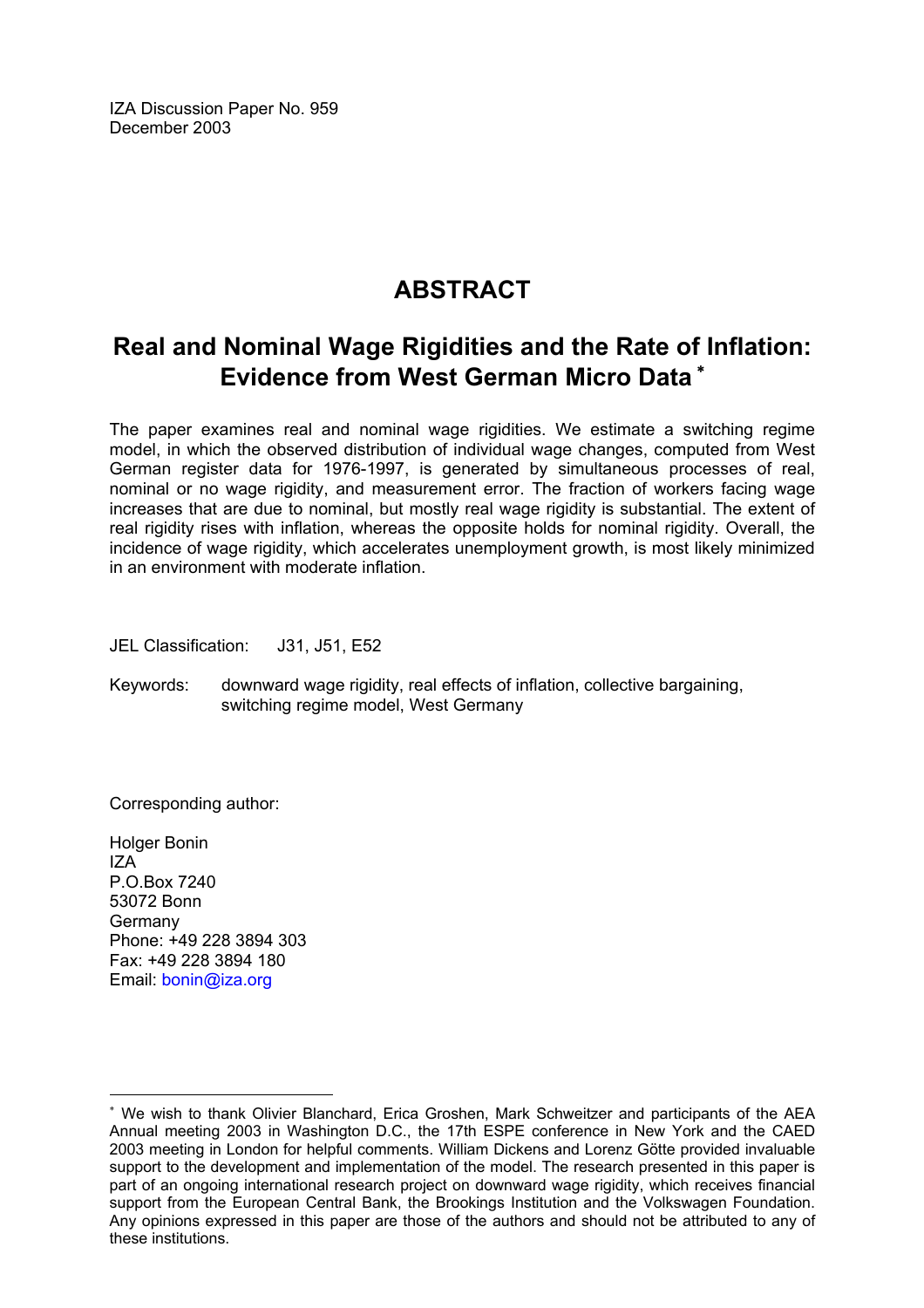## 1 Introduction

The correct answer to the question whether there exists an optimal positive level of inflation has bothered generations of economists. In a world with downward rigid nominal wages, firms find it less difficult to cut wages in real terms when inflation is high. Hence, inflation facilitates downward adjustment of wages in the face of productivity shocks, leading to the famous claim of Tobin (1972) that inflation greases the wheels of the labor market. On the other hand, as argued by Friedman (1977), high inflation, usually associated with higher volatility of price changes, can lead to distortionary price and wage fluctuations by making it more difficult for agents to form precise expectations. With money illusion being less likely, and real instead of nominal wages being downward rigid, inflation only serves to throw sand into the wheels of labor markets. This paper contributes to the discussion by providing an empirical framework based on wage change data for individual workers. It thereby complements the attempt of Groshen and Schweitzer (1999) to decompose grease and sand effects of inflation based on wage records of firms.

A growing literature, starting with McLaughlin (1994), employs micro data to test the validity of the claim that nominal wages are downward rigid.<sup>1</sup> Evidence for the relevance of nominal wage rigidity is mixed. Even though there is no clear consensus in the literature yet, the findings seem to point at the existence of some nominal rigidity, however of a limited extent. A potential explanation for this is that the notion of nominally sticky wages does not coincide with the actual constraints on wage setting. While there are several theoretical arguments to support the claim that wages are not fully flexible, for example due to the possibility of efficient wage contracts, loss aversion or fairness standards,<sup>2</sup> it is not obvious why wage rigidity would occur at exactly zero wage growth.

In the presence of wage rigidity, firms cannot implement the wage change they would like to for certain workers. If this is the case, it seems plausible to assume that the wage is changed at the feasible rate closest to the one intended in the absence of rigidities,

<sup>&</sup>lt;sup>1</sup> A non-exhaustive list of recent studies includes Card and Hyslop (1997), Kahn (1997), McLaughlin (1999), and Altonji and Devereux (2000) for the US, Christophides and Leung (2001) and Christophides and Stengos (2001) for Canada, Smith (2000) and Nickell and Quintini (2003) for the UK, Fehr and Götte (2003) for Switzerland, and Beissinger and Knoppik (2001) for Germany.

<sup>2</sup> Such explanations can be derived from bargaining theory, see MacLeod and Malcomson (1993) and Holden (1994). There is some evidence from surveys, see Campbell and Kamlani (1997), and behavioral experiments, see Fehr and Falk (1999), that these phenomena can indeed prevent firms from cutting wages. Bewley (1999) reviews the relevant literature.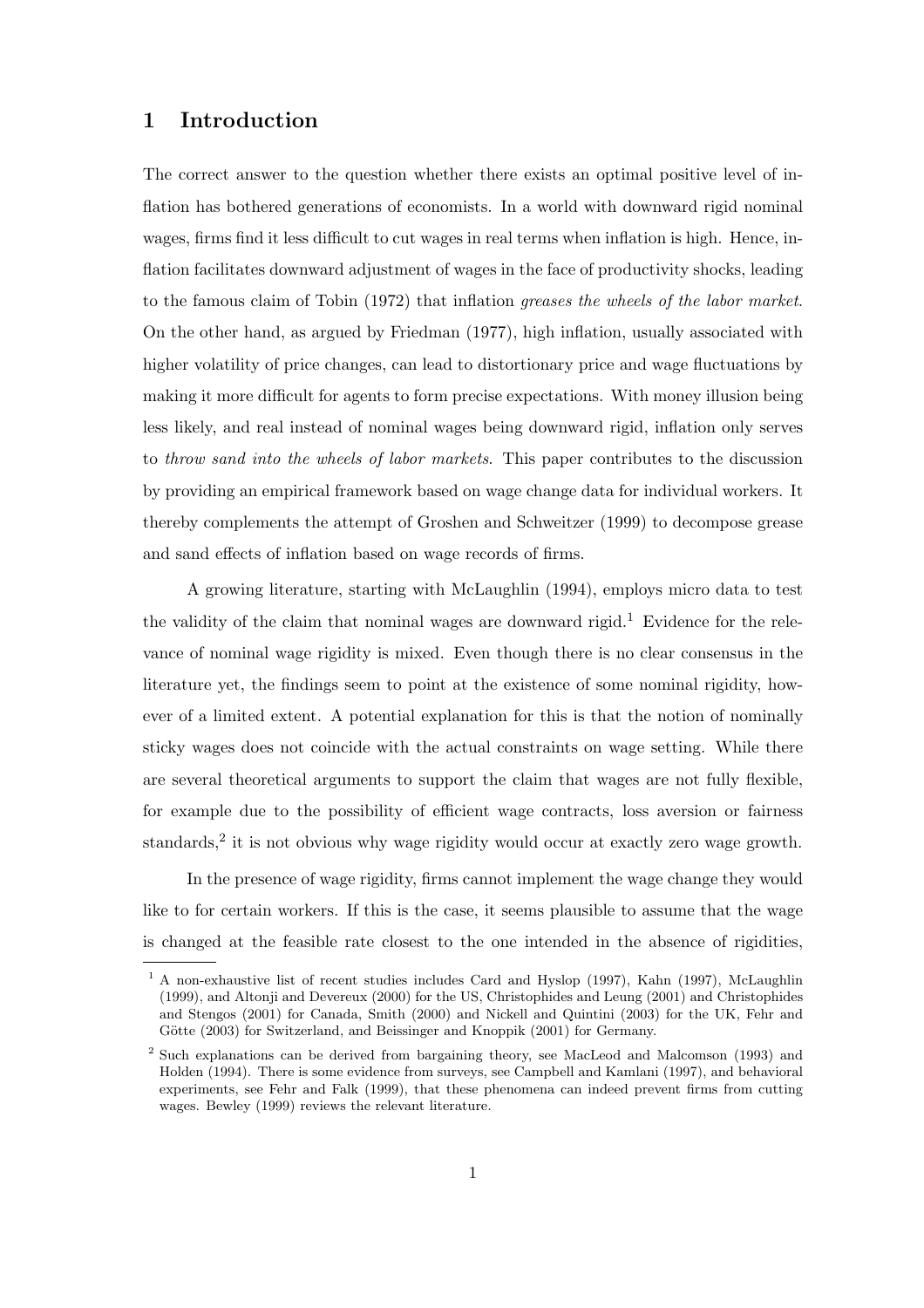which may be termed the rigidity bound. In the case of nominal downward wage rigidity, this bound is zero. But in principle rigidities might occur at any rate of wage growth. In particular, it is possible that agents can avert real wage cuts so that a rigidity bound occurs in the positive domain of the wage change distribution. Real wage rigidity could be particularly relevant in periods of high inflation when money illusion disappears and real instead of nominal loss aversion is likely to arise. Likewise, on labor markets with centralized wage setting through collective agreements reached by unions, real wages are presumably downward rigid. In Germany, for example, the legal setting is such that the collective wage agreement often constitutes a minimum condition for the individual firm. If trade unions strive for real wage security, the conventional emphasis on nominal wage rigidity may be of little empirical relevance.

Conventionally, real wage rigidity and its relation to employment and unemployment is analyzed on the basis of macro data within a labor demand framework, as surveyed by Nickell and Layard (1999). This framework, however, does not permit to determine what fraction of the population is indeed affected by wage rigidity, since it is not guaranteed that a labor demand curve exists if wages grow by less than the rigidity bound. In contrast to the substantial body of literature using micro data to analyze nominal wage rigidity, little work has been done to analyze the extent, the determinants, and effects of real downward wage rigidity on the individual level. McLaughlin (1994) and Card and Hyslop (1997) investigate to what extent nominal rigidities prevent real wage cuts, using the rate of price inflation as a point of reference. While McLaughlin finds little evidence for real wage rigidity in individual data from the U.S. pooled over the period 1976-1986, Card and Hyslop criticize the pooling of micro data across time as source of potential biases, and propose another methodology with extensive treatment of potential measurement error. Using U.S. data covering the period 1976-1993, they find considerable real wage rigidity as a direct consequence of nominal wage rigidity, in particular in years of low inflation.

However, the view that real rigidities are solely caused by nominal rigidities is very restrictive. Firstly, the mechanisms or constraints preventing nominal wage cuts might not be the same as those preventing real wage cuts. Secondly, price inflation might not provide the right benchmark for real wage rigidity. Rather, (expected) productivity growth or collective agreements might provide the level of wage growth that firms cannot undercut, which might vary across individuals or firms.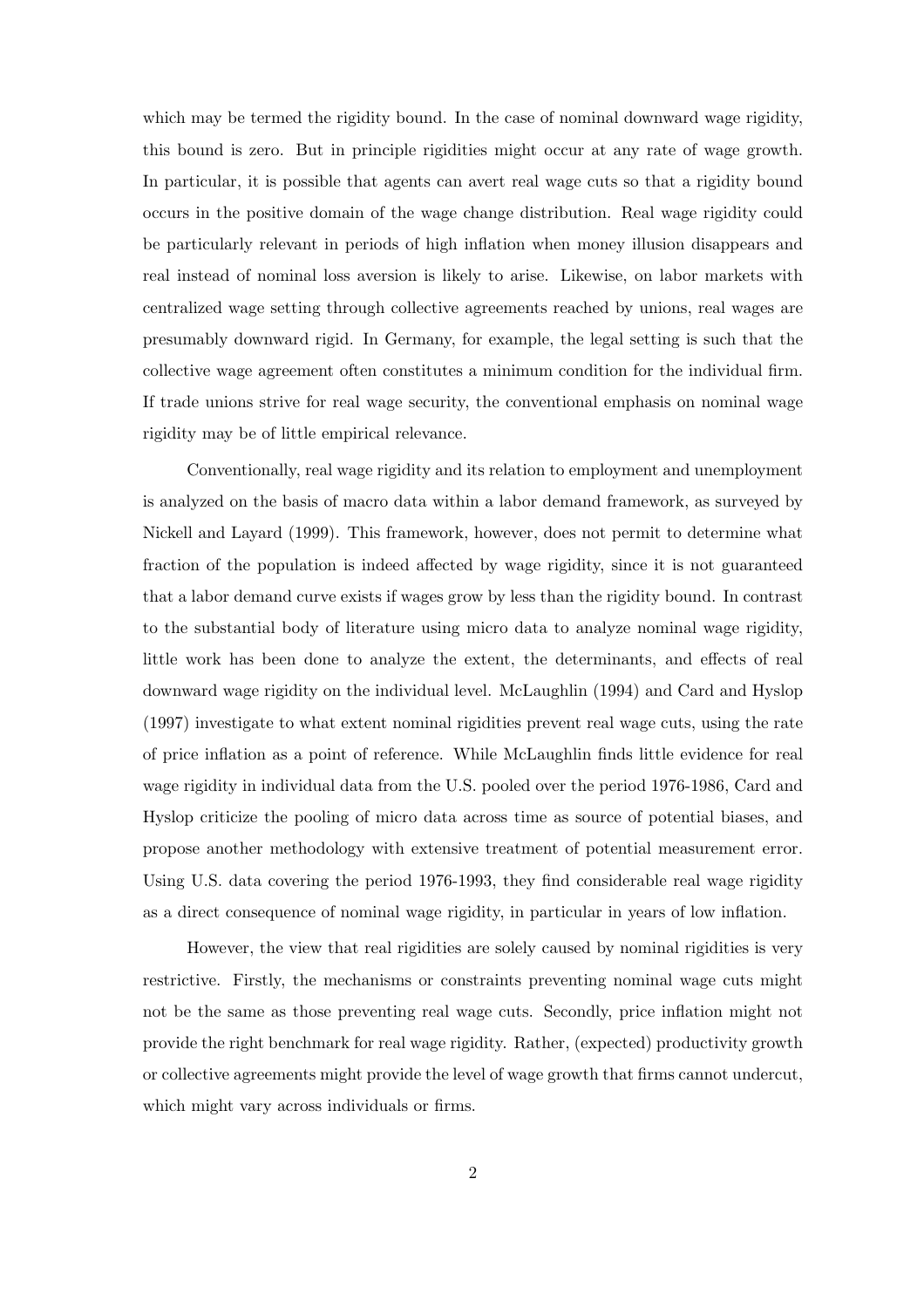Based on data of individual wage changes, this paper makes an attempt to measure the frequency and the strength of co-existing nominal and real downward wage rigidity regimes when the location of the real rigidity bound is can vary across agents. It applies an empirical strategy which is based on the notion that the observed distribution of individual wage changes is generated by simultaneous processes of real, nominal or no wage rigidity, and possibly measurement error. The probabilities that an individual is in one of the different regimes are estimated by maximum likelihood.

The starting point for the econometric model is the work by Altonji and Devereux (2000) who measure the incidence of nominal wage rigidity in micro data by referring to a counterfactual wage change distribution– the wage changes firms would choose in the absence of rigidity constraints. Identification is based the following consideration: If wages are rigid, probability mass accumulates at the rigidity bound such that the observed distribution of wage changes is more skewed than the counterfactual wage change distribution. Unbiased parameters of the latter can be estimated within the empirical model using the observations of those individuals whose wages are flexible.

As shown by Dickens and Götte  $(2002)$ , it is possible to extend this approach to simultaneously analyze nominal and real wage rigidity. The conceptual difficulty in the presence of real downward wage rigidity is that the location of the rigidity bound is an unknown variable. The only previous empirical study that jointly evaluates the incidence of nominal and real wage rigidity is that by Fehr, Götte, and Pfeiffer  $(2002)$ . Using German micro data, they interpret real wage rigidity as contractual rigidity and impose the condition that the real rigidity bound equals the collective wage agreement applicable to the agent. The present paper, in contrast, designs the location of the individual real rigidity bound as a realization from a distribution whose parameters are estimated together with the other parameters of the model. This approach permits an investigation of the potential determinants of real wage rigidity. Technically, the model of individual heterogeneity in real rigidity bounds resembles that developed by Fehr and Götte (2003) for estimating individual specific threshold values for nominal wage cuts. For the estimation of the model, we derive individual year-to-year wage changes of prime age West German job stayers using the Regional File of the IAB Employment Subsample.

Our central finding is that, while wage rigidities are in general substantial, real downward wage rigidity seems much more pervasive than nominal wage rigidity. This holds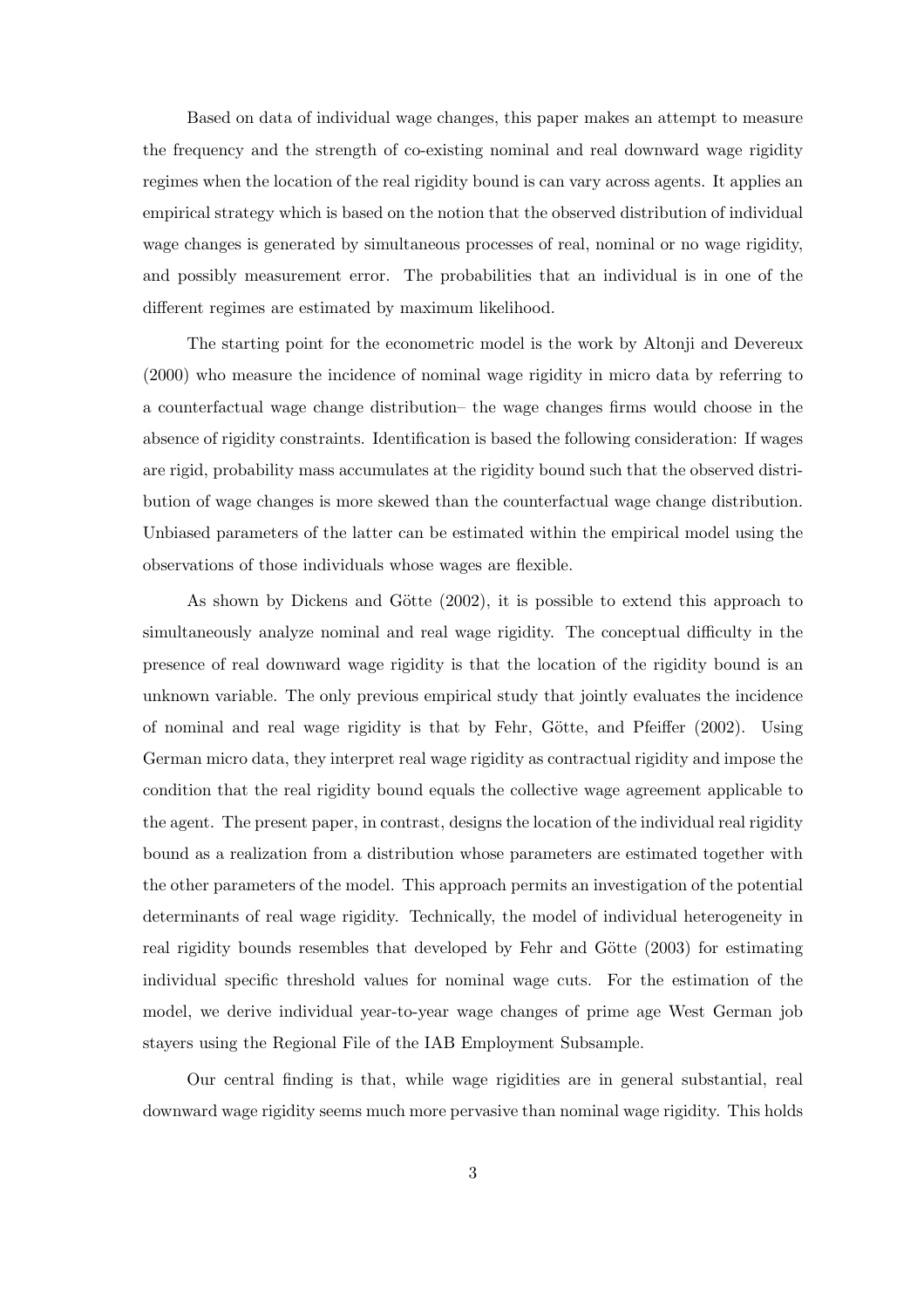both in terms of the extent of the rigidity measured by the fraction of workers affected, as well as in terms of the average sweep-up in wages caused by the rigidity. Moreover, both higher unemployment as well as lower inflation seem to decrease the extent of real wage rigidity, while the opposite holds for nominal rigidity.

The remainder of the paper proceeds as follows. The next section presents the econometric model and lays out the estimation strategy. Section 3 describes the data used for the empirical analysis and the extracted sample. Section 4 discusses the incidence of downward wage rigidity on the basis of the obtained parameter estimates. Section 5 searches for possible causes for, as well as consequences of the measured wage rigidity on the macro level. Section 6 provides some concluding remarks.

## 2 Econometric model

This section generalizes the empirical model of nominal wage rigidity developed by Altonji and Devereux (2000), in order to jointly estimate the extent of nominal and real downward rigidity of individual wages in the presence of measurement error. The basic idea underlying the approach is the notion of an optimal wage change that firms would like to implement. The distribution of these notional wage changes, however, is not observable in the data for two reasons: firstly, the presence of wage rigidities causes the distribution of actual wage changes to differ from the distribution of notional wage changes. Secondly, measurement error, which may affect workers with and without rigidity, renders the distributions of actual and observed wage changes different. The empirical task is to estimate the notional wage change distribution on the basis of the observed wage change distribution, and, using this counterfactual, to identify the extent of wage rigidity and measurement error in the data.

#### 2.1 Notional, Actual and Observed Wage Changes

The notional (or counterfactual) wage change is the wage change that an employer would implement in the absence of wage rigidity and that would be observed in the data in the absence of measurement error. It reflects, for example, a change in the efficiency wage that maximizes expected profits of the firm, or, alternatively, a change in the reservation wage of the worker when the reservation wage is known by the firm and offered to the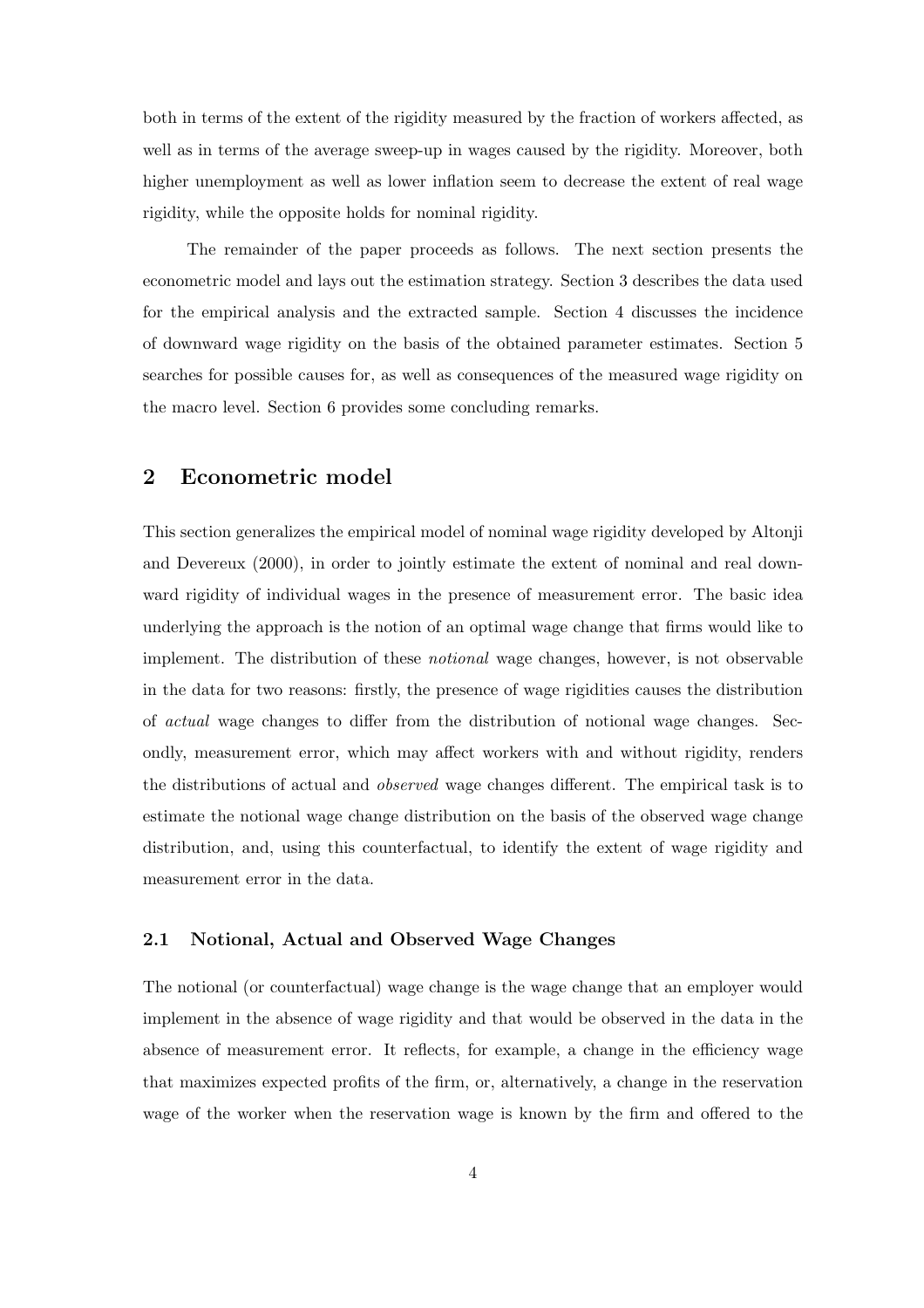worker. We assume that the notional wage change for individual  $i$  from a given period to the next,  $\Delta w_i^n$ , can be written as a function of a vector of explanatory variables  $X_i$ , a vector of conforming parameters  $\alpha$ , and a normally distributed error term  $\varepsilon_i$  with mean zero and variance  $\sigma_w^2$ :

$$
\Delta w_i^n = X_i \alpha + \varepsilon_i \ . \tag{1}
$$

The vector of controls may include personal characteristics, such as age and education, as well as firm characteristics, such as industry and firm size. We will check the robustness of our rigidity estimates using different specifications of the notional wage change equation.

The presence of rigidities truncates or censors the distribution of notional wage changes. We assume that the actual wage change distribution is the outcome of three distinct regimes: the *nominal rigidity regime* which does not permit absolute wage cuts, the real rigidity regime which does not permit wage growth of less than some rigidity bound different from zero, and the fully flexible regime which permits any wage change. The parameters  $\alpha$  in the notional wage change equation (1) will be systematically different depending on whether the individual belongs to the group of workers under the nominal rigidity, real rigidity or fully flexible regime. The structure of our econometric model is such that actual wage growth is invariably identical to notional wage growth, if the individual is affected by the fully flexible regime. Unbiased parameters for equation (1) can only be estimated on the basis of this particular group of workers.

The groups of workers affected by wage rigidity have to be identified within the model. The propensity that an individual is under a specific regime is a latent variable. We observe, however, that the distribution of wage changes is deformed relative to the notional wage change distribution if there is wage rigidity. The mass point of the wage change distribution at the respective rigidity bound can be exploited to disentangle the mixture of regimes generating the actual distribution of wage changes.

Define  $P_i^n$  as the propensity that wages of individual i are set under the nominal regime. Likewise, define  $P_i^r$  and  $P_i^f$  $i_i$  as the propensities that individual i is under the real regime and under the fully flexible regime, respectively. We assume that these propensities are given by

$$
P_i^j = Y_i \beta^j + \eta_i^j \tag{2}
$$

where  $Y_i$  is a vector of observables,  $\beta^j$  are vectors of parameters, and  $\eta_i^j$  $i<sub>i</sub>$  are normally distributed error terms with mean zero, for  $j = n, r, f$ .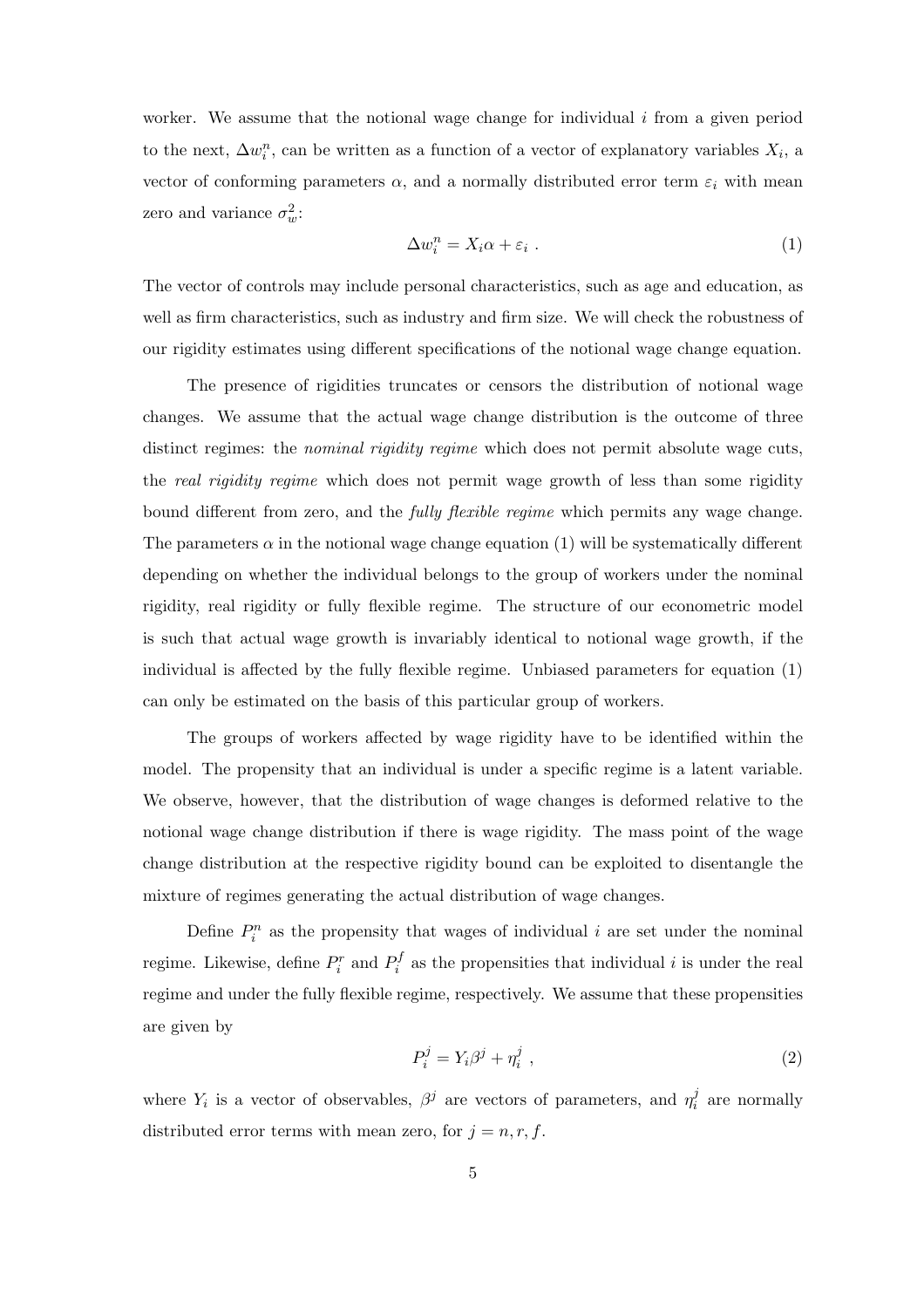Agents can only be in one regime at a time. Therefore the number of parameters to be estimated can be reduced by defining relative propensities to fall under a specific regime, e.g. as follows

$$
P_i^{rn} = P_i^r - P_i^n = Y_i \beta^{rn} + \eta_i^{rn}
$$
, and (3)

$$
P_i^{rf} = P_i^r - P_i^f = Y_i \beta^{rf} + \eta_i^{rf} \,, \tag{4}
$$

where  $\beta^{rj} = \beta^r - \beta^j$  and  $\eta^{rj} = \eta^r - \eta^j$ , for  $j = n, f$ . We assume further that  $\eta^{rn}$  and  $\eta^{rf}$  are standard normal variables uncorrelated with the other random variables of the model.<sup>3</sup>

Under the assumption that actual wages are set under the regime with the highest propensity, we can use expressions (3) and (4) to construct the actual wage change for individual  $i, \Delta w_i$ , as

$$
\Delta w_i = \begin{cases}\n r_i & \text{if } P_i^{rn} > 0 \quad \land \quad P_i^{rf} > 0 \quad \land \quad \Delta w_i^n \le r_i \\
 0 & \text{if } P_i^{rn} < 0 \quad \land \quad P_i^{rn} - P_i^{rf} < 0 \quad \land \quad \Delta w_i^n \le 0 \quad \land \\
 \Delta w_i^n & \text{otherwise}\n\end{cases}\n\tag{5}
$$

where  $r_i$  is the location of the real wage rigidity bound for individual i. Wage rigidity only constrains the wage setting for those individuals whose notional wage change is below the real rigidity bound at  $r_{it}$ , or below the nominal rigidity bound at zero. Equation (5) assumes that rigidity sweeps wage changes up to the relevant rigidity bound for workers with constrained wage setting. This concept is slightly different from the approach of Altonji and Devereux (2000), who assume that individuals in the nominal rigidity regime cannot take small wage cuts while wage cuts larger than a threshold value are feasible. Our model puts agents who take large wage cuts into the fully flexible regime. We will call the wage setting for individuals falling under the nominal or real rigidity regime and whose notional wage changes exceed the respective threshold level *unconstrained*. Wage setting for those individuals whose notional wage changes fall short of the respective threshold is called constrained.

The real rigidity bound might reflect, for example, collectively bargained wage agreements for a sector or occupation, or the inflation rate expected by firms or workers. It

<sup>&</sup>lt;sup>3</sup> This assumption is common practice in switching regression models. Without standardization, the regime propensities and the variances for the error terms would only be identified up to a constant of proportionality.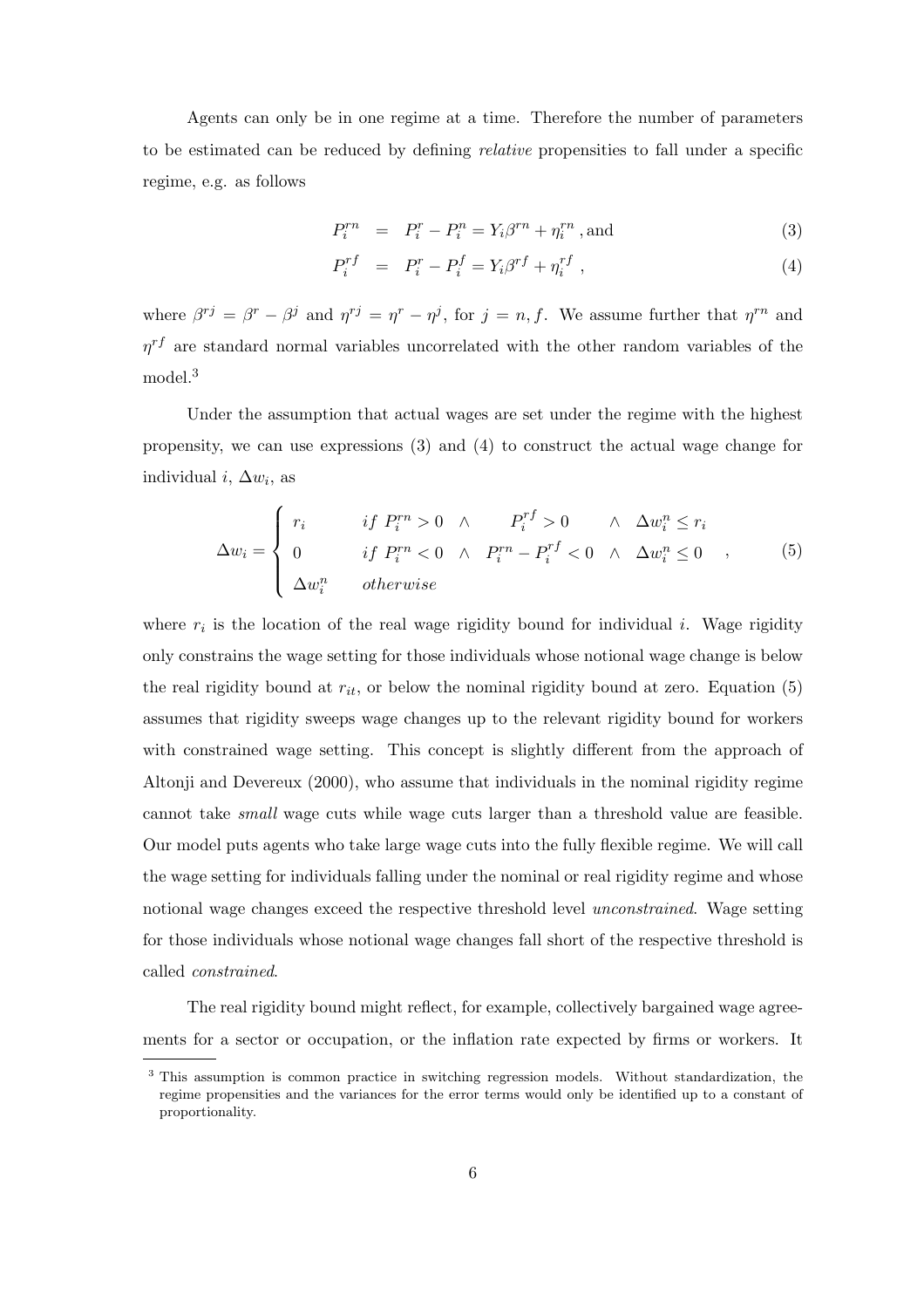is likely to vary across individuals. We introduce the possibility of heterogenous rigidity bounds by assuming that the location  $r_i$  for individual i is given by

$$
r_i = \begin{cases} Z_i \gamma + \nu_i & \text{if } P_i^{rn} > 0 \land P_i^{rf} > 0 \\ . & \text{otherwise} \end{cases} \tag{6}
$$

where  $Z_i$  is a vector of controls,  $\gamma$  a vector of conforming parameters and  $\nu_i$  is a normally distributed error term uncorrelated with the other error terms of the model, with mean zero and variance  $\sigma_r^2$ . As a real rigidity bound only exists for individuals falling under the real rigidity regime, the parameters  $\gamma$  are identified using the observations for this particular group of workers.

If there is recording or reporting error in wage levels, observed wage changes differ from actual wage changes. To incorporate the possibility that a fraction of wage changes is not correctly observed, we follow the mixed model of measurement error in wage levels proposed by Altonji and Devereux (2000). Measurement error can affect the observed wage change by altering the observed wage at the beginning of the measurement period, or by altering the observed wage at the end of the period, or both. We assume that the probability of mis-measurement,  $P<sup>m</sup>$ , is the same in each case. Furthermore, we assume that the error in wage levels is i.i.d. across time and individuals and normal with mean zero and variance  $\sigma_m^2$ . We can therefore construct a composite error term for individual wage changes,  $\tilde{u}_i$ ,

$$
\tilde{u}_i = \begin{cases}\nu_i^0 \sim N(0, \sigma_m^2) & P^m(1 - P^m) \\
u_i^1 \sim N(0, \sigma_m^2) & \text{with probability} \\
u_i^0 + u_i^1 \sim N(0, 2\sigma_m^2) & (P^m)^2 \\
0 & (1 - P^m)^2\n\end{cases},
$$
\n(7)

where  $u_i^0$  is the error in the level of the starting wage and  $u_i^1$  is the error in the level of the final wage, for individual i. Using the composite error term, which we assume to be uncorrelated with the other error terms of the model, we can write the observed wage change for individual *i*,  $\Delta w_i^o$ , as

$$
\Delta w_i^o = \Delta w_i + \tilde{u}_i \ . \tag{8}
$$

The composite specification of the error structure only identifies three regimes: a no error regime where the actual wage change is observed, a one error regime with measurement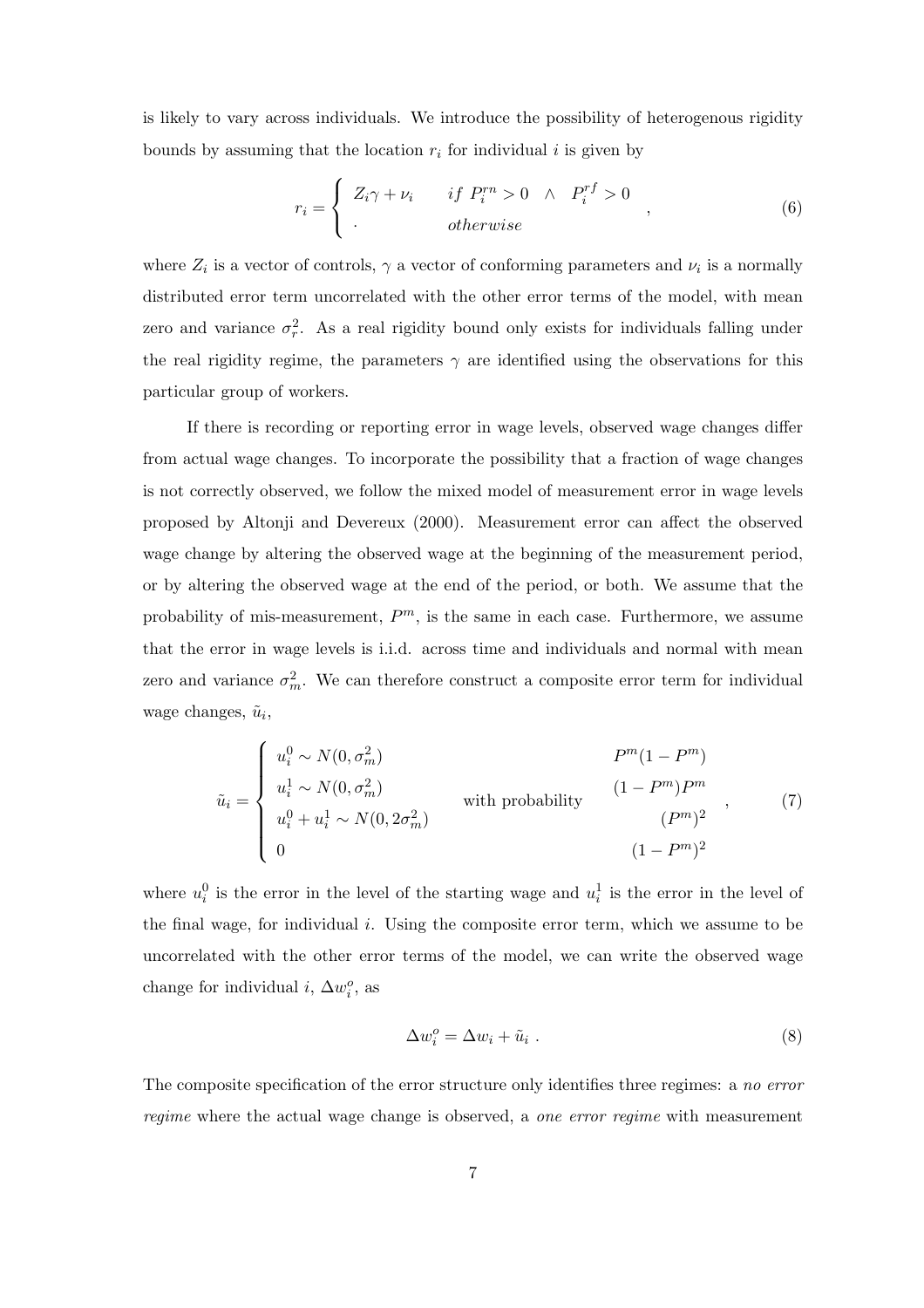error in either the starting or in the final wage, and a two error regime with measurement error both in the starting wage and in the final wage. This simplification of the error structure is convenient since the only parameters to be estimated are the share of incorrect observations in the data and the variance of measurement error in wage levels in of the two observations used to compute a wage change.<sup>4</sup>

#### 2.2 Estimation

The econometric model assumes that the observed distribution of individual wage changes is the outcome of a mixture of various wage setting regimes, which are summarized in Table 1. For each individual, wages are set under one of three possible regimes: the real rigidity, the nominal rigidity or the fully flexible regime. Wage growth under the fully flexible regime is never constrained by definition. This means that the actual wage change of an individual in this regime equals the notional wage change. Wage setting under the nominal or real rigidity regimes, however, can be either constrained or unconstrained. The respective rigidity bounds only bind in cases where the notional wage change is smaller than the relevant threshold. Finally, irrespective of the specific wage setting regime at work, wage changes might be measured without error, with one error or with two errors in the two wage levels required to compute an individual wage change observation.

According to the model, the probability that the wage change observation for an individual is generated by one of the 15 possible regimes is a function of a set of observed characteristics of the individual  $C_i = (X_i, Y_i, Z_i)$  and the vector of model parameters  $\Omega = (\alpha, \beta, \gamma, \sigma_w^2, \sigma_r^2, \sigma_m^2, P^m)$ . Given a set of individual wage changes  $\Delta w_i^o$  and data on individual characteristics  $C_i$ , the parameters of the model can be estimated by maximum likelihood. The likelihood function is obtained by combining the probabilities that an observation is generated under a specific regime. The function to be maximized with respect to  $\Omega$  can be written as

$$
L(\Delta w_i^o | \Omega, C_i) = \prod_{i=1}^N \left[ I_{(\Delta w_i^o = 0)} P(\Delta w_i^o \in NC0) + I_{(\Delta w_i^o > 0)} P(\Delta w_i^o \in NU0) L(\Delta w_i^o) + \sum_{j \in R, j \ne NC0 j \ne NU0} I_{(\Delta w_i^o \ne 0)} P(\Delta w_i^o \in R) L(\Delta w_i^o) \right],
$$
\n(9)

where  $R$  refers to the set of possible regimes as categorized in Table 1,  $N$  is the number of

<sup>4</sup> We refrain from assuming a more general error distribution, since measurement error does not appear to be a serious issue in our empirical application, which is based on high-quality register data.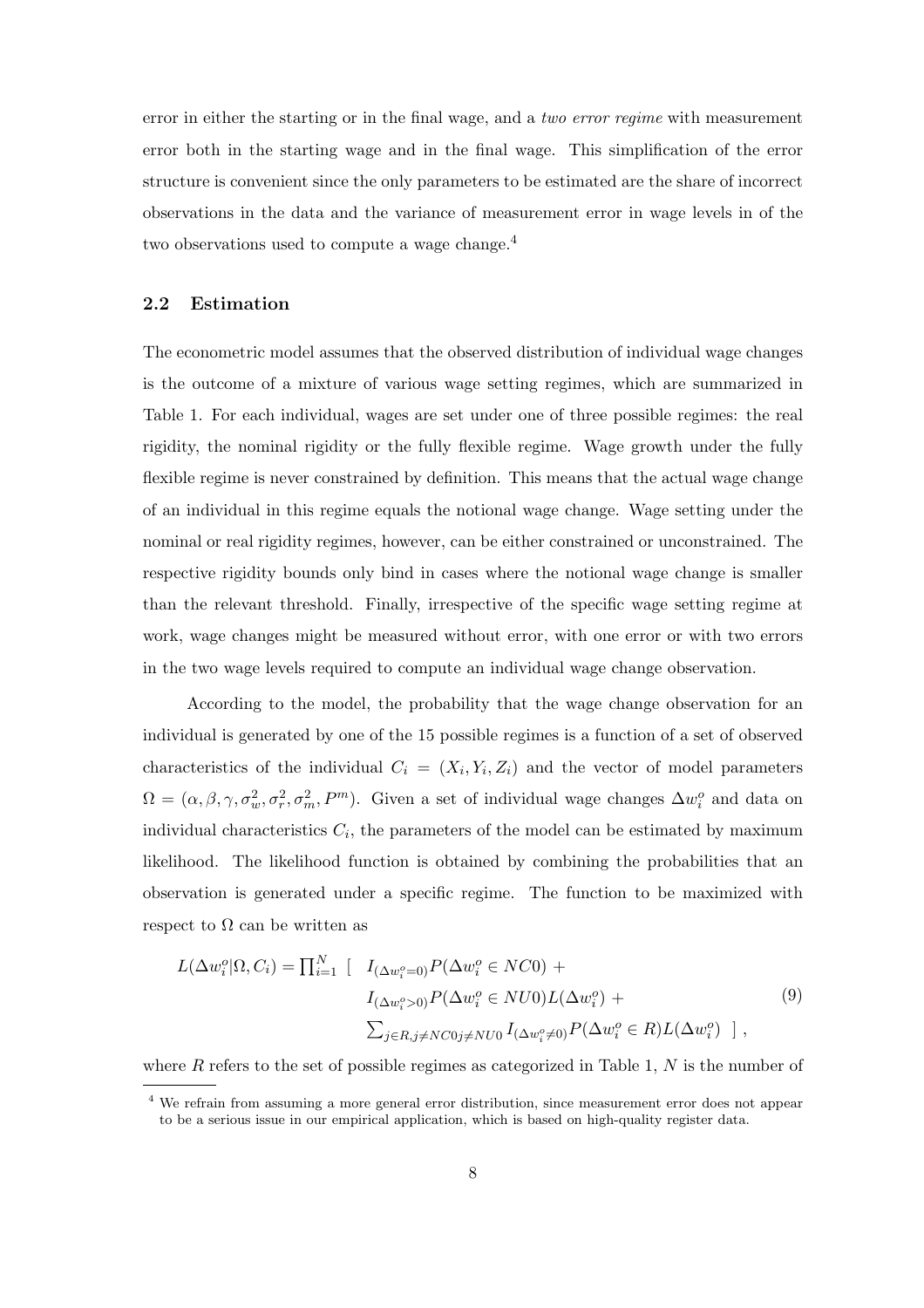observations,  $I_{(.)}$  are indicator functions taking a value of unity if the condition in parentheses is satisfied and zero otherwise,  $P(\Delta w_i^o \in R)$  is the probability that an individual is in a certain regime conditional on the observed wage change, and  $L(\Delta w_i^o)$  is the likelihood of an observed wage change  $\Delta w_i^o$ .

Equation (9) describes the basic structure of the likelihood function. The details of the likelihood are discussed in the appendix. In general, the contribution of each wage change observation to the likelihood is the product of three probabilities: the probability that the wage of an individual is set under a given rigidity regime, the probability that a wage change observation is affected by a certain measurement error regime, and the probability that wage growth is constrained (or unconstrained) conditional on the regime. These probabilities can be expressed as constraints on the error in the notional wage change equation  $(1)$ , the errors in the regime switching equations  $(3)$  and  $(4)$ , and the composite error in the observed wage change equation (8).

In principle, any observed wage change can be generated by any regime with the exception of the constrained and unconstrained nominal rigidity regimes with no measurement error. The regime NC0 is unique in that the probability of observing non-zero wage changes is zero. Thus the probability of the regime conditional on the observed wage change collapses to an unconditional probability.<sup>5</sup> The regime NU0 is also special, since it cannot generate wage cuts. Therefore, only positive wage growth observations are considered evaluating the contribution of this regime to the likelihood.

Intuitively, differences between notional and actual wage changes, and thus the incidence and extent of nominal and real rigidity, are identified by observing differences in the structures of the observed and notional distributions of wage changes. Spikes at wage changes of zero and of the real rigidity bound occur in the presence of rigidities. In the case of downward rigidity, the observed density in the left neighborhood of the spike is smaller than that in the right neighborhood. The larger this difference in densities, the larger the fraction of observations affected by rigidity.

Incidence and variance of measurement error, and thus the difference between observed and actual wage changes, is identified by considering observations just around the spikes. Few observations in the very close left and right neighborhood of spikes indicate

<sup>&</sup>lt;sup>5</sup> While zero wage changes can occur in any regime apart from NU0, the conditional probability of exactly zero wage growth is zero for these regimes.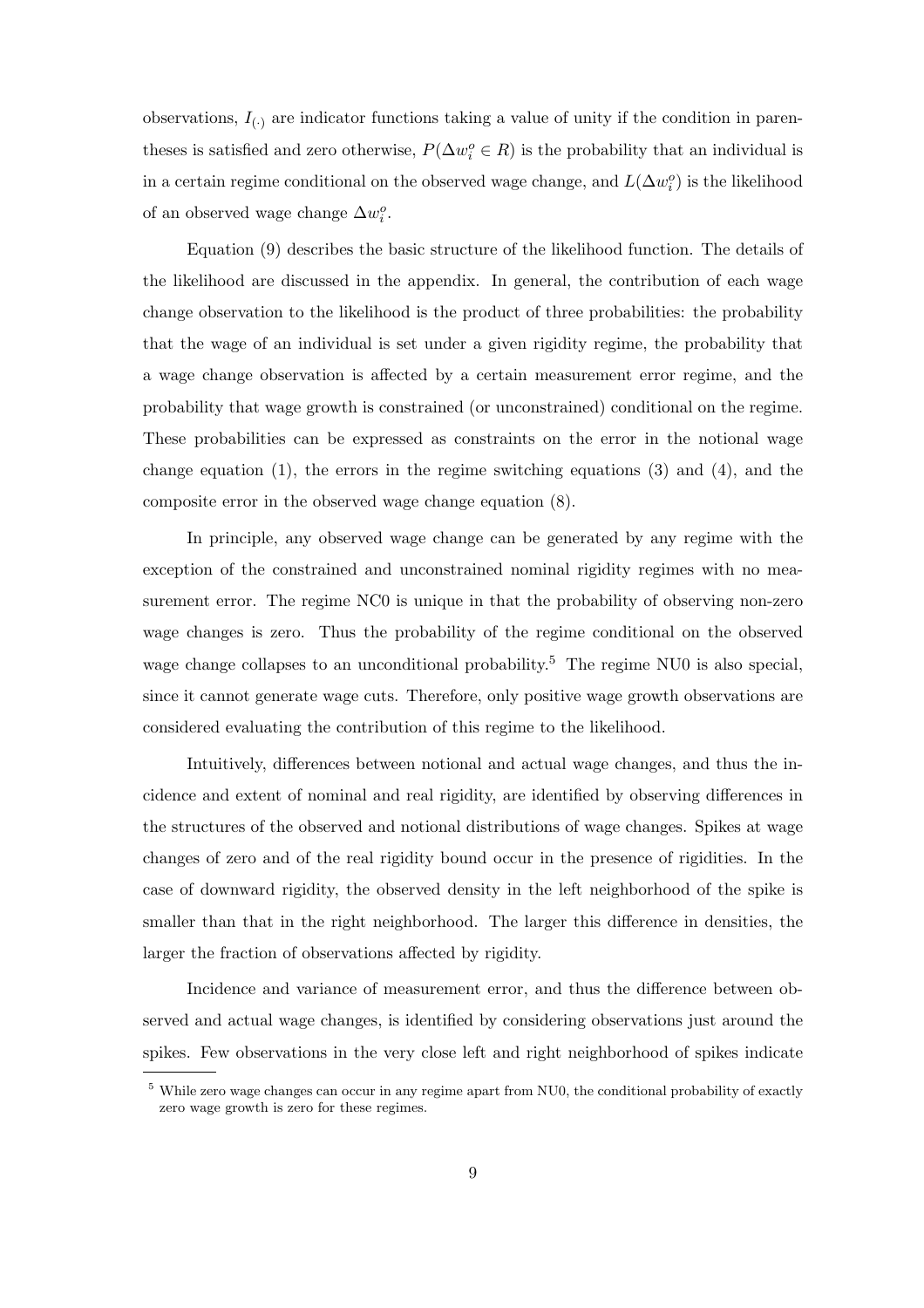infrequent measurement error. The parameters governing the distribution of notional wage changes, which provides the counterfactual distribution for the identification of spikes in the actual wage change distribution, are derived from a censored regression model. Unbiased parameter estimates are obtained by correcting for the fact that wage changes smaller than the nominal and real rigidity bounds are not observed for certain fractions of the population.

Our empirical model is likely to tax the identifying information in the data. Since very few individual characteristics are observable, we reduce the number of parameters to be estimated by assuming that  $Y_i$  and  $Z_i$  in equations (3), (4) and (6) are equal only up to a constant. Put differently, we assume that the probability that the wage faced by an individual falls under a given rigidity regime does not depend on the individual's observed characteristics. Likewise, we do not allow that the location of the real rigidity bound depends on observable differences between individuals. Therefore, we can only recover the incidence of the wage rigidity and the size of the corresponding wage sweep-up on the macro level. Observable individual heterogeneity still enters the analysis through the process generating the notional wage change distribution.

### 3 Data and Sample

For the empirical analysis we take data from the Regional File of the IAB Employment Subsample (IABS-R). The structure of the IABS-R is very similar to the more widely used standard IAB Employment Subsample, but covers a longer time span ranging from 1975 to 1997.<sup>6</sup> The IABS-R is based on a one percent random sample drawn from German Social Security records, to which all employers are obliged to report at least once a year. The wage information available for employed individuals therefore covers all earnings subject to statutory Social Security contributions. The data is in the form of an event history, which allows to recover the duration of workers' employment and unemployment spells. Wages are reported as gross earnings per day of an employment spell, rounded to the lower integer.

The IABS-R has some limitations. By construction, it misses groups not covered by the mandatory social security system, namely the self-employed, civil servants and workers

 $6$  For an introductory description of the IABS, which for the most part also applies to the IABS-R, see Bender, Haas, and Klose (2000).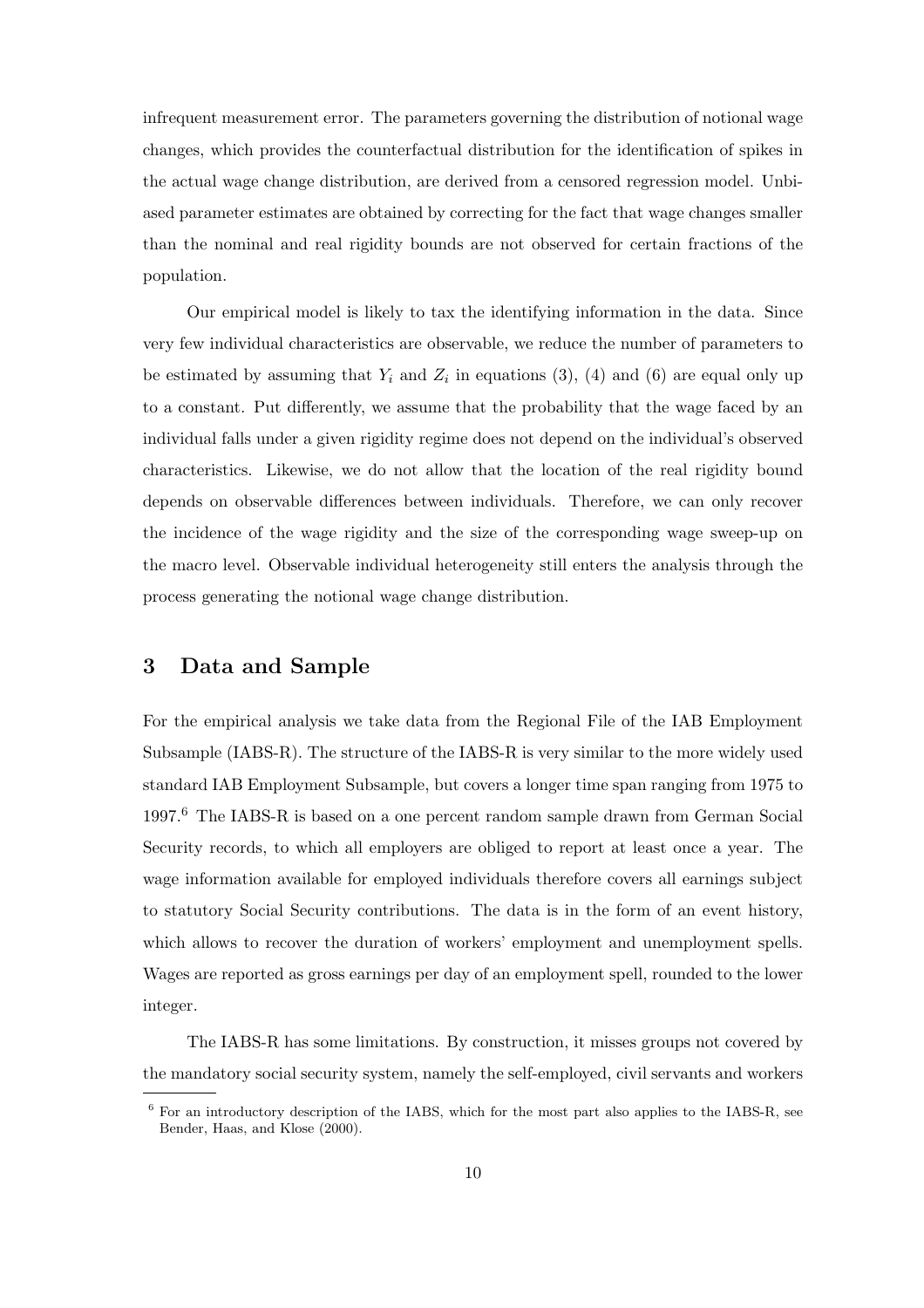engaged in minor employment contracts. If agents react to wage rigidities by moving in or out of these types of employment, our measurement of the incidence of wage rigidities may be biased. Exclusion of minor employment furthermore truncates the earnings distribution covered by the data at the bottom. Besides, reported earnings are censored at the top. A peculiarity of the German Social Security scheme is that earnings are subject to contributions only up to a unitary threshold. For earnings exceeding the threshold, the IABS-R only reports the threshold value so that actual earnings are unknown. Since we cannot compute wage changes for censored earnings, we eliminate individuals with earnings observations at, or closely below, the threshold. While this approach is common practice, it is important to note that it changes the skill composition of the sample. Highskilled workers are removed more than proportionally. This might cause another selection bias in our rigidity measures, if wage rigidity is correlated with the skill (or wage) level.

A major advantage of the IABS-R earnings data is their official status. There are legal sanctions for misreporting earnings and plausibility checks are performed by the Social Security authorities. Therefore the data are likely to be less affected by reporting or recording error than the survey data frequently used by empirical studies on nominal wage rigidity. Nevertheless problems of unobserved variability in wages arise which are not accounted for by our econometric model of measurement error. One problem is that only categorized information on working hours (full-time, part-time, less than part-time) is available. If hours worked by an individual change within a given category, the corresponding earnings change is not the same as the *wage* change conceptualized by our model. Since fluctuations in working hours tend to be more frequent among employees working less than full-time, we limit the sample to full-timers. This approach does not resolve, however, issues related to overtime.<sup>7</sup> Fringe benefits are another source of potential measurement error. One-time payments were not subject to Social Security contributions and therefore not systematically reported by employers prior to 1984. This causes a structural break in the wage change data at this date. More importantly, if one-time payments are more volatile than regular pay, it is possible that we overestimate wage rigidity at the beginning of the observation period.

 $7$  Overtime hours might be compensated with higher earnings or spare time. Accurate evaluation of wage changes not only requires information on overtime hours worked, but also on the relevant compensation scheme. Neither is available in our data. Moreover, related work for Germany indicates that the incidence of overtime work seems to be fairly stable, see Bauer and Zimmermann (1999).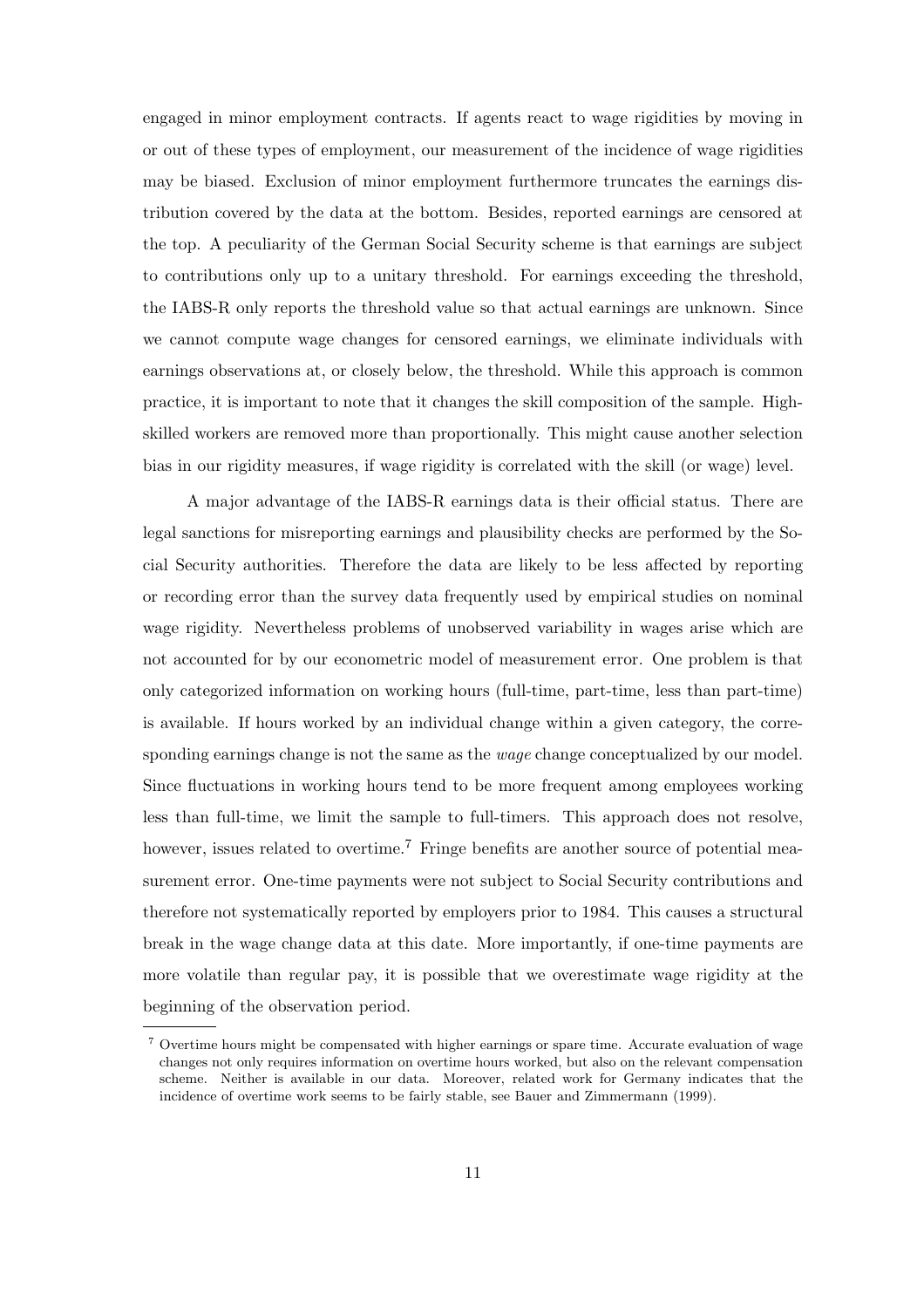The central data requirement for the empirical analysis is the distribution of individual wage changes over a given period. We concentrate on year-to-year wage growth, which we define as the difference in log wages as reported in the IABS-R, over a time interval lasting from September  $1<sup>st</sup>$  to September  $1<sup>st</sup>$  of two consecutive years. Given that our time frame mostly covers the second year, we will use the later period to label our annual observations.

We limit the sample to full-time prime age (25-55) workers not in apprenticeship training. Furthermore we concentrate in our analysis on individuals employed in West Germany, since wage developments in East Germany are mostly driven by the transition crisis after German unification, see Hunt (2001). Finally, the analysis is limited to job stayers. We define job stayers as workers who are continuously employed with the same employer and in the same occupation at the 3-digit level, during the full length of a given year. Integration of job movers would require introducing individual heterogeneity in regime propensities conditional on the reason of the job move. On the one hand, movers who voluntarily quit are more likely to be under the flexible regime. On the other hand, if adjustment of employment is a correcting mechanism for wage rigidity, involuntary movers due to dismissals are less likely to be under the fully flexible regime. We refrain from analyzing job movers, since the reason for a job change, quit or dismissal, cannot be retrieved from our data.

The data restrictions leave 22 years of observations containing between 63,984 and 86,437 individual wage changes in the private sector for the period 1976-1997. Figure 1 plots the mean of the wage change distribution for each year of the observation period. The ups and downs of mean wage growth closely follow the business cycles of the West German economy. In the second half of the 70s, Germany recovered from the oil crisis recession, and experienced relatively high GDP growth rates (4-6%), not depicted in the figure. This period of high growth was succeeded by a severe recession (real GDP contracted in 1982), followed by a moderate economic upswing during the mid-1980s. The mean of individual wage changes clearly followed the growth pattern also when the moderate economic downswing of the later 80s was overturned by the re-unification boom, which led growth and wage rates to rise to similarly high figures as at the beginning of the sample period. After the re-unification boom, both economic and mean wage growth steadily declined.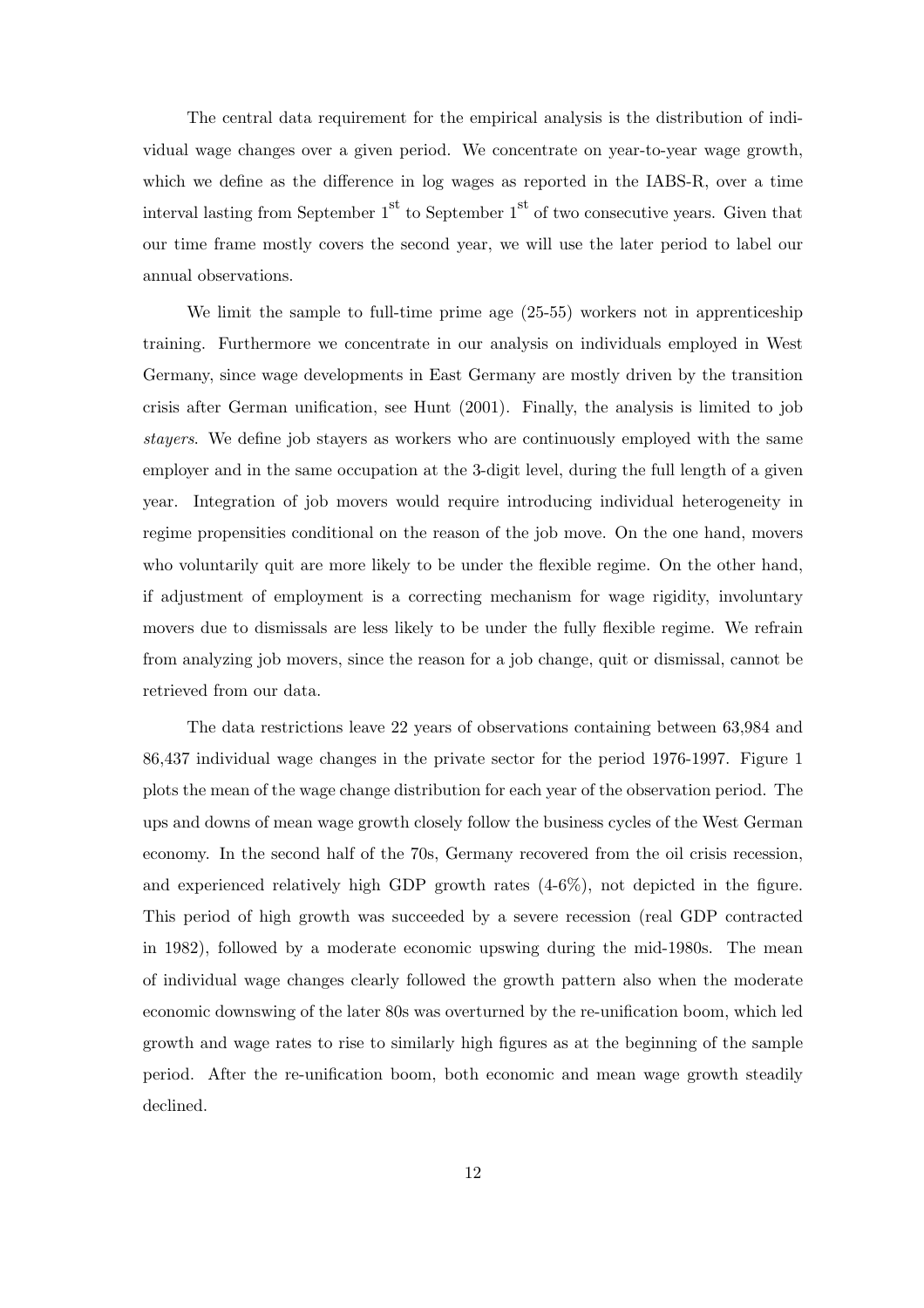Figure 1 also draws time series of variables that are likely to have an impact on nominal wage growth. Mean wage growth seems to be always larger than price inflation as measured by the GDP deflator, unless the economy is close to recession, as it was, for example in the early 1980's.<sup>8</sup> It seems that a wide majority of job stayers benefits from real wage growth over time. Mean wage growth in our sample is highly correlated  $(\rho = 0.84)$  with average growth of hourly wages in the total labor force, as agreed on by trade unions. In most years, union wage growth exceeds price inflation, which illustrates that unions appropriate some of the gains from real productivity growth, but is smaller than mean wage growth. This suggests that wage drift is a relevant phenomenon. Many workers receive higher wage increases than are designated by collective agreements. With wage drift, actual wages are not necessarily downward rigid even if unions set an effective floor for wage growth. In other words, one cannot a priori conclude from aggregate data that collective bargaining outcomes limit wage flexibility.

Figure 2 displays the full distribution of individual wage changes for all years contained in our sample. The central bin of each histogram measures the frequency of wage changes of exactly zero, whereas the adjacent bins cover small wage cuts (increases) of less than (more than) 0.01 log points. Of course, the specific wage change distribution for a given year is dominated by historical circumstances. Nevertheless the sequence of histograms exhibits some striking regularities. Firstly, in almost every year there is a prominent spike at exactly zero. In addition there is an asymmetry around the spike: negative wage changes close to zero are less frequent than positive wage changes close to zero, leading to the impression of skewness to the right. Skewness also seems to be prominent around the mode of the distribution, illustrated by fewer observations of positive wage changes below the mode than above. In accordance with the rigidity concept built into our empirical model, these observations might indicate the presence of nominal and real downward wage rigidity in the data. Secondly, compared with the number of observations at exactly zero, the number of observations in the neighboring bins in general is small. This suggests that the data measures individual wage changes fairly accurately. Measurement error would inflate the frequency of very small wage changes at the expense of exactly zero wage changes.

<sup>8</sup> The same is true considering consumer price inflation (CPI). We focus on the GDP deflator as a measure for price inflation, as it covers a wider basket of commodities. We use CPI, however, for sensitivity checks of our empirical results on the macro level where appropriate.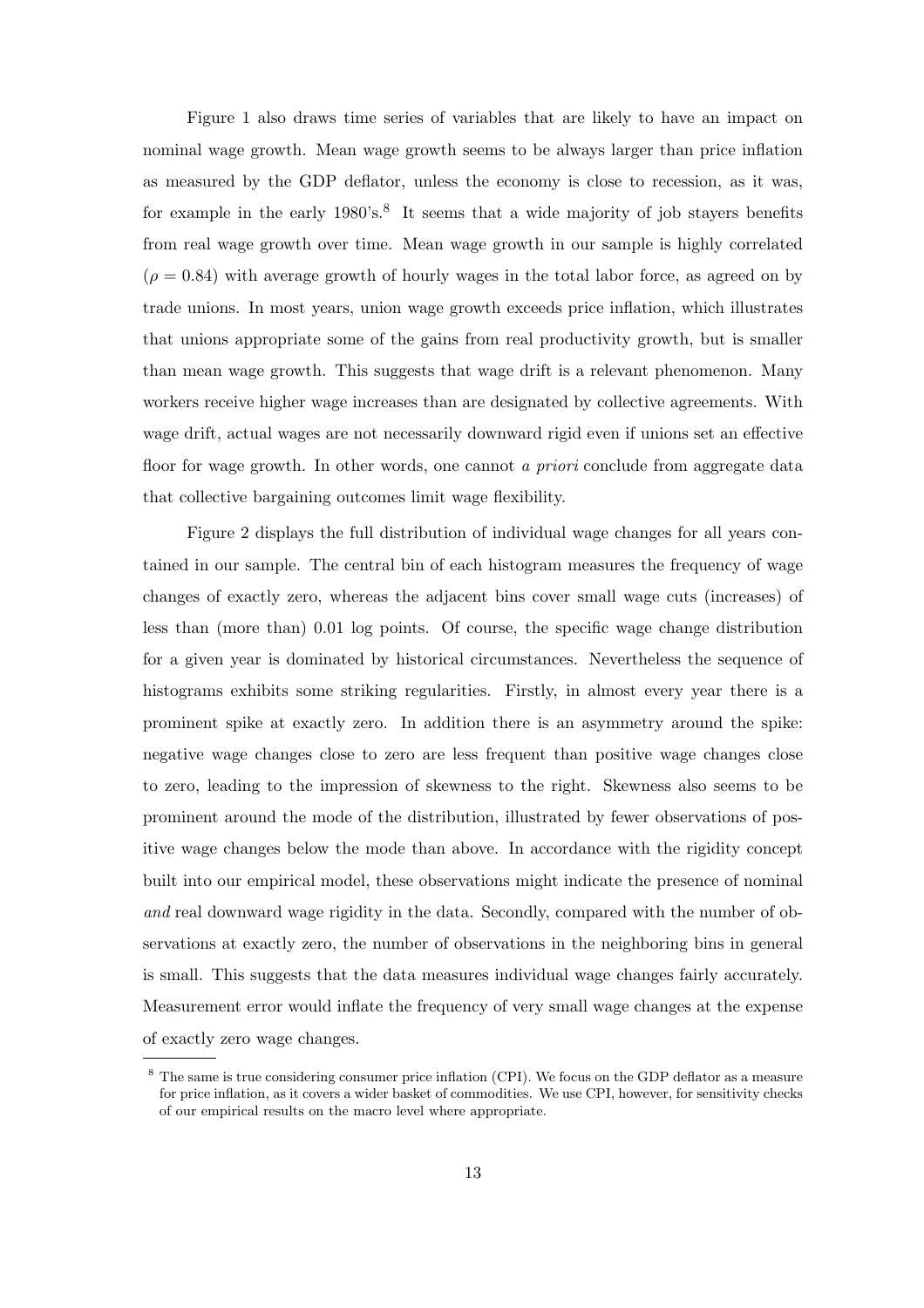Taken together, the descriptive evidence suggests that both nominal and real rigidity shape the observed wage distribution which is not too different from the actual wage change distribution as measurement error is rare. We now turn to the estimation of our empirical model in order to substantiate these claims.

### 4 The Extent of Real and Nominal Wage Rigidities

For each cross-section of individual wage changes, we obtain a set of parameter estimates determining the population share of the various wage setting regimes. This section discusses the variation in the incidence of nominal and real wage rigidity over time. The benchmark for judging the wage effects of downward wage rigidity is the notional wage changes estimated for those individuals who are in the fully flexible regime. We first present results obtained from a parsimonious specification of notional wage changes that only accounts for officially recorded worker characteristics. To be specific, our baseline specification includes age, age squared, gender and occupational status (blue vs. white collar), as well as a constant, as explanatory variables in equation (1). For a robustness check, we will then turn to several richer specifications including occupational and self-reported individual characteristics.

Table 2 compares key moments of the wage change distribution as simulated on the basis of the maximum likelihood parameter estimates for the baseline model I to the moments of the wage change distribution of our sample of workers employed in the private sector. Despite the sparse parametrization of notional wage changes, it seems that the empirical model satisfactorily replicates the data. In particular, while the simulated means of the wage change distribution are consistently slightly smaller than the sample means, the two medians are very close. This implies that the simulated wage change distribution is somewhat less skewed to the right than the sample distribution. Since downward wage rigidity leads to higher skewness, the model, if anything, seems to slightly underestimate the extent of wage rigidity.

In Table 3 we summarize the estimates for the notional wage change, real rigidity bound and measurement error parameters of the model. The estimated fraction of mismeasured wages  $P<sup>m</sup>$  is less than five percent for all years. This confirms that reporting error is not a serious issue, as one would expect of wage data from social security registers.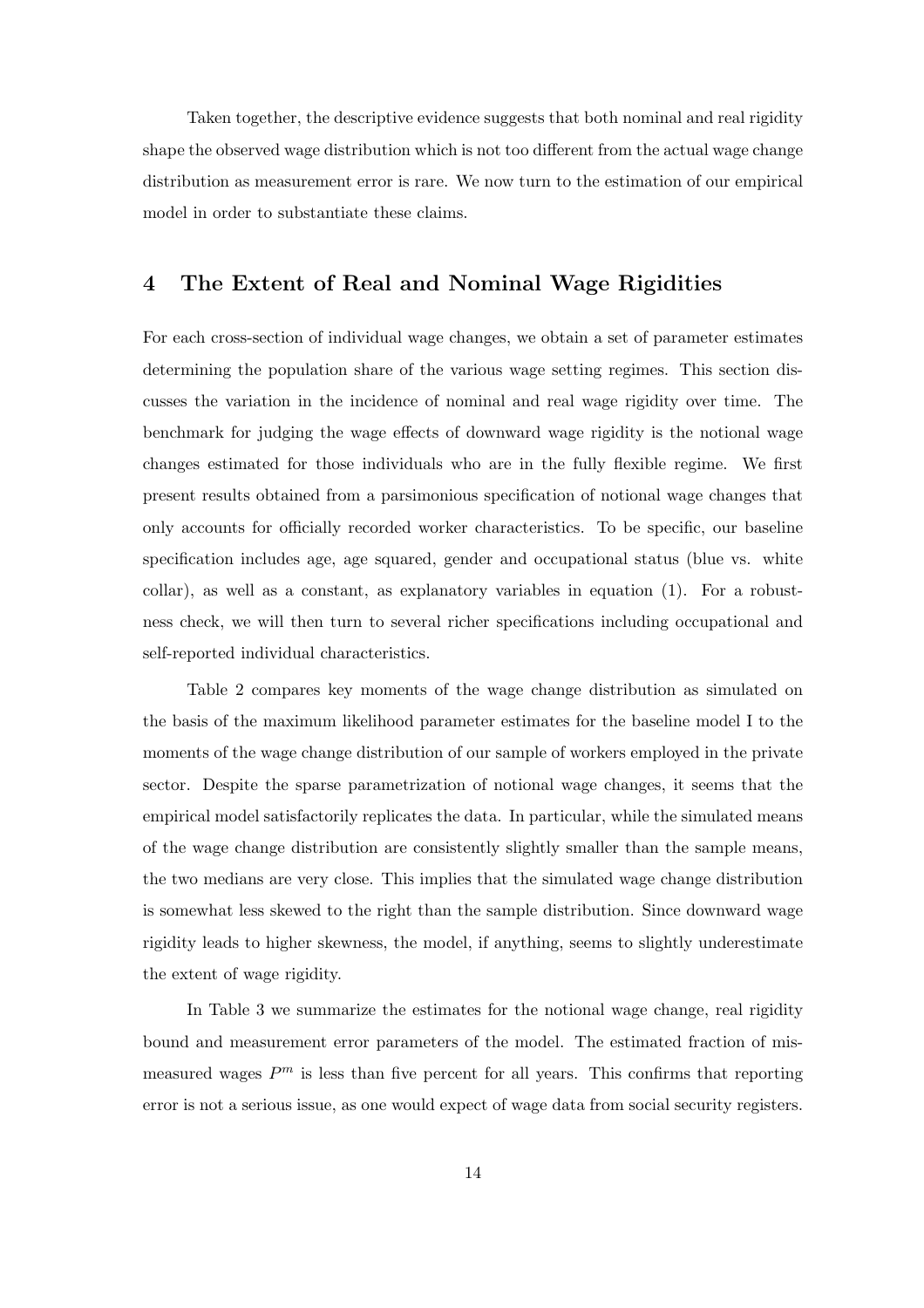Measurement error, if it occurs, is rather large, as is indicated by the estimated values for the standard deviation  $\sigma_m$ . This parameter, however, should be interpreted with caution, since it most likely reflects outliers in the tail of the observed wage change distribution, which are difficult to explain by the notional wage change distribution. The estimated size of the standard deviation of the unobserved heterogeneity component impacting notional wage changes,  $\sigma_w$ , appears more reasonable. A range of 0.054 to 0.087 log points is in line with the variation of individual wage changes in the data. The mean of the estimated notional wage change distribution is considerably smaller than that of the observed wage change distribution (compare also Figure 1). This indicates that wage sweep-ups to the nominal or real rigidity bound due to constrained wage setting are likely to be substantial.

Variation in the individual location of the real rigidity bound is relatively small. The estimated standard deviation around the mean  $\gamma$ ,  $\sigma_r$ , is generally less than 0.02 log points. One possible explanation for this finding is that some collective behavioral pattern compresses the distribution of the lower bound for wage growth under the real rigidity regime. The fact that the movement of the estimated mean of the real rigidity bound is highly correlated with union wage growth  $(\rho = 0.91)$  seems to be consistent with this hypothesis. Nevertheless the interpretation that collective wage agreements in a year set the floor for firms adjusting wages is too simple. As shown in Figure 3, which draws a confidence band of plus/minus one standard deviation around the real rigidity bound, the average collective outcome is clearly above the mean of the rigidity bound in numerous years, especially in the second half of the observation period. Judged by the correlation of the GDP deflator and  $\gamma$  ( $\rho = 0.86$ ), inflation might as well be the yardstick for minimum wage growth. From the figure it also emerges, however, that aversion against real wage cuts does not fully explain the real rigidity bound. A substantial fraction of workers under the real rigidity regime, if constrained, experiences an increase in the purchasing power of their wages.

How relevant is this case? Table 4 presents the incidence of the fully flexible as well as the real and nominal wage rigidity regimes in the private sector as estimated by our model. Note that the incidences of the three regimes add up to 100%, since each represents an exclusive state. The real rigidity regime clearly dominates the nominal rigidity regime. The population share of the nominal rigidity regime, without any strong trend, fluctuates between 13 and 20 percent throughout the observation period. In contrast, 30 to 70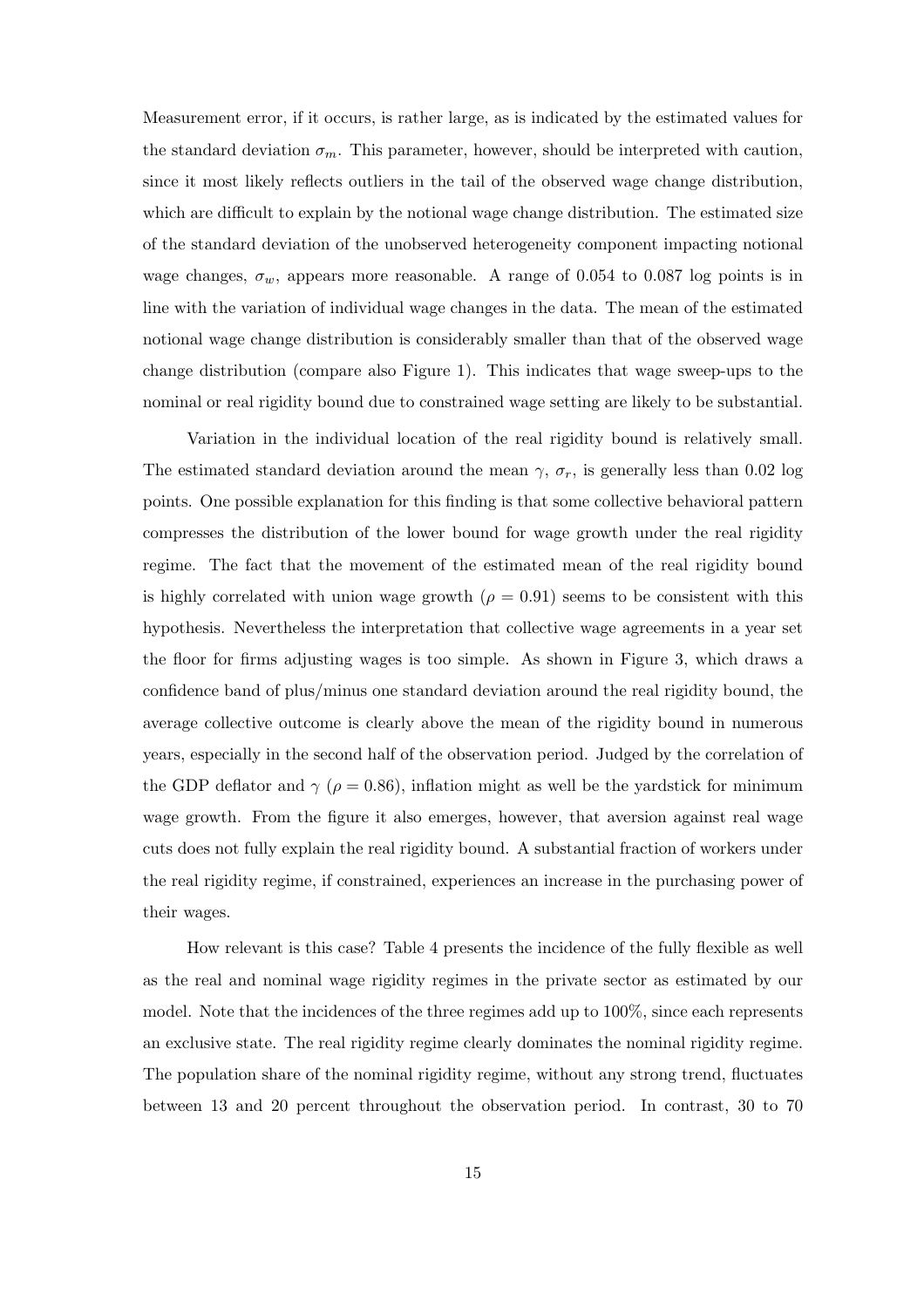percent of wages are set under the real rigidity regime, where the fraction was between 60 and 70 percent during the late 1970s, around 50 percent during the 1980s, and around 30 to 40 percent during the early 1990s. The decline of the real rigidity regime takes place during a period of declining GDP growth, inflation, and union power. According to Schnabel and Wagner (2003), union density fell from roughly one third to roughly one quarter during the observation period. Therefore, if centralized wage bargaining was the dominant source of downward real wage rigidity, collective wage agreements would have to cover a substantial amount of non-union workers. Indeed, union coverage in Germany is more widespread than union membership as indicated by recent evidence from survey data gathered by Franz and Pfeiffer (2002).

Time series variation in the share of workers under fully flexible wage setting mirrors the development of the other two regimes. The incidence of the flexible wage setting regime increases from around 20 percent in the late 1970s to between 30 and 40 percent during the 1980s, and to between 40 and 50 percent in the early 1990s. These estimates, however, represent the lower bound for the population share of workers with flexible wages: wage setting of individuals in one of the rigidity regimes is only constrained for those individuals whose notional wage growth is smaller than the lower bound for wage growth under the respective rigidity regime.

Since the real rigidity bound is positive, it truncates a larger part of the notional wage change distribution than the nominal rigidity bound at zero. Therefore constrained wage setting is necessarily more frequent under the real rigidity than under the nominal rigidity regime. The estimated model parameters indicate that 50 to 60 percent of workers under the real rigidity regime receive a larger wage increase than they would do in a flexible environment, whereas this happens to only 30 to 40 percent of workers under the nominal rigidity regime. This means that, taken together, between 60 percent of workers at the beginning of the observation period in the 1970s, and 75 percent of workers at the end of the observation period during the 1990s, indeed received their notional wage change, that is, were not constrained by any rigidities in their wage setting.

Stable probabilities for constrained wage setting imply that the pattern of the shares of workers who are constrained in the real and nominal rigidity regimes, shown in columns 5-6 of Table 4, basically follows the pattern revealed by the overall shares of the real and nominal rigidity regimes. The estimated proportion of wage changes generated by the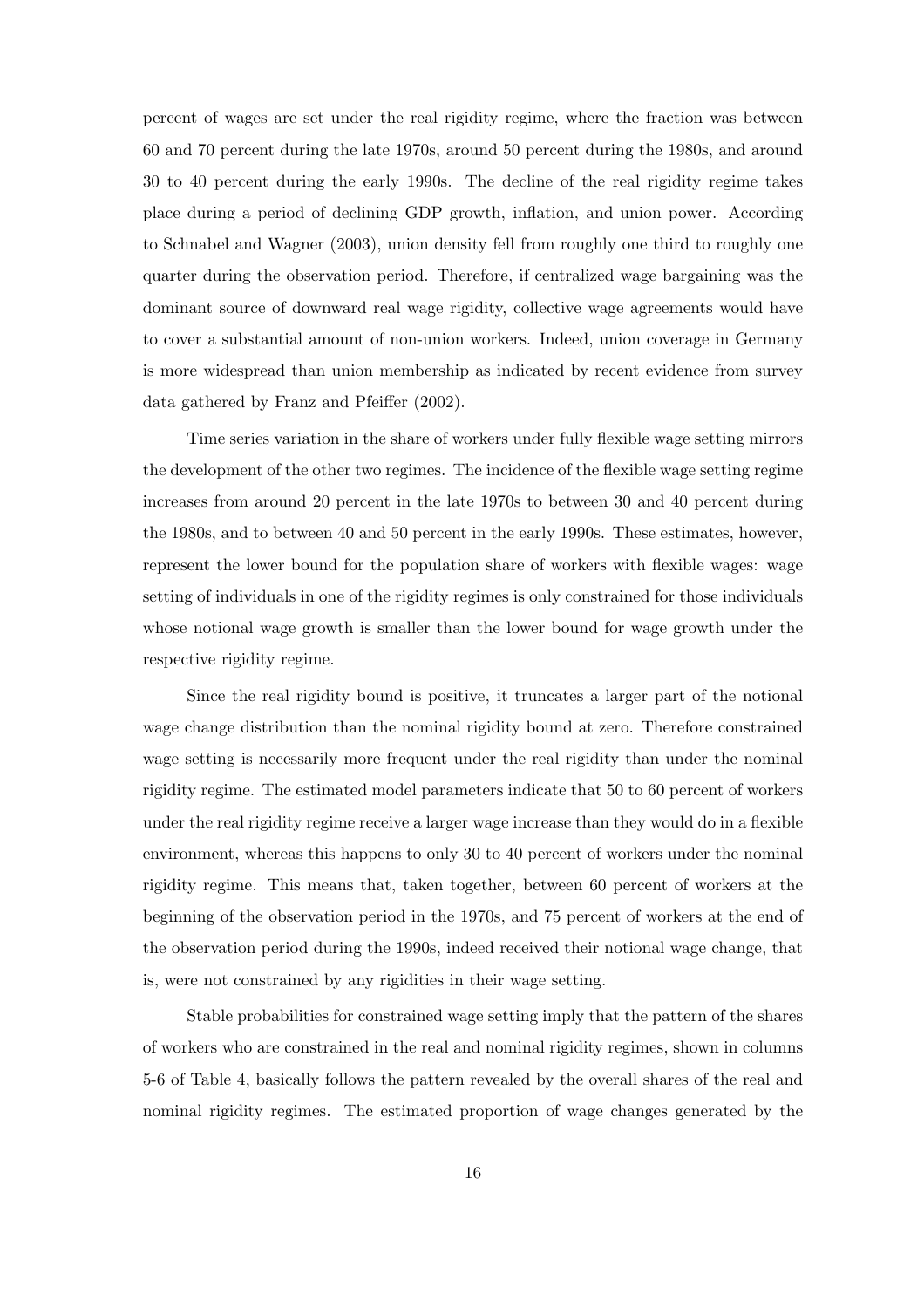constrained real rigidity regime declines, from 37 percent in 1976 to 16 percent in 1997. At the same time, the share of workers protected against nominal wage cuts ranges from 4 to 8 percent, without a clear time trend. Hence downward wage rigidity seems to be less widespread than indicated by previous studies, which exclusively analyze nominal wage rigidity, such as that by Beissinger and Knoppik (2001) using similar German data. The discrepancy reveals why inclusion of the real rigidity regime is important for describing the observed distribution of wage changes. Without the possibility of real wage rigidity, workers whose wages actually cannot fall because of real rigidity constraints are likely to be assigned to the nominal rigidity regime. Thereby the incidence of downward nominal wage rigidity is overestimated.

To summarize, it seems that in Germany wage rigidity, though clearly in decline, has remained important. Even at the end of our observation period, close to one quarter of individual wage adjustments were larger than intended – two-thirds of them as a consequence downward real wage rigidity. The plain number of workers affected by downward wage rigidity, however, might not be informative with regard to its economic consequences. We therefore express the extent of wage rigidity in terms of the corresponding unintended pay rise. This requires comparing the actual wage growth of a constrained individual, i.e. the rigidity bound, to the counterfactual wage change in a flexible wage setting environment i.e. the notional wage change.

Columns 7-8 of Table 4 present the average wage growth that is a direct consequence of downward rigid wages computed with regard to the entire sample. The rightward shift of the mean of the observed wage change distribution due to the fact that a certain fraction of wage changes cannot be smaller than a threshold value reveals that in the absence of downward real wage rigidity, wages would have grown by about 3 percent less per year on average during the 1970s. Wage sweep-ups decreased to between 1 and 2 percent during the 1980s, and to less than 1 percent during the 1990s. In comparison, the aggregate sweep-up caused by nominal rigidity, ranging between 0.20 and 0.34 log points, is persistently much smaller.

These numbers might seem moderate, but one has to keep in mind that they represent sample averages. In other words, they are the product of the sample share of the constrained rigidity regimes, discussed above, and the average wage sweep-up conditional on being constrained under a regime. The magnitude of the latter suggests that wage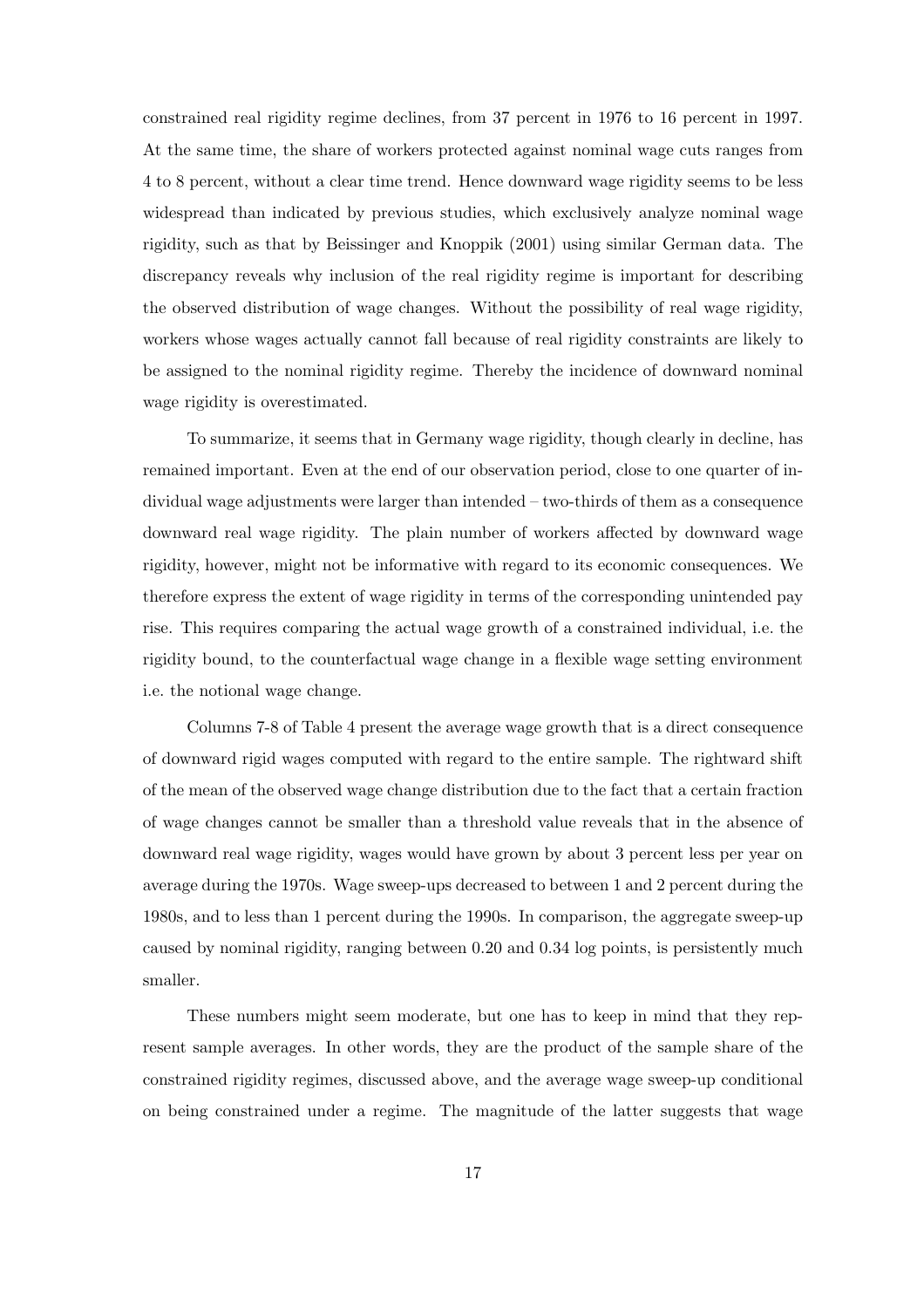rigidities may indeed have substantial consequences for affected firms and workers. For constrained individuals under the nominal rigidity regime, the conditional wage sweep-up is around 6 percent at the beginning of the observation period, and decreases to around 4 percent at the end. For constrained workers under the real rigidity regime, the wage sweepup is naturally larger. The conditional wage sweep-up due to downward real wage rigidity amounts to around 8 percent during the 1970s, 6 percent during the 1980s, and 5 percent during the 1990s. The decline of the conditional wage sweep-up is somewhat steeper than that of the sweep-up due to rigid nominal wages, because of the downward shift of the real rigidity bound. Still, the downward movement of the average wage sweep-up is dominated by the declining sample share of constrained individuals.

For a robustness check of the previous results, we estimate the model for different specifications of notional wage changes. A first alternative specification, denoted model II, includes dummies for 116 occupations in addition to the variables of the baseline specification, denoted model I. Model III is the same as model II, but also includes 12 dummies for industry. Model IV extends model II by including dummies for the decile of the starting wage distribution occupied by a worker. Model V, in addition, includes industry dummies. Model VI is identical to model II, but incorporates worker characteristics known to be affected by measurement or reporting problems, namely education and citizenship. Finally, model VII integrates all variables contained in any of the previous specifications.

Table 5 shows that the model estimates for downward wage rigidity are satisfactorily robust with respect to different specifications of notional wage changes. In particular the estimated incidence of the real and nominal rigidity regimes, or, equivalently, the incidence of the fully flexible regime, is almost constant. This indicates that no mixture of the explanatory variables in the notional wage growth relationship is able to create the multimodalities and asymmetries in the observed wage change distribution, which the empirical model exploits to identify downward wage rigidity. The fact that the estimated location of the real rigidity bound varies very little across the models supports this interpretation.

The chosen specification of the notional wage growth relationship is likely to impact stronger on the estimated aggregate wage sweep-up due to downward rigid nominal and real wages, as it shifts the counterfactual distribution used for the benchmark. The average distance between notional wage changes and fixed rigidity bounds then shifts accordingly. The effect on the estimated aggregate wage sweep-up, however, does not turn out to be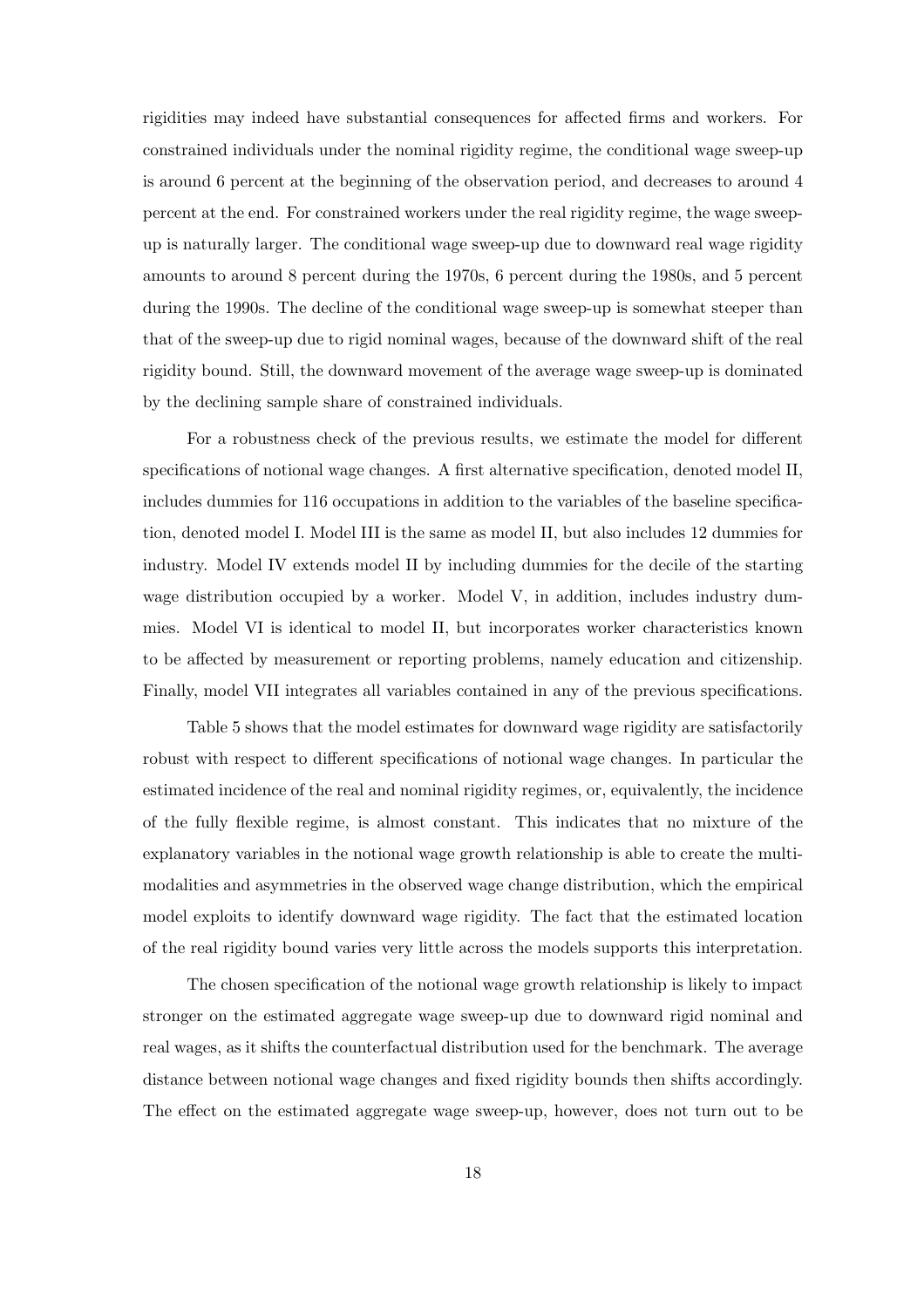very systematic. If anything, adding occupation dummies (models II, III, VI) seems to reduce the predicted adverse wage effects. The impact of including workers' position in the wage distribution (models IV, V, VII) is less clear. In any case, variation in the estimated wage sweep-ups across models is not substantial.

In the light of these observations and given that it is equally impossible to single out a most preferred specification in terms of goodness of fit or likelihood scores, we decide to continue to work with the most parsimonious specification of the notional wage growth relationship in the following.

## 5 Sources and Consequences of Wage Rigidity

This section makes an attempt to explore the potential sources and consequences of wage rigidity using variation in the estimated model parameters over time and across industrial sectors. Differences in the extent of nominal and real wage rigidity across industrial sectors are informative from several perspectives. First, in Germany unions typically bargain on the industry level rather than on the occupational level. Different rigidity outcomes in different industries therefore might be a sign of differences in union power or union strategy. Moreover, comparing the extent of wage rigidity across sectors might offer information as to whether workers trade-off higher wage security against higher job security.

The relevance of sector effects is evident when we estimate the model for workers employed in the public sector, and compare the obtained outcomes to the previous results for all workers employed in the private sector. To facilitate comparison, Table 6 presents the estimated rigidity indicators in terms of the mean taken over certain periods.<sup>9</sup> The locations of the real rigidity bound are practically identical for both sectors. Differences are less than one percent and not systematic. Nevertheless wage setting is drastically less flexible in the public sector. Initially 90 percent of public sector workers are either under the real or under the nominal wage rigidity regime, compared to 80 percent of private sector workers. Moreover, while wage setting in the public sector seems to become more flexible over time, the trend is less pronounced than in the private sector so that the gap in overall rigidity rates reaches 25 percentage points in the mid-1990s.

<sup>&</sup>lt;sup>9</sup> The periods reflect different stages: the high inflation period of the 1970s, the comparatively calm economic environment of the 1980s, the unification boom of the early 1990s, and the subsequent recession.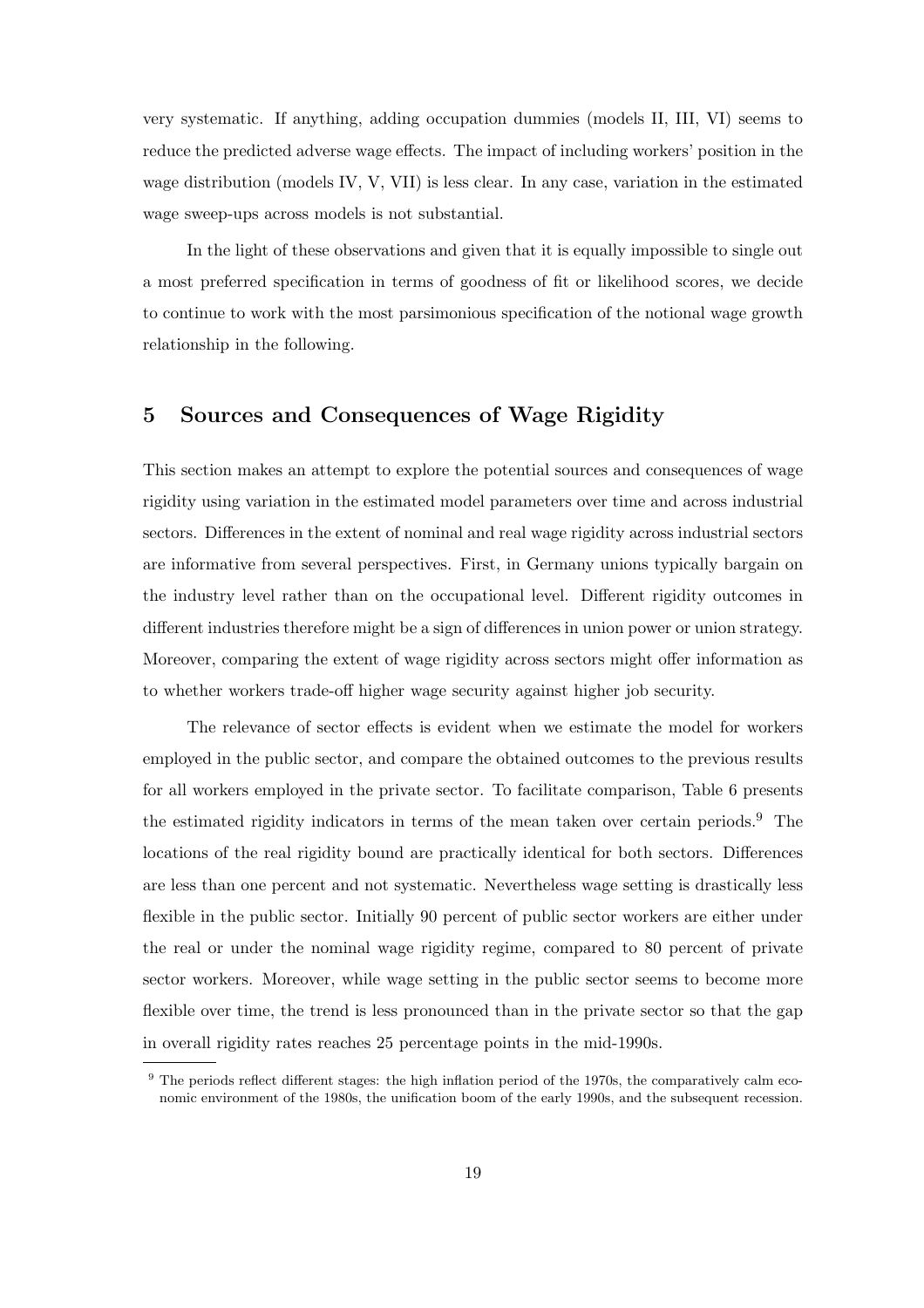There also seem to be systematic differences between the two sectors concerning the nature of wage rigidity. In comparison, the real rigidity regime is even more dominant in the public sector, whereas the sample share of the nominal rigidity regime is as much as 7 percentage points smaller. Nominal wage rigidity appears even less important considering constrained wage setting. As the notional wage change distribution estimated for the public sector has little mass in the negative domain, wage setting under the nominal rigidity regime is actually constrained for very few workers. As a result the aggregate wage sweep-up due to downward rigid nominal wages is negligible. The different shape of the notional wage change distributions also explains why the average wage sweep-ups due to real wage rigidity are smaller in the public sector than in the private sector, despite the relatively larger number of constrained cases.

Workers employed in the public sector do not seem to trade-off the higher job security it offers in exchange for more flexible wages. On the other hand, the higher degree of wage rigidity might be less of a risk for job security, due to generally large notional wage growth. To take a deeper look at the relationship of wage rigidities and employment, we estimate the empirical model separately for twelve private sector industries identified in the data set. These industries are agriculture (including energy and mining), production of basic goods, production of investment goods, production of consumption goods, production of food, construction, construction finishing trade, retail, traffic and telecommunications, industrial services, household related services, and societal services. The results are summarized in Table 7, which shows that there is indeed substantial variation across sectors, both in terms of the incidence of the rigidity regimes and the corresponding wage sweep-up. Two sectors stand out. Wages are the least flexible in societal services where the incidence of the real and nominal rigidity regimes is similarly high as in the public sector. This is plausible because the two sectors are close to each other and workers potentially covered by one union. If wage sweep-ups in societal services are nevertheless considerably larger, this is a result of systematically less favorable notional wage growth. At the other end, the most flexible wage changes, equally leading to the smallest wage sweep-up, take place in construction. Again, this seems to be a plausible outcome considering that this sector is characterized by particularly frequent and large demand shocks.

In search of the potential sources of wage rigidities on the macro level, we more systematically exploit the fact that there is variation in wage rigidity and unemployment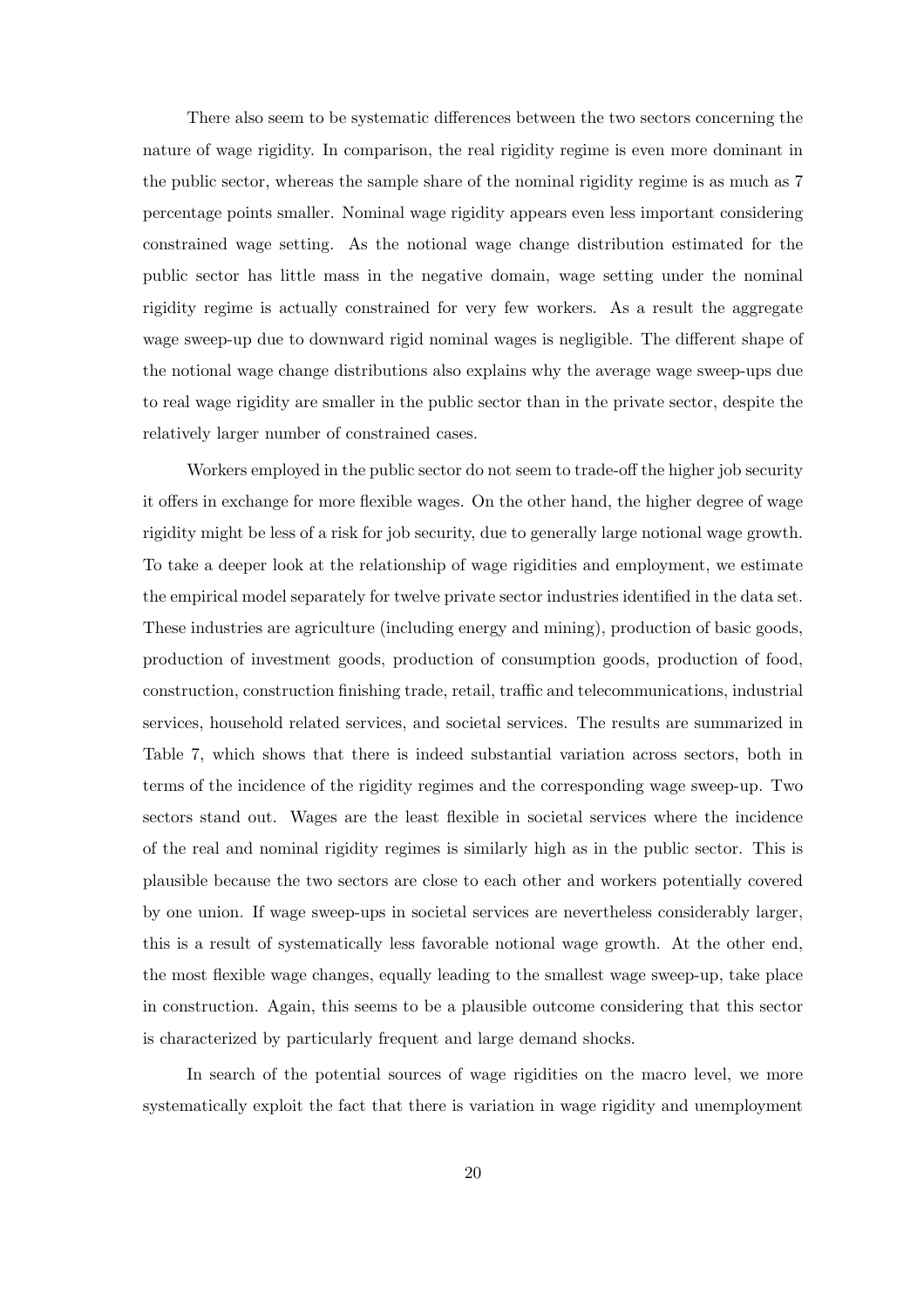across sectors by running within-group estimations on the panel of rigidity measures estimated for 22 years of observations and 12 industries in the private sector. Unemployment rates by sector can be recovered from the IABS-R.<sup>10</sup> Additional explanatory variables, however, are only available on the national level due to the special sector classification of the IABS-R data. The obtained estimates therefore primarily make use of variation over time. We determine significance levels for the within-group estimates on the basis of efficient standard errors which account for the fact that many of the regressors do not vary across sectors.

Table 8 presents a representative selection of results for the relationship between the extent of nominal and real downward wage rigidity and indicators for (expected) inflation, the economic environment and wage pressure through union bargaining. The regressions furthermore allow for an independent time trend and account for the structural break in the definition of reported wages in year 1984, discussed in section 3. The linear time trend is always negative and significant not only for the real rigidity regime, but also for the nominal rigidity regime, which would not be immediately evident from the raw figures (see Table 4). This outcome indicates that wage setting in Germany has indeed gradually become more flexible over the observation period.

The following broad picture emerges: Inflation, regardless whether measured by the GDP deflator or CPI, has a significant negative effect on the fraction of workers who are constrained under the nominal rigidity regime, as the population share of the nominal rigidity regime decreases. This result holds even when including union wage growth, which is obviously highly correlated with inflation. We find precisely the opposite, a significant positive inflation effect, when considering the share of constrained workers under the real regime. Moreover, we observe that while the sign of the inflation effects does not change when we use contemporaneous rather than lagged measures, the estimated parameters get considerably smaller. This finding supports the hypothesis that (static) inflation expectations are relevant for the formation of downward wage rigidity. Hence we conclude that real wage rigidity becomes more relevant when expected inflation is high, while the opposite holds for nominal wage rigidity.

Somewhat surprisingly, GDP growth does not have a significant effect on the incidence of downward wage rigidity. The reason seems to be that there are two effects

 $10$  The data set also includes unemployed workers who are assigned to sectors according to prior employment. The yearly unemployment rate is computed as the mean of the unemployment rates determined at the beginning of each quarter.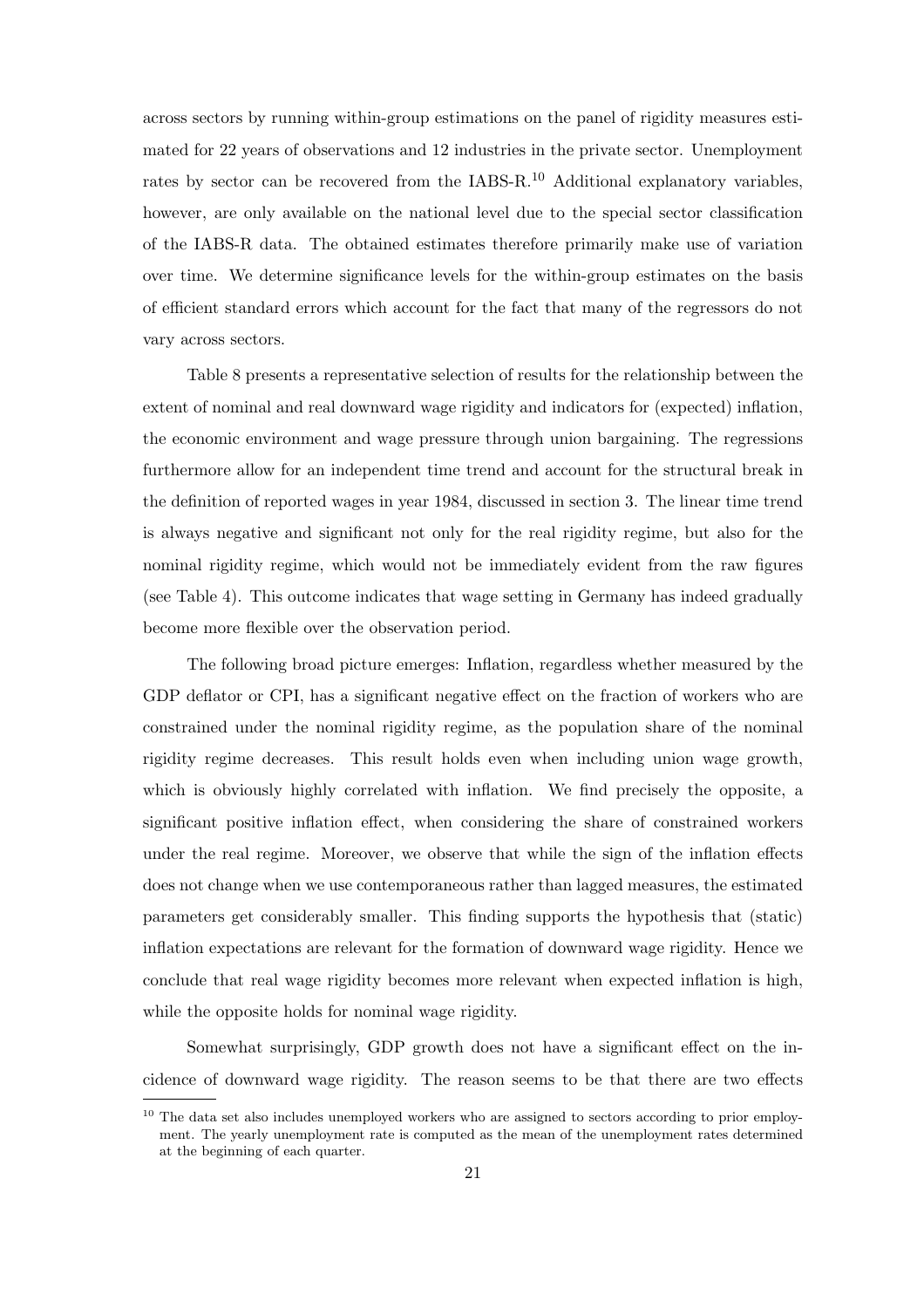working in opposite directions. Unreported regressions indicate that, on the one hand, the fraction of workers under the nominal and real rigidity regime is significantly and positively correlated with the GDP growth rate. On the other hand, higher GDP growth shifts the notional wage growth distribution upward such that a smaller fraction of workers has wage freezes. For workers under the real regime the latter effect is strengthened by a significant upward shift of the rigidity bound. Considering labor productivity growth, we find a significant negative effect on constrained wage setting under the real regime, while the effect of labor productivity on the share of workers constrained under the nominal regime is positive and significant. This at first sight contradictory result can be explained by technology adoption, re-organization, and the dismissal of the marginally least productive workers during economic downturns, leading to increases in labor productivity (see Caballero and Hammour, 1994). Productivity growth due to such 'cleansing' effects of recessions, which is associated with a downward shift of the wage distribution of the remaining workforce as well as with lower inflation rates, then leads to more nominal, and less real wage rigidity.

Finally, and along the same lines, the effect of the unemployment level on the incidence of constrained wage setting is negative for the real rigidity regime, whereas it is positive for the nominal rigidity regime. One interpretation of this finding would be that workers who are under the real rigidity regime in good times move into the nominal rigidity regime in bad times. Another reason for the positive outcome is that conditional on being under the nominal wage setting regime the probability of being constrained increases when unemployment goes up, since the notional wage change distribution shifts downward when the economic environment is unfavorable. This effect is present also under the real rigidity regime but additional regressions indicate that it is counterbalanced by a significant downward shift in the location of the real rigidity bound when unemployment increases. Accordingly the probability that notional wage growth is less than the value of the real rigidity threshold declines. It appears that if union wage growth is included as an explanatory variable, it takes away the unemployment effect on downward real wage rigidity. In fact, previous empirical results confirm that in Germany collective agreements are moderated when unemployment pressure is high. $^{11}$ 

<sup>&</sup>lt;sup>11</sup> See Fitzenberger and Franz (1999) for a description of the wage setting process in Germany. Evidence for the determinants of collective bargaining outcomes suggests that German unions are prepared to moderate wage claims in periods of weak economic growth (or high unemployment), but not to accept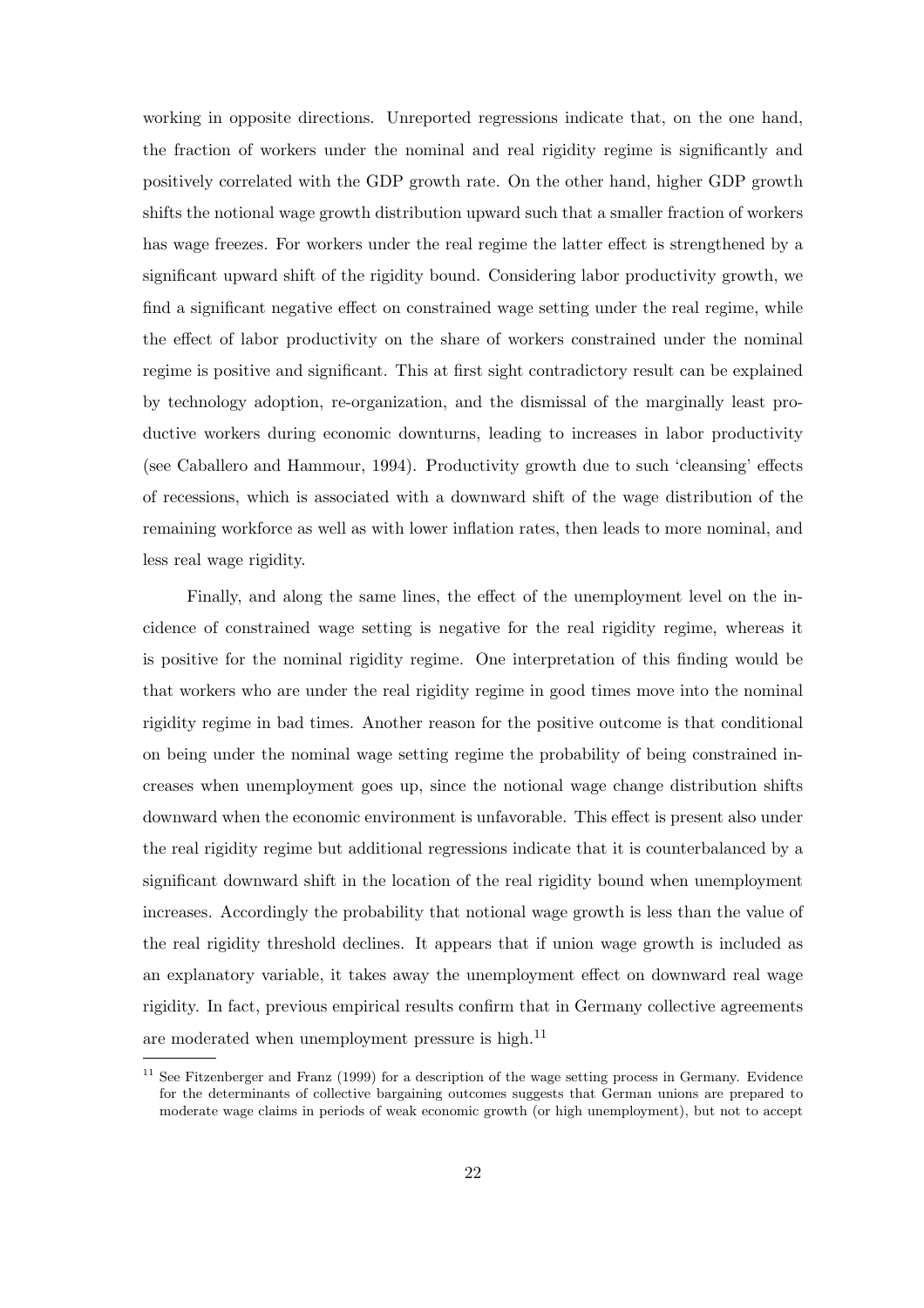Regressions using the wage sweep-ups caused by downward nominal and real rigidity as the dependent variable reveal basically the same picture. However, the productivity effects become insignificant. Moreover, controlling for union wage changes removes significance not only of the growth and unemployment effects, but also of the inflation effects under the real rigidity regime. This outcome is consistent with the hypothesis that collective bargaining is the dominant source of downward real wage rigidity.

If firms cannot implement notional wages for some workers, the involuntary wage sweep-up might lead firms to adjust at the external margin and reduce employment. Since the empirical model does not allow for individual-specific propensities of constrained wage setting under a rigidity regime, the obtained estimation results are only useful to analyze potential employment consequences on the macro level.<sup>12</sup> To this end, we regress changes in the unemployment rate on variables covering the contemporary economic environment and lagged values of the estimated wage sweep-up due to downward wage rigidity. Table 9 contains the core results.

Specifications including the lagged change in unemployment rates as a regressor indicate that the estimates are consistent with unemployment hysteresis. After a one time-shock changing the unemployment rate, the system converges to a new long-term level of unemployment. In other words, the difference in the yearly levels of unemployment is stationary i.e. the estimated parameter for the lagged change is significantly smaller than one. As expected, instantaneous GDP growth (or labor productivity) growth always has a strongly significant negative impact on the unemployment outcome. Inflation, as measured by the GDP deflator, on the other hand, does not have a significant effect on unemployment changes.

Concerning the impact of the total wage sweep-up, the estimates indicate that downward wage rigidity does not have an immediate impact on the unemployment rate. The estimated coefficients are insignificant when looking at a one-period lag. However, it seems that downward wage rigidity affects unemployment over the longer term. With a lag of two periods, higher total wage sweep-ups lead to significantly faster unemployment growth. Decomposing the wage sweep-up into the sweep-ups caused by the nominal and real rigid-

wage agreements that do not cover expected inflation.

<sup>&</sup>lt;sup>12</sup> See Fehr, Götte, and Pfeiffer (2002) for a study of the relationship between wage rigidity and employment probabilities on the individual level.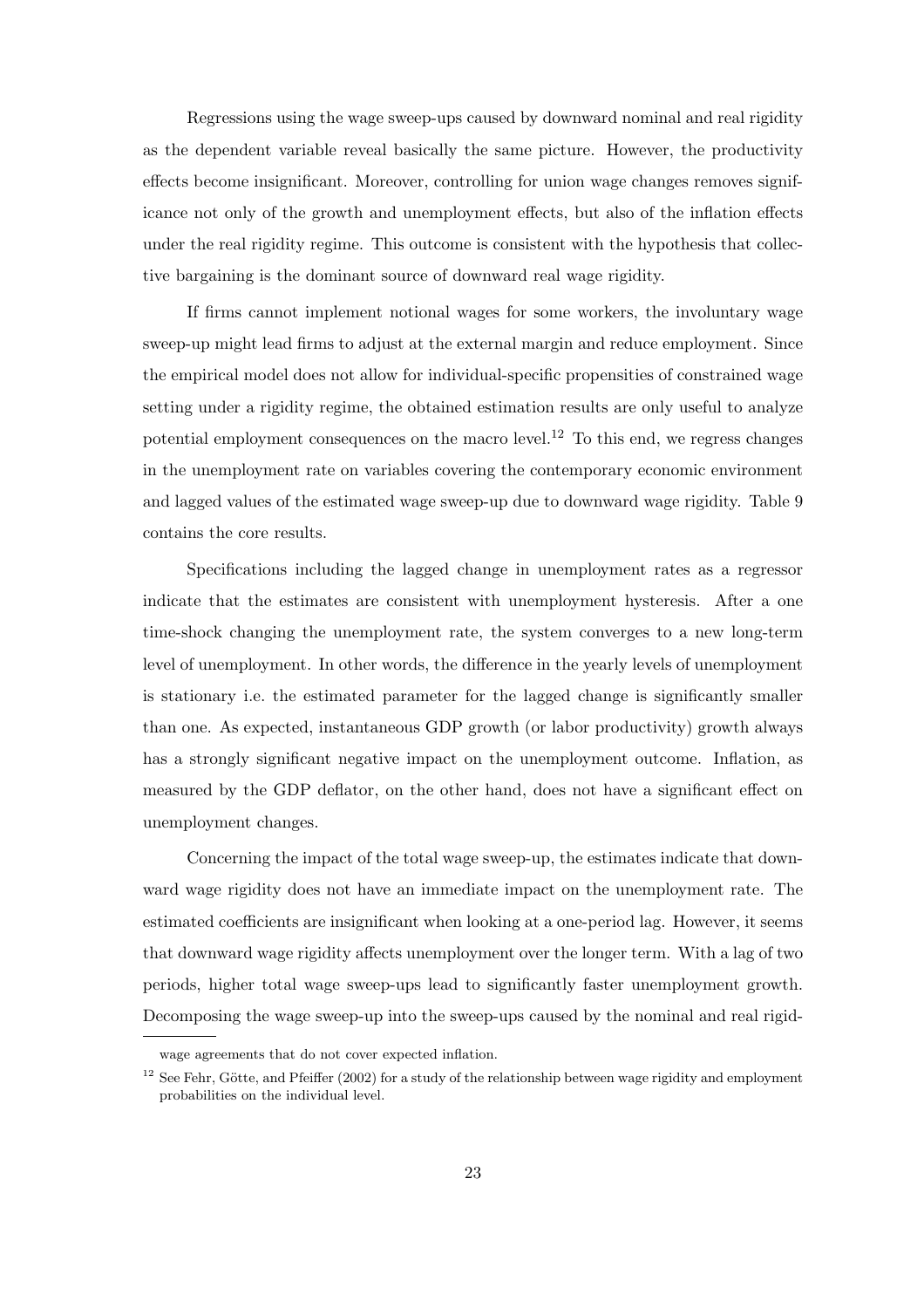ity regimes, respectively, indicates that it is primarily the latter that is responsible for this effect. While the estimated coefficient for real wage sweep-up is significant, the coefficient for nominal wage sweep-up is insignificant. However, these regressions on the macro level should be interpreted cautiously. On the one hand it is highly unlikely that the constraints and wage sweep-ups caused by nominal rigidity have no adverse effects whatsoever. On the other hand, it is not clear that the macro approach to the consequences of rigidity is fully appropriate: an examination of the consequences of being affected by real or nominal rigidity on the individual level might lead to much stronger results e.g. in terms of job instability.

### 6 Conclusion

This paper makes an attempt to measure nominal and real downward wage rigidity in the West German labor market since the mid-1970s. The results of our empirical analysis based on individual wage change data indicate that wage rigidity is a robust phenomenon. Although the incidence of wage rigidity has significantly decreased over time, at the end of the observation window still one third of workers who do not change their job do not receive the notional wage change. However, there is substantial variation across sectors. Bad outside options for workers, as measured by higher unemployment, tend to decrease real, but increase nominal rigidities.

In general, most of the wage rigidity can be attributed to real wage rigidity, which seems to increase with inflation and centralized wage bargaining outcomes, while the opposite holds for nominal wage rigidity. By definition, both types of rigidities lead to faster wage growth than under fully flexible wage setting. Our estimation results imply that average wage growth would have been between two and six percent lower if wages had been fully flexible. After an adjustment period, these wage sweeps-ups seem to lead to higher unemployment. This is an indication that firms respond to constrained wage setting by adjusting on the external margin.

Consequently, it seems that prudent monetary policy might help reducing the adverse labor market effects of downward wage rigidity. Although we find evidence that the incidence of nominal wage rigidity increases with lower inflation, we also observe that the incidence and the intensity of real rigidity decreases the lower the rate of inflation.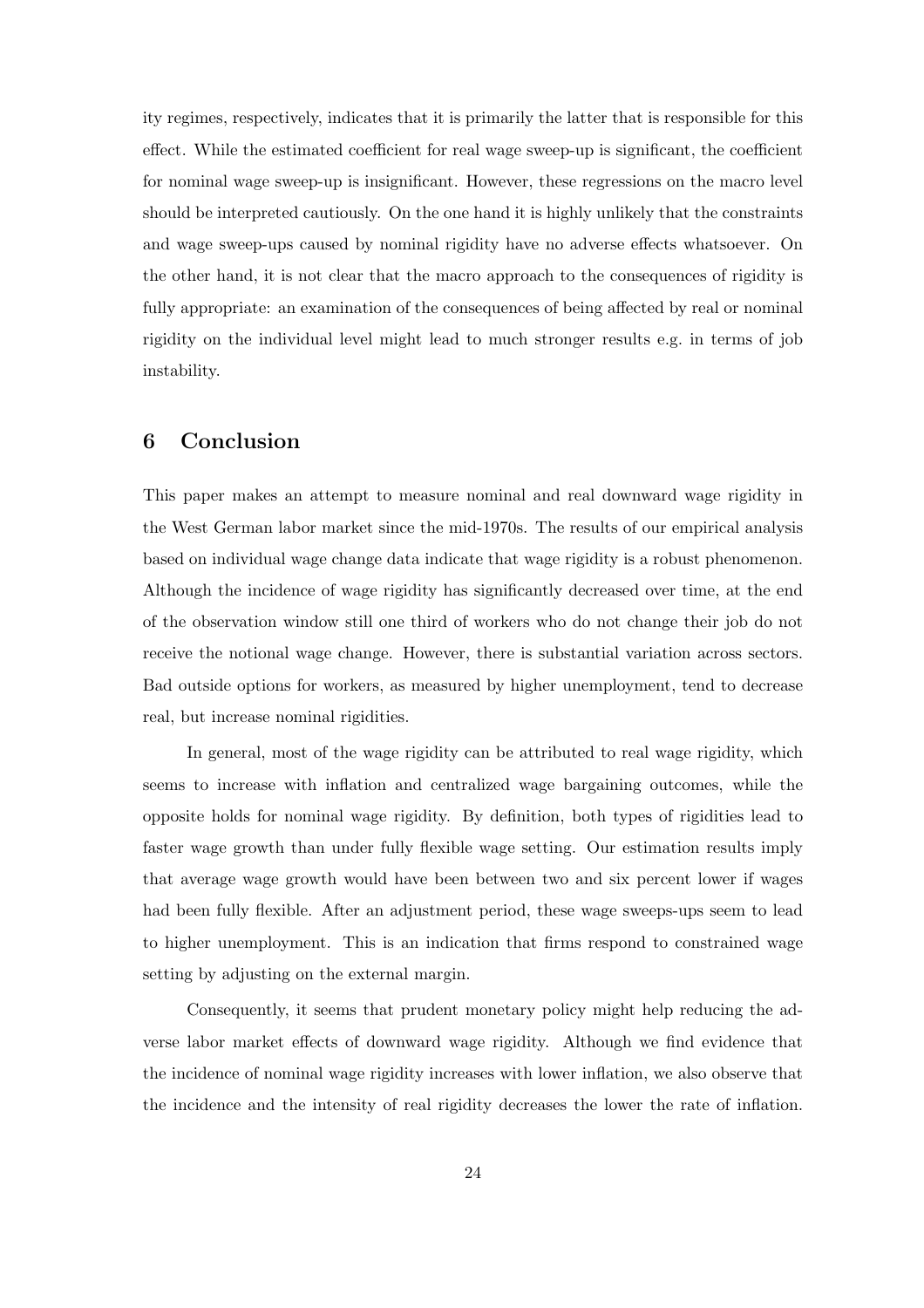Together with the result that wage sweep-ups caused by wage rigidities have real effects in terms of higher unemployment, this suggests that an environment of moderate inflation and moderate bargaining outcomes might be most favorable in order to minimize the adverse labor market effects of downward rigid wages.

## Appendix

The appendix describes the likelihood contributions of the 15 wage setting regimes, which constitute the likelihood function. In general, the contribution of a particular wage change observation to the likelihood has three components: (1) the likelihood that the observation falls under a certain combination of the three rigidity and the three measurement error regimes, (2) the likelihood that a wage change observation is constrained or not conditional on it being in a certain regime, and (3) the likelihood of a wage change observation conditional on the respective regime.

Given the assumptions made concerning the error structure of the empirical model, the probabilities of the rigidity regimes and the probabilities of the measurement error regimes are independent of each other. Therefore we can treat them separately. The probability of a specific measurement error regime follows directly from equation (7). Observations with no measurement error occur with probability  $P(M0) = (1 - P<sup>m</sup>)<sup>2</sup>$ , observations with one error with probability  $P(M1) = 2P<sup>m</sup>(1 - P<sup>m</sup>)$ , and observations with two errors with probability  $P(M2) = (P<sup>m</sup>)<sup>2</sup>$ .

The likelihood of a specific rigidity regime can be expressed in terms of conditions on on the error terms in the regime propensity equations (3) and (4). The real rigidity regime requires that  $P^{rn} > 0$  and  $P^{rf} > 0$ . Given the standard normality assumptions made on the distribution of the error terms  $\eta$ , the probability of an observation falling in the real regime, denoted  $P(R)$ , is given by

$$
P(R) = P(P^{rn} > 0)P(P^{rf} > 0) = P(\eta^{rn} < \beta^{rn})P(\eta^{rf} < \beta^{rf}) = \Phi(\beta^{rn})\Phi(\beta^{rf}), \quad (10)
$$

where  $\Phi(\cdot)$  refers to the cumulative density function of a standard normal variable. Similarly, an observation is in the nominal regime if  $P^{rn} < 0$  and  $P^{rn} - P^{rf} < 0$ . The likelihood that an observation falls under the nominal regime,  $P(N)$ , therefore can be stated as

$$
P(N) = P(\eta_i^{rn} > \beta^{rn}) P(\eta_i^{rn} - \eta_i^{rf} < \beta^{rf} - \beta^{rn}) = \Phi(-\beta^{rn}) \Phi\left(\frac{\beta^{rf} - \beta^{rn}}{\sqrt{2}}\right) . \tag{11}
$$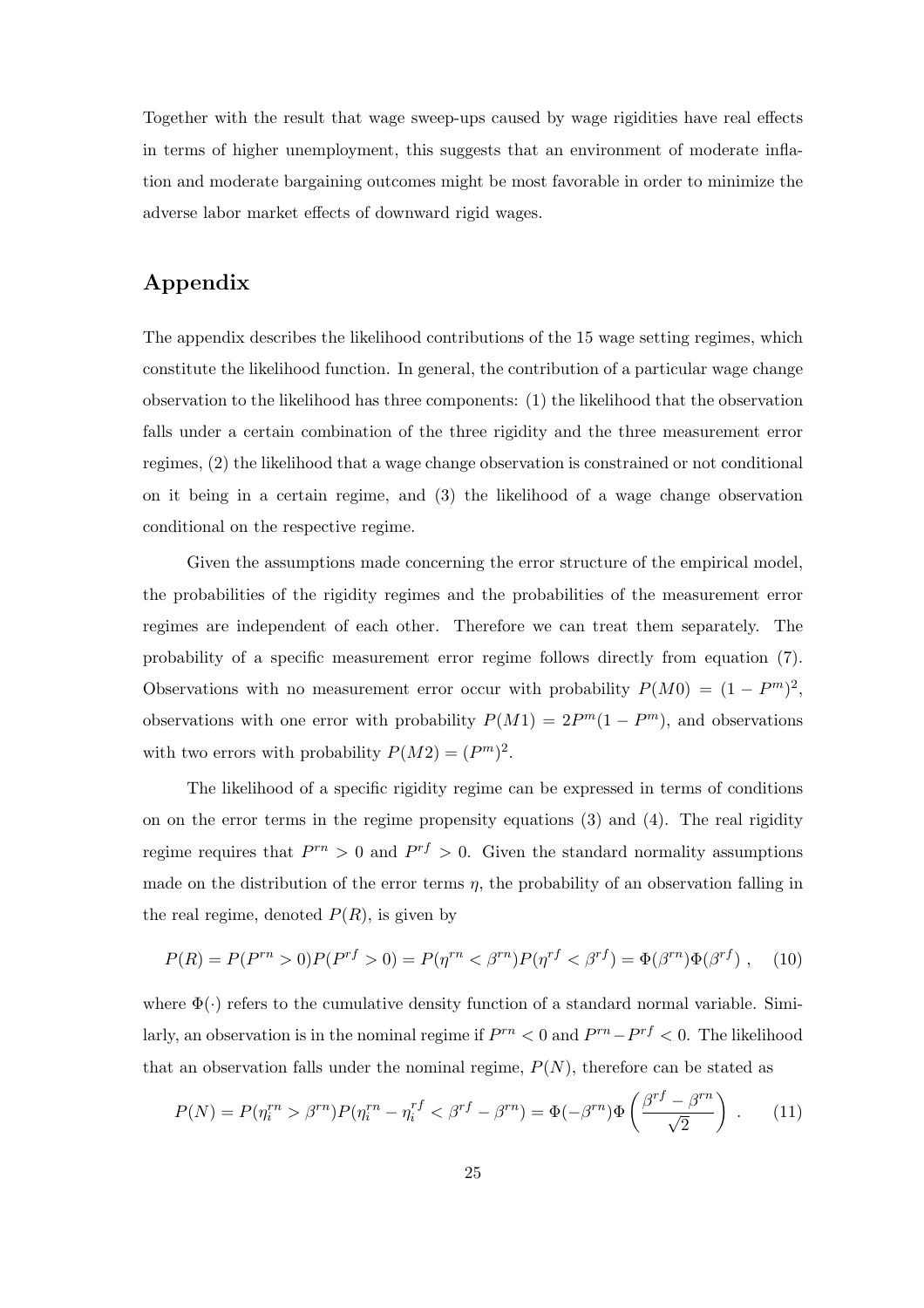As the probabilities of the possible regimes add up to unity, the likelihood that an observed wage change comes from the flexible regime,  $P(F)$ , can be calculated as a residual:

$$
P(F) = 1 - \Phi(-\beta^{rn})\Phi\left(\frac{\beta^{rf} - \beta^{rn}}{\sqrt{2}}\right) - \Phi(\beta^{rn})\Phi(\beta^{rf}) . \tag{12}
$$

Since the regime probabilities are independent of the measurement error probabilities, the likelihood that an observation falls under a particular combination of the rigidity and measurement regimes is the product of the individual regime probabilities. For example, the probability that an observation is in the nominal regime without measurement error,  $P(N0)$ , is equal to  $P(N) \times (1 - P<sup>m</sup>)<sup>2</sup>$ .

Next, the probability of observations conditional on being in a certain regime is derived. We begin with the nominal rigidity regime. Within the regime, there are six possibilities. Observations can be either affected by one measurement error, two measurement errors, or no error, and wage setting can be either constrained or unconstrained. First consider the conditional likelihood contribution of the constrained nominal rigidity regime without measurement error. If an observation is in the constrained nominal regime,  $X_i\alpha + \varepsilon_i < 0$ , whereas the actual wage change is zero. Without measurement error, the actual wage change is observed, so that  $\Delta w_i^o = 0$ . Wage changes observed in the regime hence do not have a density, but only a mass point at zero. Conditional on being in the nominal regime without measurement error, the likelihood of a constrained observation is therefore determined by

$$
P(\Delta w_i^o \in C | i \in N0) = P(\varepsilon_i < -X_i \alpha | i \in N0) = \Phi\left(\frac{-X_i \alpha}{\sigma_w}\right)
$$
(13)

evaluated if  $\Delta w_i^o = 0$ . If wage setting is unconstrained in the regime without measurement error,  $\Delta w_i^o = X_i \alpha + \varepsilon_i$ . The likelihood contribution of an unconstrained observation in the regime therefore can be written as

$$
P(\Delta w_i^o \in U | i \in N0) = P(\varepsilon_i = \Delta w_i^o - X_i \alpha | i \in N0) = \frac{1}{\sigma_w} \cdot \phi \left(\frac{\Delta w_i^o - X_i \alpha}{\sigma_w}\right) , \quad (14)
$$

where  $\phi(\cdot)$  refers to the density of a standard normal variable. Wage changes observed in the regime do have a density. Since the regime is only consistent with positive wage growth, it is truncated at zero, which means that (14) only takes non-zero values if  $\Delta w_i^o > 0$ .

Regimes with measurement error are consistent with any observed wage change, although the conditional probability of observing exactly zero wage growth is zero. When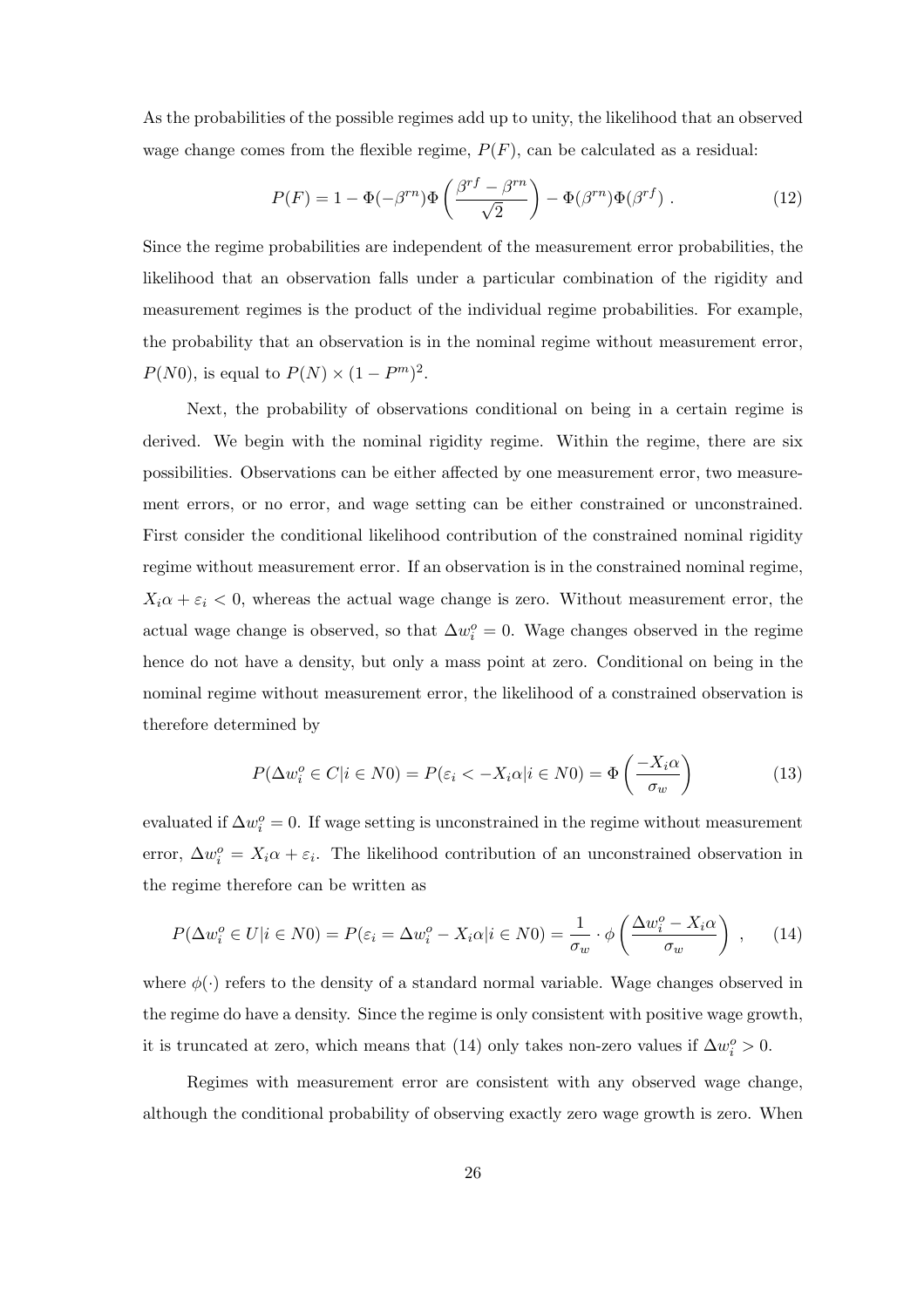there is measurement error, the observed wage change differs from the actual wage change by  $\tilde{u}_i$ . If an observation comes from the constrained regime, it must satisfy the condition  $\Delta w_i^o - \tilde{u}_i = 0$ . The likelihood contribution of a constrained observation conditional on it being affected by measurement error therefore follows from the assumed distribution of the composite error term. In the case of one measurement error, it is given by

$$
P(\Delta w_i^o \in C | i \in N1) = P(\tilde{u}_i = \Delta w_i^o | i \in N1) = \frac{1}{\sigma_m} \cdot \phi\left(\frac{\Delta w_i^o}{\sigma_m}\right)
$$
(15)

Likewise, the likelihood contribution of a constrained observation affected by two errors, can be written as

$$
P(\Delta w_i^o \in C | i \in N2) = P(\tilde{u}_i = \Delta w_i^o | i \in N2) = \frac{1}{\sqrt{2}\sigma_m} \cdot \phi\left(\frac{\Delta w_i^o}{\sqrt{2}\sigma_m}\right) \tag{16}
$$

The unconstrained regimes with measurement error require that  $\Delta w_i^o = X_i \alpha + \varepsilon_i + \tilde{u}_i$ conditional on  $X_i \alpha + \varepsilon_i > 0$ . Since the two conditions are interdependent via  $\varepsilon_i$  the likelihood contributions of the regimes are more difficult to derive. The calculation starts from the joint density of  $\varepsilon_i$  and  $\tilde{u}_i$ , which is

$$
f(\varepsilon_i, \tilde{u}_i) = \frac{1}{2\pi\sigma_w \sigma_m} \exp\left(-\frac{1}{2}\left[\left(\frac{\varepsilon_i}{\sigma_w}\right)^2 + \left(\frac{\tilde{u}_i}{\sigma_m}\right)^2\right]\right) \,,\tag{17}
$$

in the case of one measurement error, given the independency assumption of made on the two variables. The likelihood of an unconstrained observation conditional on being in the nominal regime with one error, follows from

$$
P(\Delta w_i^o \in U | i \in N1) = P(\tilde{u}_i = \Delta w_i^o - X_i \alpha - \varepsilon_i | \varepsilon_i > -X_i \alpha, i \in N1)
$$
  

$$
= \int_{-X_i \alpha}^{\infty} f(\varepsilon_i, \Delta w_i^o - X_i \alpha - \varepsilon_i) d\varepsilon_i , \qquad (18)
$$

which can be solved to yield

$$
P(\Delta w_i^o \in U | i \in N1) = \frac{\phi\left(\frac{\Delta w_i^o - X_i \alpha}{\sqrt{\sigma_w^2 + \sigma_m^2}}\right)}{\sqrt{\sigma_w^2 + \sigma_m^2}} \left[1 - \Phi\left(\frac{-X_i \alpha - \frac{\sigma_w^2}{\sigma_w^2 + \sigma_m^2} (\Delta w_i^o - X_i \alpha)}{\sqrt{\frac{\sigma_w^2 \sigma_m^2}{\sigma_w^2 + \sigma_m^2}}}\right)\right].
$$
 (19)

To get the likelihood contribution of unconstrained observations in the nominal rigidity regime for the two error case,  $P(\Delta w_i^o \in U | i \in N2)$ , replace  $\sigma_m$  with the appropriate standard deviation of the distribution of the measurement error term, i.e.  $\sqrt{2}\sigma_m$ .

For observations falling under the real rigidity regime, there are again six possible regimes. The likelihood contribution of each regime resembles that of the counterpart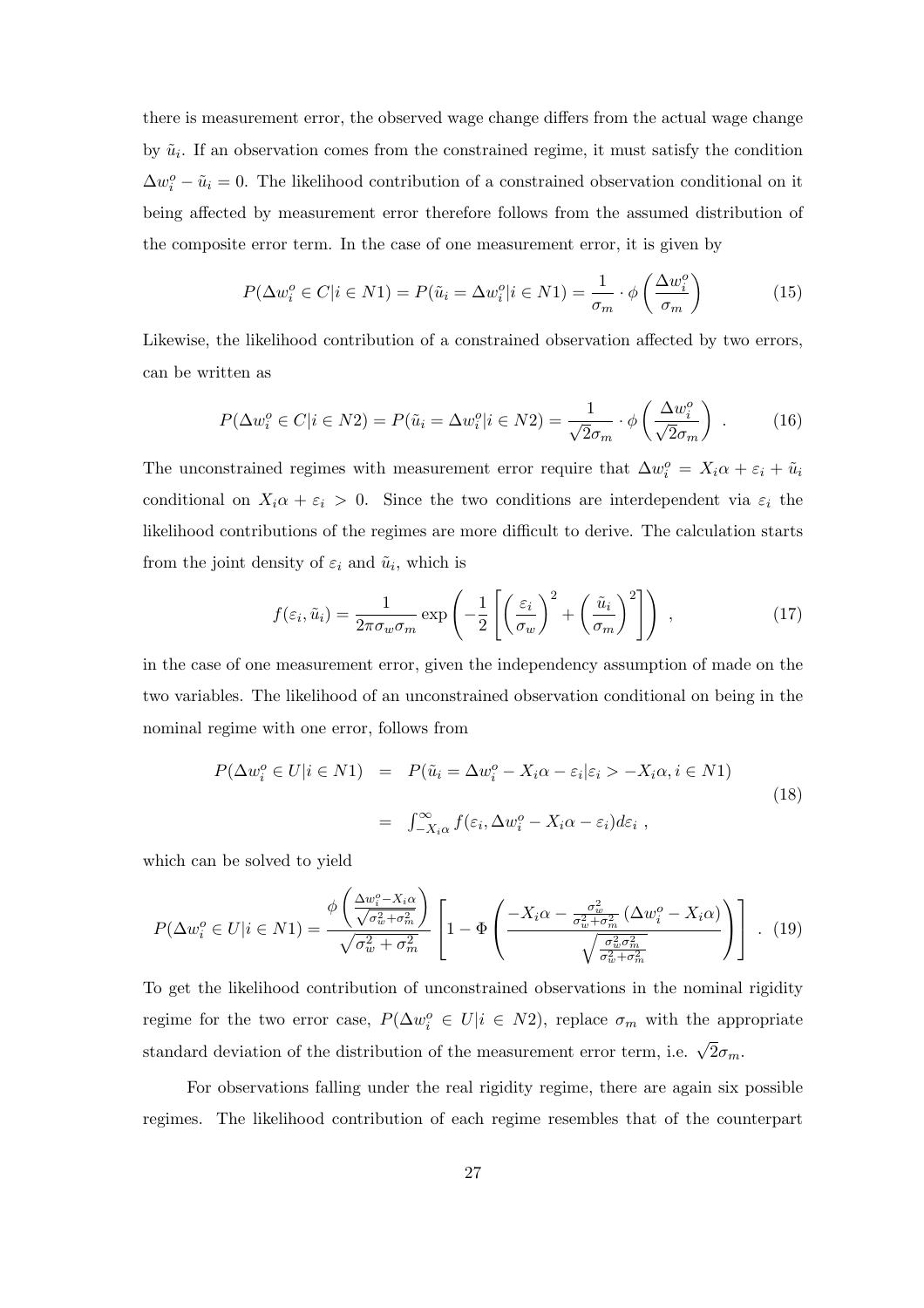for the nominal rigidity case. Derivation of the likelihoods is more complicated, however, since the threshold for censored observations,  $r_i$ , is not a constant. Therefore one has to account for the variance of the distribution of the unobserved heterogeneity term  $\nu_i$ . For reasons of space, we only discuss the likelihood contribution of selected regimes.

As a first example, consider the probability of a constrained observation conditional on being in the real regime with no measurement error. The observation must satisfy two conditions:  $\varepsilon_i < \Delta w_i^o - X_i \alpha$  and  $\nu_i = \Delta w_i^o - \gamma$ . Given the normality assumption made on the distribution of  $\nu_i$ , the conditional likelihood of a constrained observation is equal to

$$
P(\Delta w_i^o \in C | i \in R0) = \frac{1}{\sigma_r} \phi \left( \frac{\Delta w_i^o - \gamma}{\sigma_r} \right) \Phi \left( \frac{\Delta w_i^o - X_i \alpha}{\sigma_w} \right) . \tag{20}
$$

As a second example, consider the likelihood of an unconstrained observation conditional on being in the real rigidity regime with one measurement error. This case requires that  $\tilde{u}_i = \Delta w_i^o - X_i \alpha - \varepsilon_i$  conditional on  $\varepsilon_i > \gamma - X_i \alpha + \nu_i$ . The problem to solve is similar to the unconstrained cases with measurement in the nominal rigidity regime, but in addition  $\nu_i$  needs to be integrated out. Thus, with  $\nu_i$  being normally distributed with mean 0 and variance  $\sigma_r^2$  and denoting the respective p.d.f. by  $g(\nu_i)$ , we have

$$
P(\Delta w_i^o \in U | i \in R1) = P(\tilde{u}_i = \Delta w_i^o - X_i \alpha - \varepsilon_i | \varepsilon_i > \gamma - X_i \alpha + \nu_i, i \in R1)
$$
  

$$
= \int_{-\infty}^{\infty} \int_{\gamma - X_i \alpha + \nu}^{\infty} f(\varepsilon_i, \Delta w_i^o - X_i \alpha - \varepsilon_i) g(\nu_i) d\varepsilon_i d\nu_i
$$
  

$$
= \frac{\phi\left(\frac{\Delta w_i^o - X_i \alpha}{\sqrt{\sigma_w^2 + \sigma_m^2}}\right)}{\sqrt{\sigma_w^2 + \sigma_m^2}} \left[1 - \Phi\left(\frac{\gamma - X_i \alpha - \frac{\sigma_w^2}{\sigma_w^2 + \sigma_m^2}(\Delta w_i^o - X_i \alpha)}{\sqrt{\sigma_r^2 + \frac{\sigma_w^2}{\sigma_w^2 + \sigma_m^2}}}\right)\right].
$$
  
(21)

In the fully flexible regimes, all wages are unconstrained by definition. Then the likelihood contribution of an observation is simply the conditional density of wage changes depending on the type of measurement error. Without measurement error,  $\varepsilon_i = \Delta w_i^o - X_i \alpha$ . Hence the likelihood of a particular observation is

$$
P(\Delta w_i^o|F0) = \frac{1}{\sigma_w} \phi \left( \frac{\Delta w_i^o - X_i \alpha}{\sigma_w} \right) \tag{22}
$$

This likelihood appears to be the same as that derived for the case of unconstrained wage setting in the nominal rigidity regime with no error, see equation (14). Note, however, that the expression was only valid conditional on  $\Delta w_i^o > 0$  in the previous case. An observation in the flexible regime measured with error has to satisfy the condition  $\varepsilon_i + \tilde{u}_i = \Delta w_i^o - X_i \alpha$ .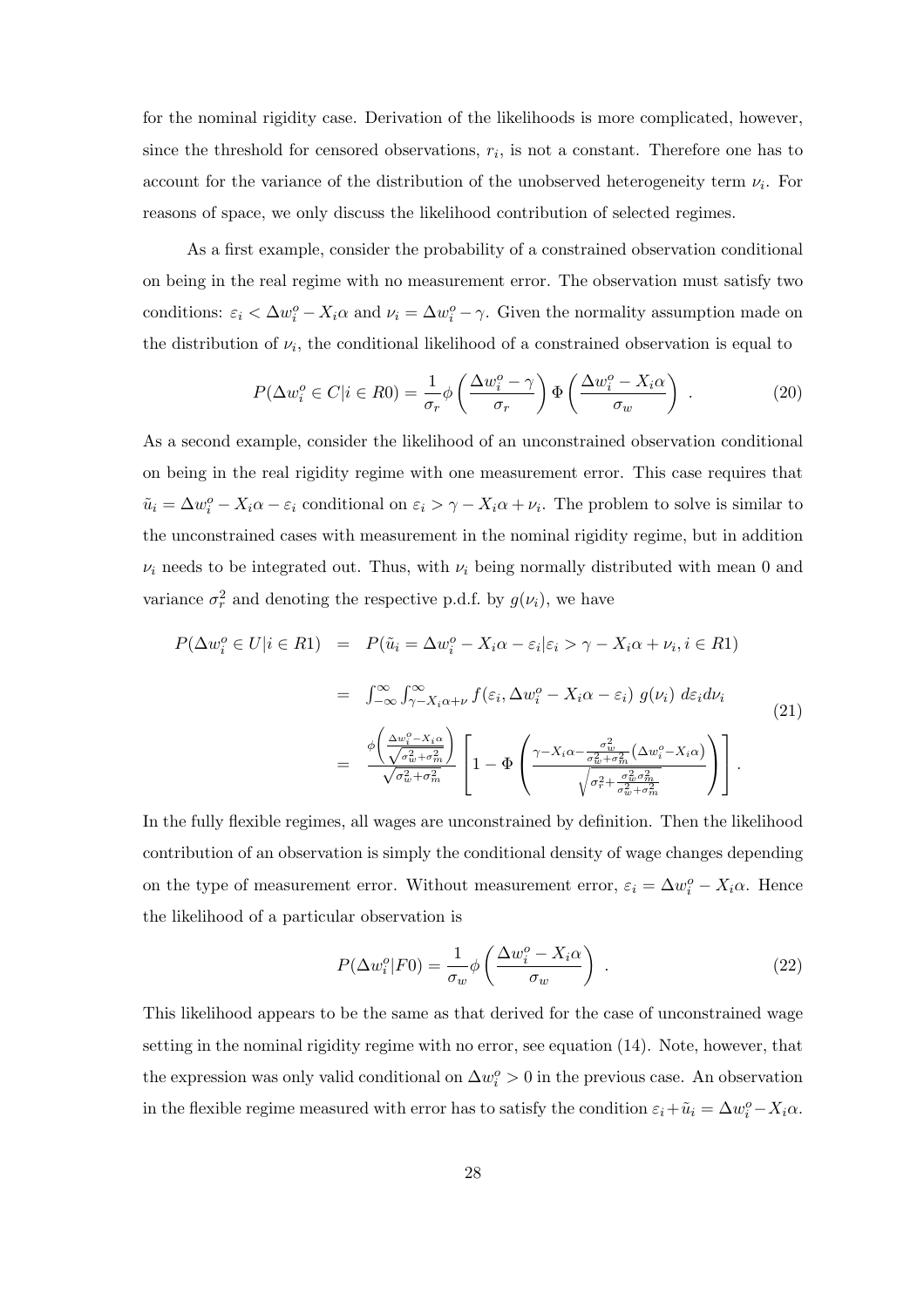Therefore, the contribution to the likelihood is

$$
P(\Delta w_i^o|F1) = \frac{1}{\sqrt{\sigma_w^2 + \sigma_m^2}} \phi \left(\frac{\Delta w_i^o - X_i \alpha}{\sqrt{\sigma_w^2 + \sigma_m^2}}\right)
$$
(23)

given one measurement error, and

$$
P(\Delta w_i^o|F2) = \frac{1}{\sqrt{\sigma_w^2 + 2\sigma_m^2}} \phi \left(\frac{\Delta w_i^o - X_i \alpha}{\sqrt{\sigma_w^2 + 2\sigma_m^2}}\right) \tag{24}
$$

given two measurement errors.

We have now all ingredients to build up the likelihood function to be maximized. Using indicator functions  $I(\cdot)$  taking the value of unity if the condition in the brackets is satisfied and zero otherwise, we get

$$
L(\Delta w_i^o|\Omega, X_i) = P(N)P(M0)P(\Delta w_i^o \in C|i \in N0)I(\Delta w_i^o = 0) +
$$
  
\n
$$
P(N)P(M0)P(\Delta w_i^o \in U|i \in N0)I(\Delta w_i^o > 0) +
$$
  
\n
$$
[P(N)P(M1)[P(\Delta w_i^o \in C|i \in N1) + P(\Delta w_i^o \in U|i \in N1)] +
$$
  
\n
$$
P(R)P(M0)[P(\Delta w_i^o \in C|i \in R0) + P(\Delta w_i^o \in U|i \in R0)] +
$$
  
\n
$$
P(R)P(M1)[P(\Delta w_i^o \in C|i \in R1) + P(\Delta w_i^o \in U|i \in R1)] +
$$
  
\n
$$
P(R)P(M2)[P(\Delta w_i^o \in C|i \in R2) + P(\Delta w_i^o \in U|i \in R2)] +
$$
  
\n
$$
P(F)P(M0)P(\Delta w_i^o|i \in F0) +
$$
  
\n
$$
P(F)P(M1)P(\Delta w_i^o|i \in F1) +
$$
  
\n
$$
P(F)P(M2)P(\Delta w_i^o|i \in F2)]I(\Delta w_i^o \neq 0),
$$

where  $\Omega = (\alpha, \beta^{rn}, \beta^{rf}, \gamma, \sigma_m^2, \sigma_w^2, \sigma_r^2, P^m)$  is the vector of parameters to be estimated.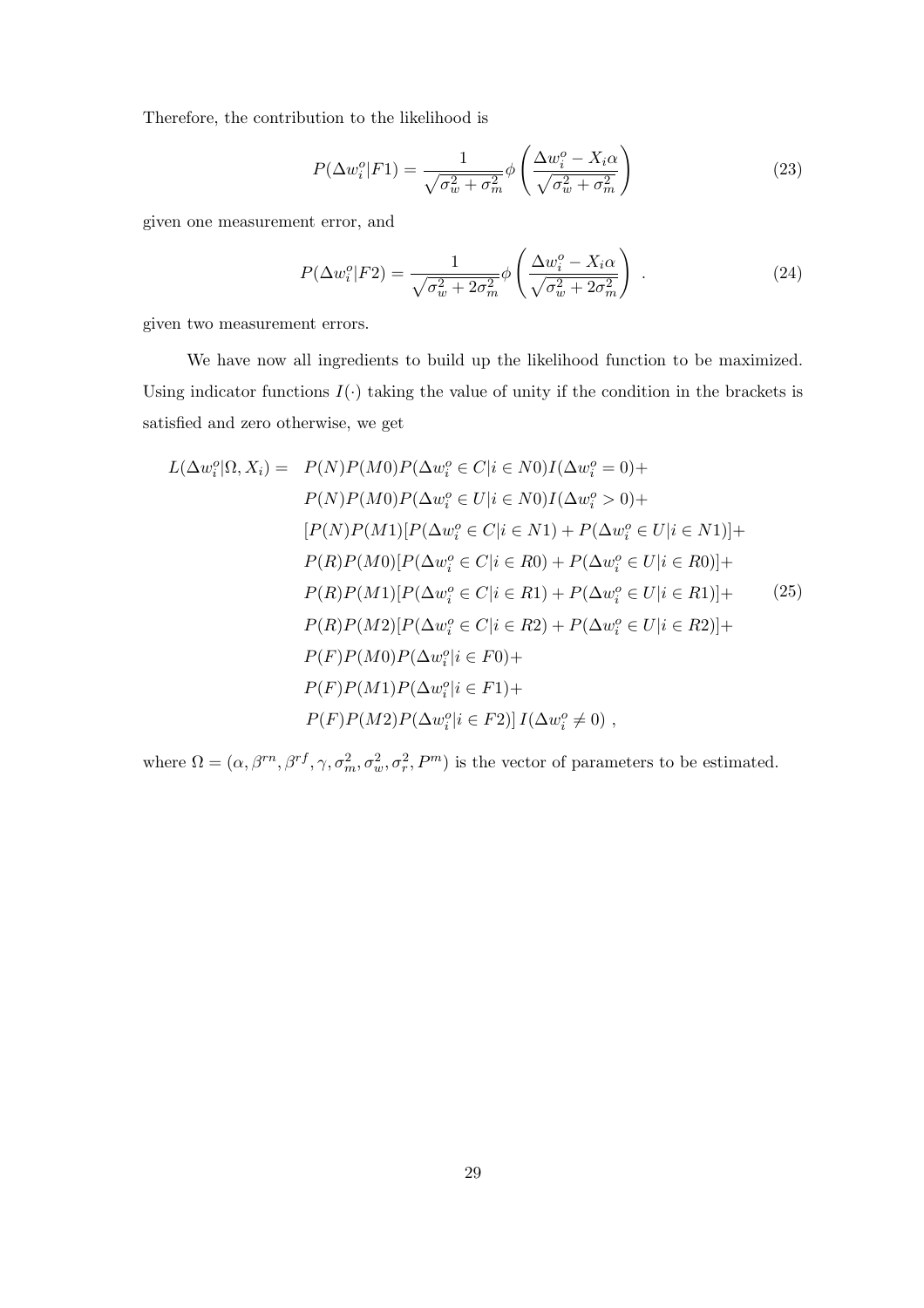### References

- ALTONJI, J., AND P. DEVEREUX (2000): The Extent and Consequences of Downward Nominal Wage Rigidity, vol. 19. Amsterdam: Elsevier.
- Bauer, T. K., and K. F. Zimmermann (1999): "Overtime Work and Overtime Compensation in Germany," Scottish Journal of Political Economy, 46(4), 419–436.
- Beissinger, T., and C. Knoppik (2001): "Downward Nominal Wage Rigidities in West German Earnings 1975-1995," German Economic Review, 2(4), 385–418.
- Bender, S., A. Haas, and C. Klose (2000): "The IAB Employment Subsample 1975- 1995," Journal of Applied Social Science Studies, 120(4), 649–662.
- Bewley, T. (1999): Why Wages Don't Fall During a Recession. Harvard University Press, Cambridge, Massachusetts.
- Caballero, R. J., and M. L. Hammour (1994): "The Cleansing Effect of Recessions," American Economic Review, 84(5), 1350–1368.
- Campbell, C. I., and K. Kamlani (1997): "The Reasons for Wage Rigidity: Evidence from a Survey of Firms," Quarterly Journal of Economics, 112(3), 759–789.
- CARD, D., AND D. HYSLOP (1997): "Does Inflation Grease the Wheels of the Labor Market?," in Reducing Inflation: Motivation and Strategy, ed. by C. Romer, and D. Romer, pp. 71–114. Chicago University Press.
- Christophides, L., and M. Leung (2001): "Wage Adjustment in Contract Data: Wage Rigidity and Menu Costs," mimeo, University of Guelph.
- Christophides, L., and T. Stengos (2001): "Nominal Wage Rigidity: Non-Parametric Tests Based on Union Data for Canada," CESifo Working Paper, 535.
- DICKENS, W., AND L. GÖTTE (2002): "Notes on Estimating Rigidity using an Analytic Likelihood Function," mimeo, Brookings Institution.
- FEHR, E., AND A. FALK (1999): "Wage Rigidity in a Competitive Incomplete Contract Market," *Journal of Political Economy*, 107(1), 759–789.
- FEHR, E., AND L. GÖTTE (2003): "Robustness and Real Consequences of Nominal Wage Rigidity," Journal of Monetary Economics, forthcoming.
- FEHR, E., L. GÖTTE, AND F. PFEIFFER (2002): "Dimensions and Consequences of Wage Rigidities: Evidence from Germany," mimeo (paper presented at EEA 2002), University of Zurich.
- Fitzenberger, B., and W. Franz (1999): "Industry-Level Wage Bargaining: A Partial Rehabilitation - The German Experience," ZEW Discussion Paper, 99-33.
- FRIEDMAN, M. (1977): "Nobel Lecture: Inflation and Unermployment," Journal of Political Economy, 85(3), 451–472.
- Groshen, E., and M. Schweitzer (1999): "The Effects of Inflation on Wage Adjustments in Firm-Level Data," mimeo, Federal Reserve Bank of New York.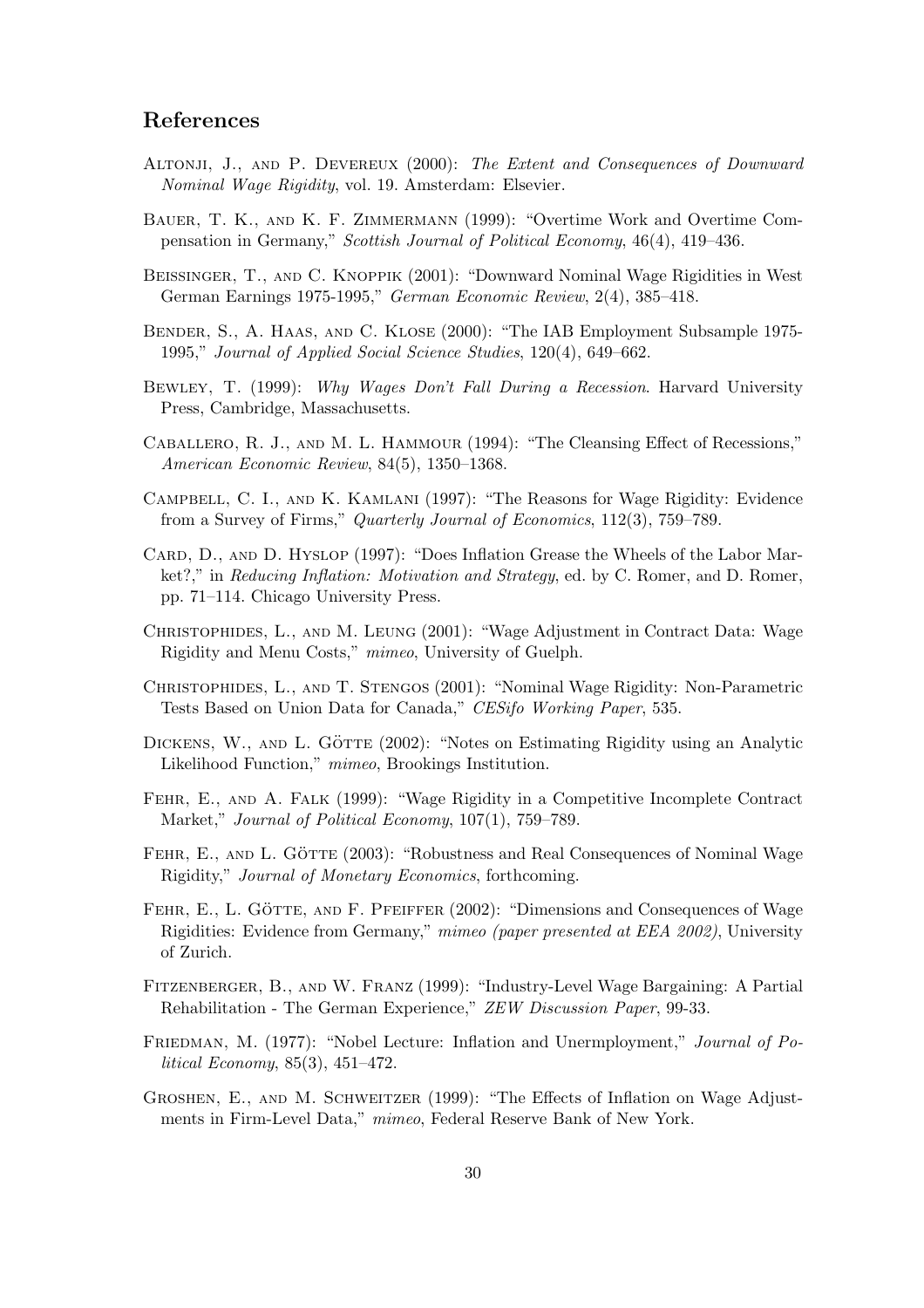- HOLDEN, S. (1994): "Wage Bargaining and Nominal Rigidities," European Economic Review, 38(5), 1021–1039.
- HUNT, J. (2001): "Post-Unification Wage Growth in East Germany," Review of Economics and Statistics, 83, 190–195.
- Kahn, S. (1997): "Evidence of Nominal Wage Stickiness from Microdata," American Economic Review, 87(5), 993–1008.
- MACLEOD, B., AND J. MALCOMSON (1993): "Investments, Hold-Up and the Form of Market Contracts," American Economic Review, 83, 811–837.
- McLaughlin, K. (1994): "Rigid Wages?," Journal of Monetary Economics, 34(3), 383– 414.
- (1999): "Are Nominal Wages Skewed Away from Wage Cuts?," Federal Reserve Bank of St. Louis Review, 81(3), 117–132.
- Nickell, S., and R. Layard (1999): "Labor Market Institutions and Economic Performance," in Handbook of Labor Economics, ed. by O. Ashenfelter, and D. Card, vol. 3C of Handbooks in Economics, pp. 3029–84. Elsevier Science.
- NICKELL, S., AND G. QUINTINI (2003): "Nominal Wage Rigidity and the Rate of Inflation," Economic Journal, 113(490), 762–781.
- Schnabel, C., and J. Wagner (2003): "Determinants of Trade Union Membership in Western Germany: Evidence from Micro-Data 1980-2000," IZA Discussion Paper, 707.
- Smith, J. (2000): "Nominal Wage Rigidity in the United Kingdom," Economic Journal, 110(462), C176–C195.
- TOBIN, J. (1972): "Inflation and Unemployment," American Economic Review,  $62(1/2)$ , 1–18.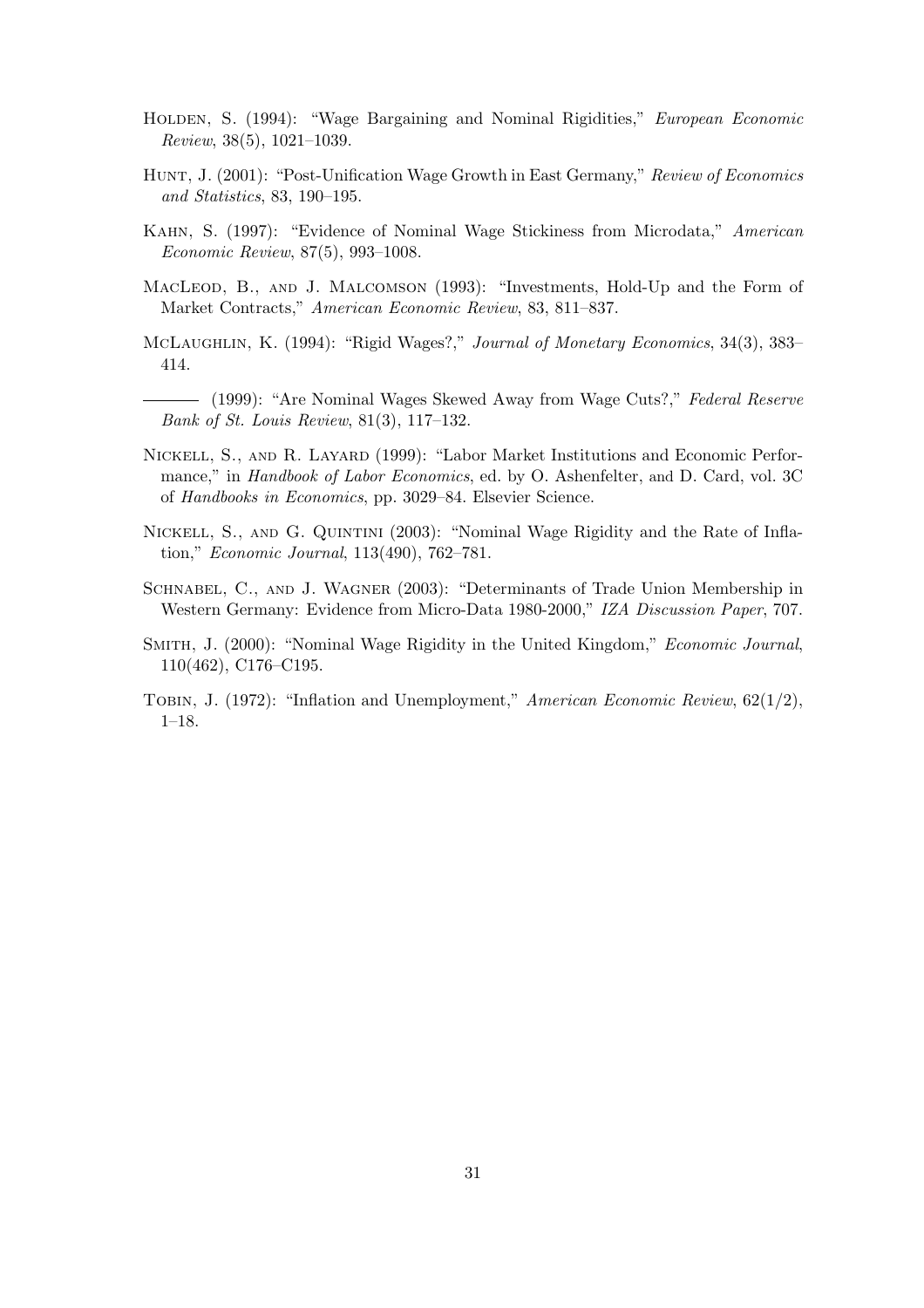



Notes: Union wage growth variable refers to the mean change of standard wages written into collective bargaining agreements. The union wage growth and inflation time series are taken from SVR (1998).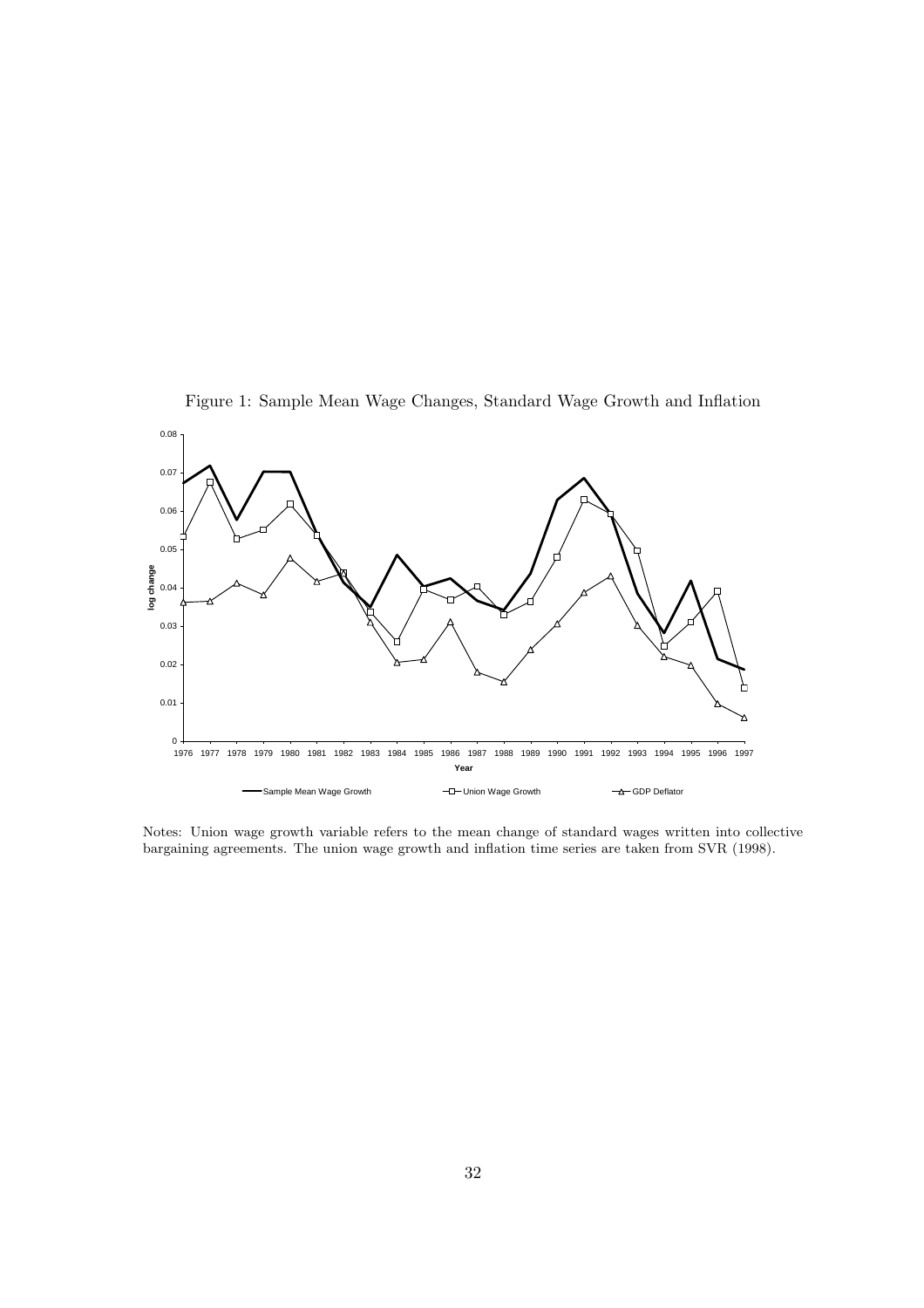

Figure 2: Histograms of Individual Wage Changes 1976-1997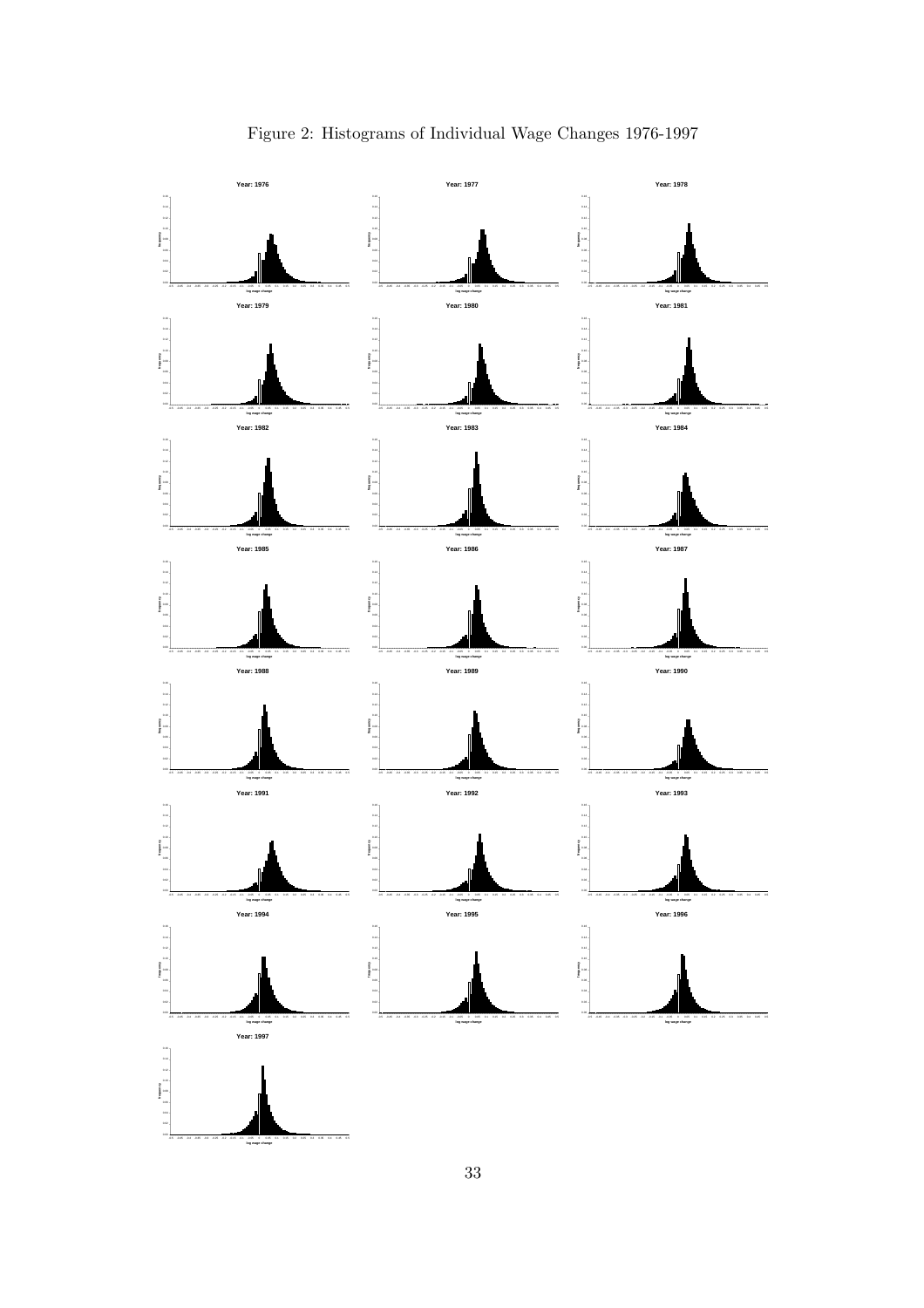

Figure 3: Location of the Lower Bound for Wage Changes in the Real Rigidity Regime

Notes: Width of the confidence interval is plus/minus one standard deviation around the real rigidity bound, based on the estimated value of the model variance  $\sigma_r^2$ . Model specification I. Sample of workers employed in private sector.

|            |          | Wage Setting Regime |               |                  |               |  |  |  |  |  |  |  |  |
|------------|----------|---------------------|---------------|------------------|---------------|--|--|--|--|--|--|--|--|
|            |          |                     | Real Rigidity | Nominal Rigidity |               |  |  |  |  |  |  |  |  |
|            | Flexible | Constrained         | Unconstrained | Constrained      | Unconstrained |  |  |  |  |  |  |  |  |
| No Error   | F0       | RC0                 | RU0           | N <sub>CO</sub>  | NU0           |  |  |  |  |  |  |  |  |
| One Error  | F1       | $_{\rm RC1}$        | RU1           | NC1              | NU1           |  |  |  |  |  |  |  |  |
| Two Errors | F2       | RC2                 | $\rm RU2$     | NC2              | NU2           |  |  |  |  |  |  |  |  |

Table 1: Possible Regimes Generating Observed Wage Changes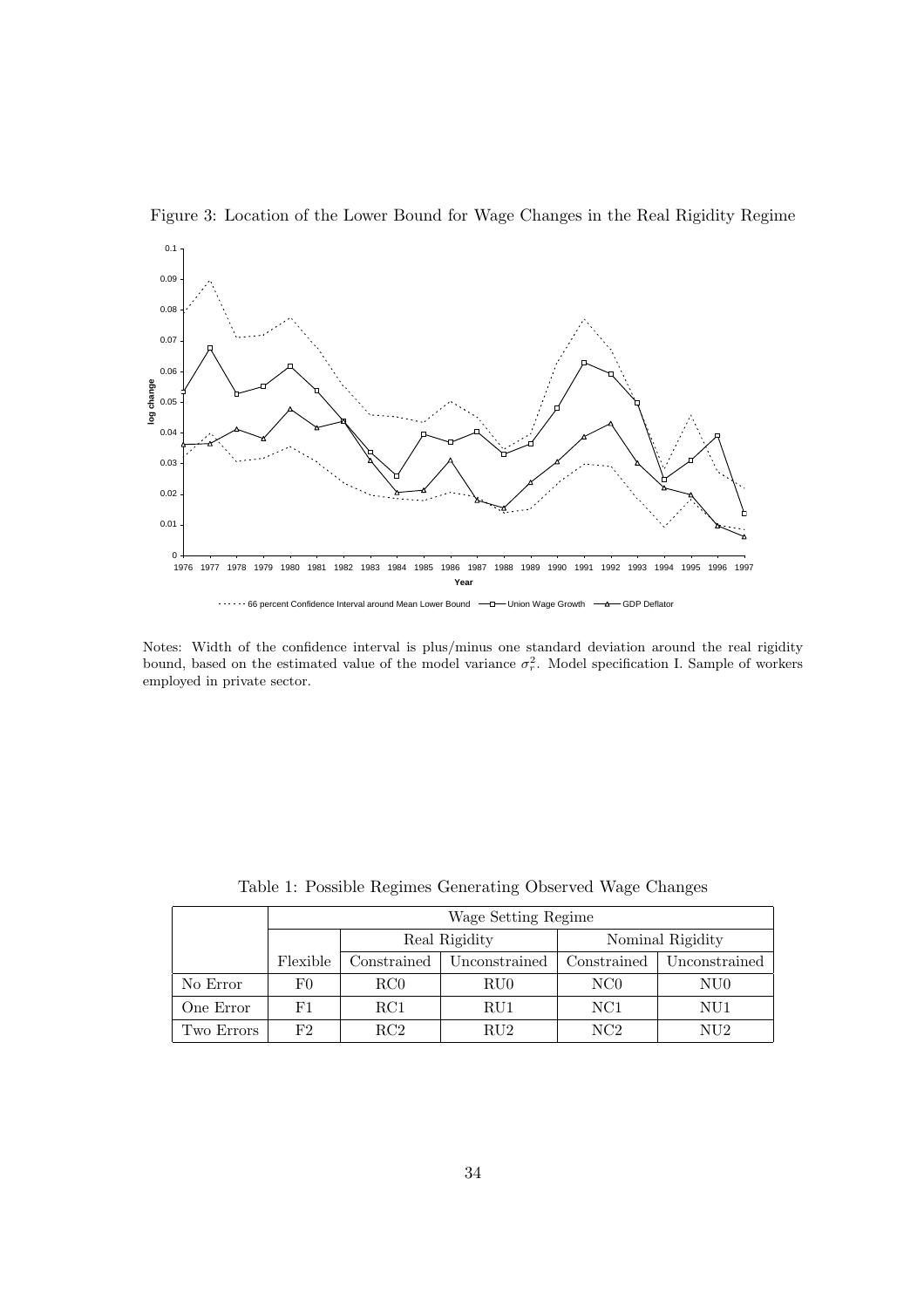|      |        | Mean      |        | Median    |        | <b>Standard Deviation</b> |
|------|--------|-----------|--------|-----------|--------|---------------------------|
| Year | Sample | Simulated | Sample | Simulated | Sample | Simulated                 |
| 1976 | 0.067  | 0.066     | 0.064  | 0.064     | 0.087  | 0.088                     |
| 1977 | 0.072  | 0.072     | 0.072  | 0.072     | 0.082  | 0.081                     |
| 1978 | 0.058  | 0.056     | 0.056  | 0.056     | 0.082  | 0.081                     |
| 1979 | 0.070  | 0.068     | 0.063  | 0.063     | 0.085  | 0.083                     |
| 1980 | 0.070  | 0.069     | 0.066  | 0.066     | 0.080  | 0.081                     |
| 1981 | 0.054  | 0.053     | 0.054  | 0.054     | 0.079  | 0.077                     |
| 1982 | 0.041  | 0.041     | 0.042  | 0.042     | 0.076  | 0.074                     |
| 1983 | 0.035  | 0.034     | 0.035  | 0.035     | 0.072  | 0.072                     |
| 1984 | 0.049  | 0.047     | 0.043  | 0.042     | 0.076  | 0.075                     |
| 1985 | 0.040  | 0.039     | 0.036  | $0.036\,$ | 0.076  | 0.074                     |
| 1986 | 0.042  | 0.041     | 0.040  | 0.040     | 0.074  | 0.073                     |
| 1987 | 0.037  | 0.035     | 0.035  | 0.035     | 0.075  | 0.074                     |
| 1988 | 0.034  | 0.032     | 0.029  | 0.029     | 0.077  | 0.075                     |
| 1989 | 0.044  | 0.042     | 0.037  | 0.037     | 0.079  | 0.077                     |
| 1990 | 0.063  | 0.061     | 0.056  | 0.056     | 0.085  | 0.083                     |
| 1991 | 0.069  | 0.066     | 0.065  | 0.065     | 0.085  | 0.084                     |
| 1992 | 0.059  | 0.057     | 0.056  | 0.056     | 0.083  | 0.081                     |
| 1993 | 0.039  | 0.037     | 0.038  | 0.038     | 0.080  | 0.079                     |
| 1994 | 0.028  | 0.026     | 0.023  | 0.023     | 0.079  | 0.078                     |
| 1995 | 0.042  | 0.041     | 0.038  | 0.038     | 0.079  | 0.078                     |
| 1996 | 0.021  | 0.021     | 0.020  | 0.020     | 0.079  | 0.078                     |
| 1997 | 0.019  | 0.018     | 0.016  | 0.016     | 0.079  | 0.077                     |

Table 2: Sample and Simulated Moments of Wage Change Distribution

Notes: Simulation based on parameter estimates obtained with model specification I, i.e. only including officially reported individual characteristics as explanatory variables of notional wage changes. Sample of workers employed in private sector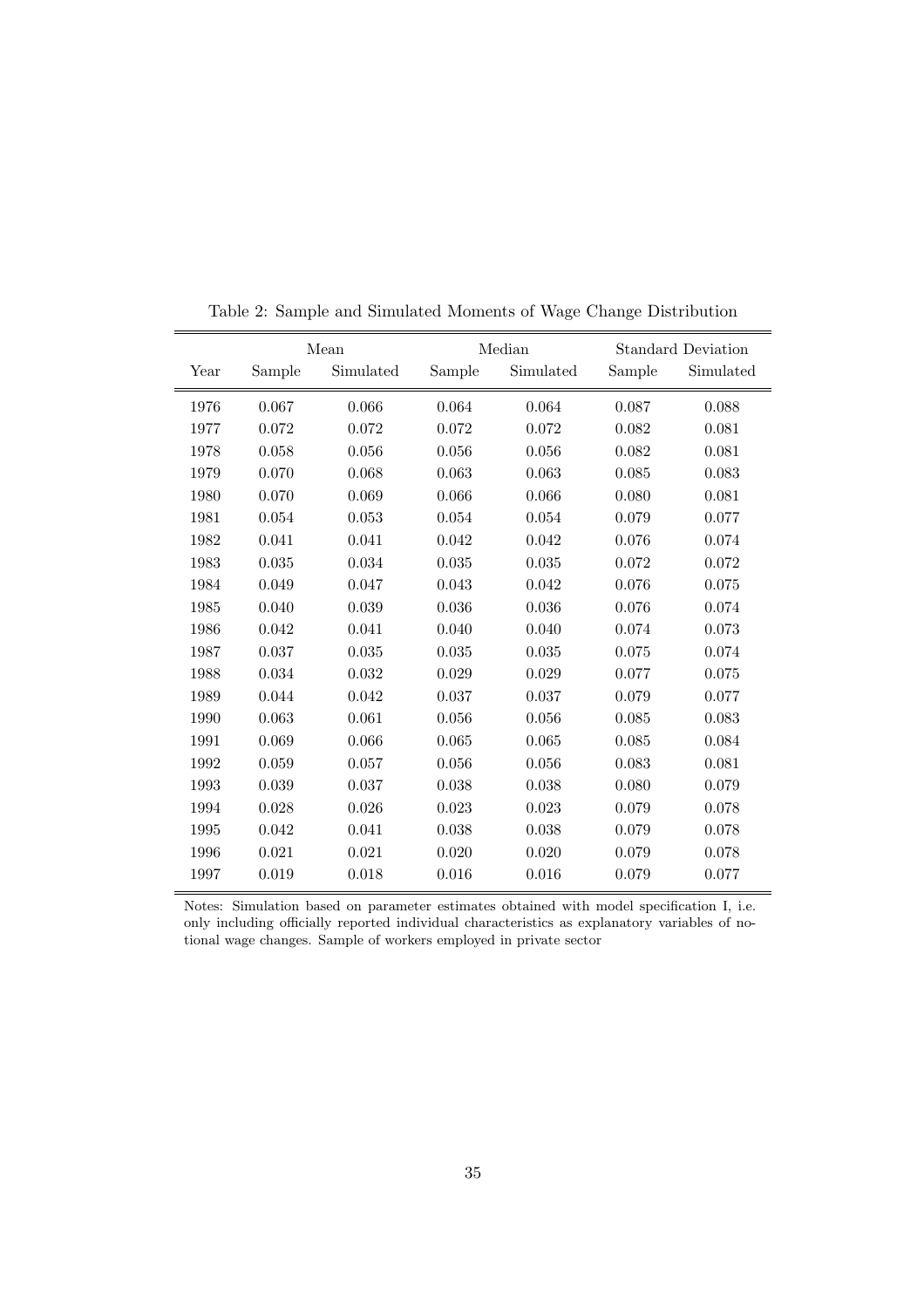| Year | $X_i\alpha$ | $\sigma_w$ | $\gamma$ | $\sigma_r$ | $P^m$ | $\sigma_m$ |
|------|-------------|------------|----------|------------|-------|------------|
| 1976 | 0.032       | 0.087      | 0.055    | 0.024      | 0.019 | 0.300      |
| 1977 | 0.033       | 0.083      | 0.065    | 0.025      | 0.022 | 0.270      |
| 1978 | 0.026       | 0.076      | 0.051    | 0.020      | 0.022 | 0.274      |
| 1979 | 0.035       | 0.084      | 0.052    | 0.020      | 0.022 | 0.280      |
| 1980 | 0.037       | 0.079      | 0.057    | 0.021      | 0.018 | 0.285      |
| 1981 | 0.023       | 0.072      | 0.049    | 0.019      | 0.021 | 0.273      |
| 1982 | 0.014       | 0.065      | 0.039    | 0.016      | 0.024 | 0.248      |
| 1983 | 0.011       | 0.061      | 0.033    | 0.013      | 0.027 | 0.226      |
| 1984 | 0.033       | 0.065      | 0.032    | 0.013      | 0.028 | 0.223      |
| 1985 | 0.020       | 0.065      | 0.031    | 0.013      | 0.029 | 0.225      |
| 1986 | 0.019       | 0.066      | 0.036    | 0.015      | 0.023 | 0.240      |
| 1987 | 0.015       | 0.063      | 0.032    | 0.013      | 0.029 | 0.225      |
| 1988 | 0.016       | 0.059      | 0.024    | 0.010      | 0.033 | 0.224      |
| 1989 | 0.026       | 0.063      | 0.027    | 0.012      | 0.033 | 0.224      |
| 1990 | 0.040       | 0.074      | 0.043    | 0.020      | 0.022 | 0.280      |
| 1991 | 0.042       | 0.078      | 0.053    | 0.024      | 0.022 | 0.276      |
| 1992 | 0.035       | 0.071      | 0.048    | 0.019      | 0.029 | 0.245      |
| 1993 | 0.020       | 0.063      | 0.034    | 0.015      | 0.037 | 0.210      |
| 1994 | 0.014       | 0.058      | 0.019    | 0.009      | 0.041 | 0.204      |
| 1995 | 0.023       | 0.065      | 0.032    | 0.014      | 0.031 | 0.225      |
| 1996 | 0.009       | 0.056      | 0.019    | 0.009      | 0.047 | 0.193      |
| 1997 | 0.006       | 0.054      | 0.015    | 0.007      | 0.049 | 0.193      |

Table 3: Baseline Model Parameter Estimates

Notes:  $X_i \alpha$  refers to the estimated mean of the notional wage change given by equation (1), while  $\sigma_w$  is the corresponding standard deviation of the unobserved heterogeneity component.  $\gamma$  refers to the estimated mean of the lower bound of wage changes for constrained individuals under the real rigidity regime according to equation (6).  $\sigma_r$  is the estimated standard deviation of the individual variation around this mean. Finally,  $P_m$  refers to the estimated probability of measurement error in wages, whereas  $\sigma_m$  is the estimated standard deviation of one-period measurement error in wages given by equation (7). Sample of workers employed in private sector.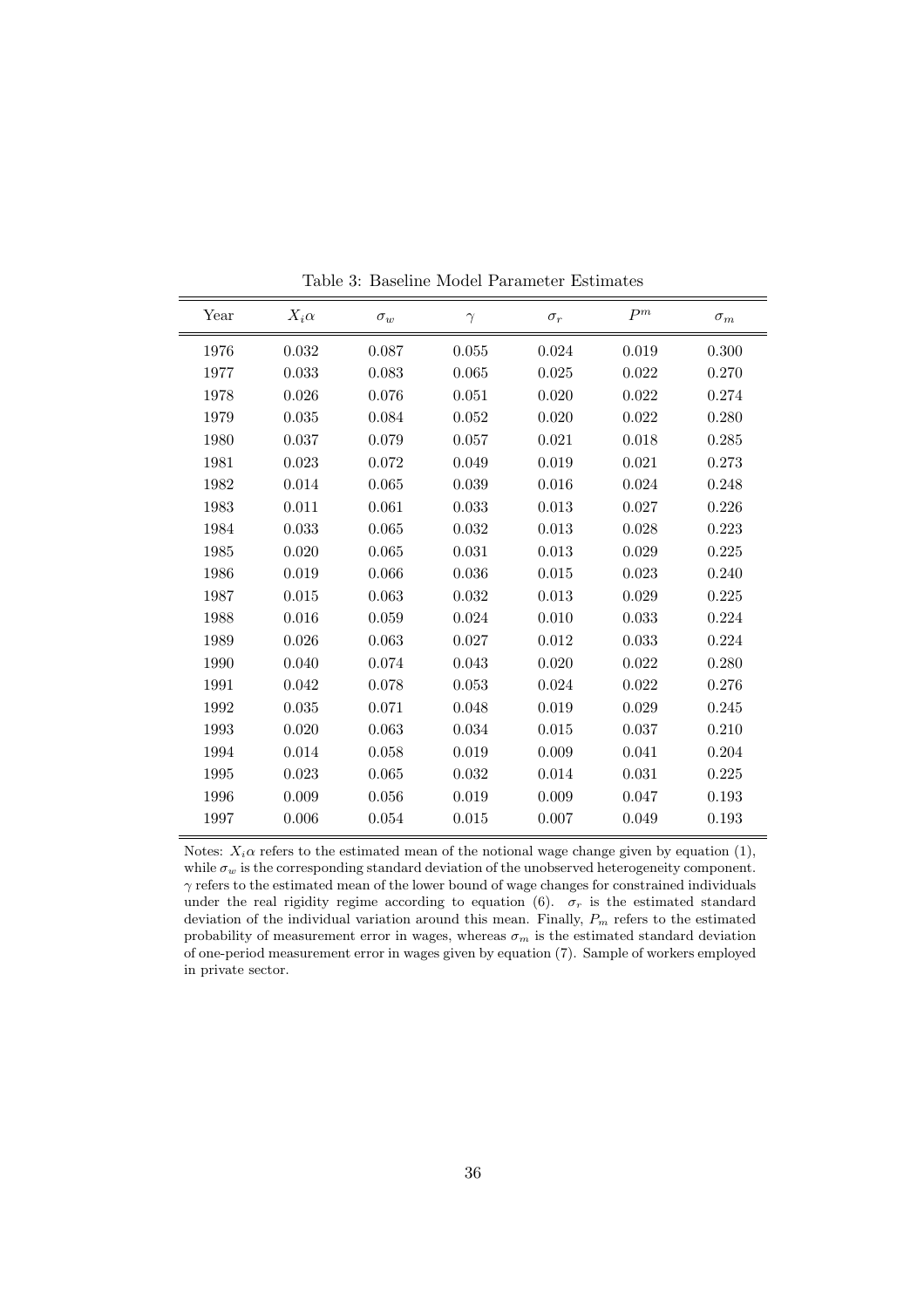|      |          | Incidence (in $\%$ ) |          |        | Wage Sweep-up from |          |                 |
|------|----------|----------------------|----------|--------|--------------------|----------|-----------------|
|      |          | of Regimes (Overall) |          |        | of Constrained     |          | (in log points) |
| Year | Fully    | Real                 | Nominal  | Real   | Nominal            | Real     | Nominal         |
|      | Flexible | Rigidity             | Rigidity | Regime | Regime             | Rigidity | Rigidity        |
| 1976 | 22.6     | 62.0                 | 15.4     | 37.3   | $5.5\,$            | $3.05\,$ | 0.33            |
| 1977 | 19.4     | 67.0                 | 13.6     | 42.9   | 4.7                | 3.54     | 0.26            |
| 1978 | 24.3     | 60.2                 | 15.5     | 37.3   | 5.7                | 2.74     | 0.30            |
| 1979 | 17.8     | 68.2                 | 13.9     | 39.0   | 4.7                | 2.97     | 0.27            |
| 1980 | 19.9     | 67.2                 | 13.0     | 39.7   | 4.2                | 2.93     | 0.22            |
| 1981 | 26.1     | 60.9                 | 13.0     | 38.6   | 4.9                | 2.72     | 0.24            |
| 1982 | 29.8     | $55.1\,$             | 15.1     | 35.3   | 6.2                | $2.25\,$ | 0.29            |
| 1983 | 31.3     | 52.0                 | 16.8     | 32.7   | 7.1                | 1.92     | 0.32            |
| 1984 | 34.7     | 43.8                 | $21.5\,$ | 21.6   | 6.7                | 1.17     | 0.29            |
| 1985 | 34.0     | 47.9                 | 18.0     | 26.8   | 6.8                | 1.53     | $\rm 0.31$      |
| 1986 | 31.5     | $50.2\,$             | 18.3     | 29.7   | $7.0\,$            | 1.81     | 0.33            |
| 1987 | 34.0     | 47.8                 | 18.1     | 28.8   | 7.4                | 1.70     | 0.34            |
| 1988 | 39.1     | 41.1                 | 19.7     | 22.5   | 7.7                | 1.16     | 0.32            |
| 1989 | 34.5     | 46.0                 | 19.4     | 23.4   | 6.7                | 1.23     | 0.28            |
| 1990 | 28.6     | 55.8                 | 15.5     | 28.8   | 4.6                | 1.82     | 0.22            |
| 1991 | 28.7     | 57.2                 | 14.2     | 31.7   | 4.2                | 2.24     | 0.22            |
| 1992 | 33.3     | $52.9\,$             | 13.8     | 29.9   | $4.3\,$            | 1.92     | 0.20            |
| 1993 | 42.9     | 43.1                 | 14.0     | 25.1   | $5.3\,$            | 1.47     | 0.24            |
| 1994 | 49.5     | 31.1                 | 19.4     | 16.4   | 7.8                | 0.81     | 0.33            |
| 1995 | 40.1     | 43.3                 | 16.6     | 23.8   | $6.0\,$            | $1.35\,$ | $0.27\,$        |
| 1996 | 54.1     | $28.2\,$             | 17.7     | 15.9   | $7.7\,$            | 0.79     | 0.33            |
| 1997 | 52.9     | $28.8\,$             | 18.2     | 16.1   | $8.2\,$            | 0.77     | $0.34\,$        |

Table 4: Estimated Extent of Wage Rigidity in the Private Sector

Notes: Baseline specification, Model I. The wage sweep-up is derived by aggregating the prevented individual wage cuts for constrained workers within a regime. It is an average value based on the wage change distribution including all sample observations. Sample of workers employed in private sector.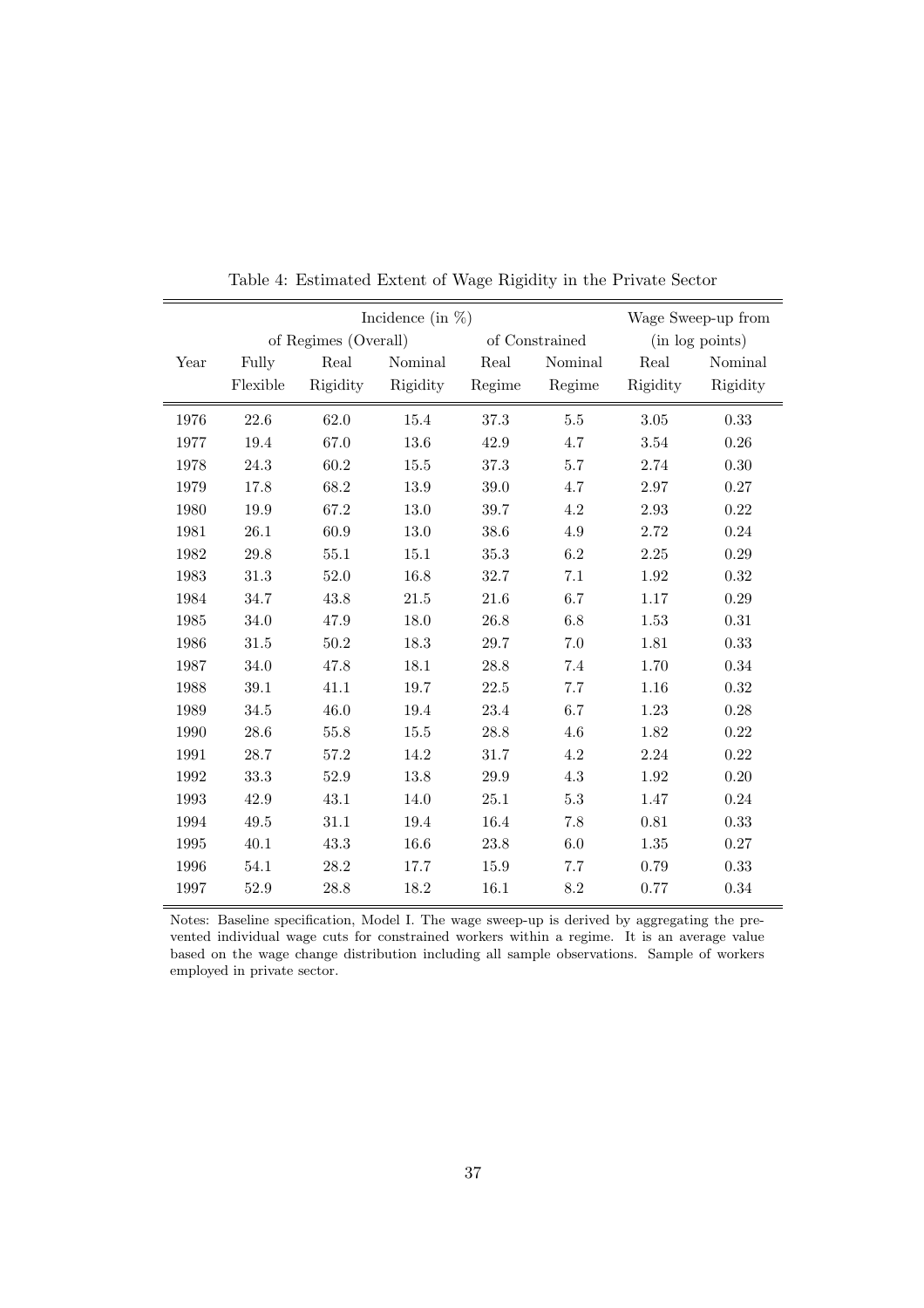| Incidence of Fully Flexible Regime $(\%)$ |          |             |      |      |      |      | Aggregate Wage Sweep-Up (log points) |      |             |      |      |      |      |      |
|-------------------------------------------|----------|-------------|------|------|------|------|--------------------------------------|------|-------------|------|------|------|------|------|
| Model                                     |          |             |      |      |      |      | Model                                |      |             |      |      |      |      |      |
| Year                                      | Ι        | $_{\rm II}$ | III  | IV   | V    | VI   | VII                                  | I    | $_{\rm II}$ | III  | IV   | V    | VI   | VII  |
| 1976                                      | 22.6     | 23.6        | 23.7 | 22.6 | 22.8 | 22.3 | 21.6                                 | 3.38 | 2.96        | 2.85 | 3.40 | 3.28 | 3.00 | 3.34 |
| 1977                                      | 19.4     | 19.9        | 20.1 | 19.3 | 19.5 | 19.3 | 18.9                                 | 3.80 | 3.51        | 3.36 | 3.90 | 3.77 | 3.55 | 3.84 |
| 1978                                      | 24.3     | 24.5        | 24.3 | 24.0 | 24.0 | 24.0 | 23.5                                 | 3.04 | 2.93        | 2.95 | 3.12 | 3.12 | 2.88 | 3.05 |
| 1979                                      | 17.8     | 17.6        | 17.6 | 17.1 | 17.1 | 16.9 | 16.4                                 | 3.24 | 3.14        | 3.13 | 3.52 | 3.48 | 3.18 | 3.53 |
| 1980                                      | 19.9     | 19.9        | 19.9 | 19.2 | 19.2 | 19.5 | 18.8                                 | 3.15 | 3.01        | 2.98 | 3.31 | 3.28 | 3.00 | 3.27 |
| 1981                                      | 26.1     | 26.4        | 26.4 | 26.1 | 26.2 | 25.7 | 25.5                                 | 2.96 | 2.84        | 2.83 | 2.96 | 2.93 | 2.86 | 2.94 |
| 1982                                      | 29.8     | 30.1        | 30.0 | 30.1 | 30.0 | 29.3 | 29.2                                 | 2.55 | 2.45        | 2.45 | 2.52 | 2.52 | 2.46 | 2.54 |
| 1983                                      | $31.3\,$ | 31.5        | 31.5 | 31.5 | 31.5 | 30.9 | 30.9                                 | 2.24 | 2.14        | 2.14 | 2.19 | 2.18 | 2.16 | 2.20 |
| 1984                                      | 34.7     | 34.7        | 34.6 | 33.3 | 33.3 | 34.2 | 32.8                                 | 1.45 | 1.33        | 1.32 | 1.24 | 1.24 | 1.31 | 1.22 |
| 1985                                      | 34.0     | 34.2        | 34.1 | 34.4 | 34.4 | 33.5 | 33.7                                 | 1.85 | 1.78        | 1.77 | 1.79 | 1.77 | 1.81 | 1.80 |
| 1986                                      | 31.5     | 32.1        | 32.3 | 32.4 | 32.5 | 31.5 | 31.9                                 | 2.14 | 1.97        | 1.90 | 1.96 | 1.91 | 1.98 | 1.93 |
| 1987                                      | 34.0     | 34.4        | 34.4 | 34.6 | 34.6 | 34.0 | 34.3                                 | 2.04 | 1.95        | 1.93 | 1.97 | 1.95 | 1.97 | 1.97 |
| 1988                                      | 39.1     | 39.0        | 38.9 | 39.2 | 39.1 | 38.6 | 38.6                                 | 1.48 | 1.48        | 1.48 | 1.50 | 1.49 | 1.48 | 1.50 |
| 1989                                      | 34.5     | 34.3        | 34.1 | 34.6 | 34.4 | 33.9 | 34.0                                 | 1.51 | 1.50        | 1.51 | 1.50 | 1.51 | 1.49 | 1.50 |
| 1990                                      | 28.6     | 29.6        | 29.5 | 29.7 | 29.6 | 29.3 | 29.4                                 | 2.04 | 1.81        | 1.80 | 1.85 | 1.83 | 1.81 | 1.83 |
| 1991                                      | 28.7     | 30.0        | 30.6 | 30.1 | 30.4 | 29.8 | 29.9                                 | 2.46 | 2.17        | 2.07 | 2.22 | 2.14 | 2.13 | 2.16 |
| 1992                                      | 33.3     | 34.0        | 34.2 | 33.9 | 34.0 | 33.5 | 33.5                                 | 2.11 | 2.00        | 1.96 | 2.07 | 2.02 | 2.05 | 2.07 |
| 1993                                      | 42.9     | 43.8        | 43.9 | 44.0 | 44.1 | 43.5 | 43.8                                 | 1.71 | 1.59        | 1.57 | 1.61 | 1.59 | 1.60 | 1.61 |
| 1994                                      | 49.5     | 49.5        | 49.4 | 49.6 | 49.5 | 49.2 | 49.3                                 | 1.14 | 1.13        | 1.13 | 1.14 | 1.14 | 1.12 | 1.13 |
| 1995                                      | 40.1     | 40.4        | 40.6 | 40.6 | 40.7 | 39.7 | 39.9                                 | 1.62 | 1.53        | 1.49 | 1.54 | 1.52 | 1.54 | 1.54 |
| 1996                                      | 54.1     | 54.3        | 54.2 | 54.5 | 54.4 | 53.5 | 53.7                                 | 1.12 | 1.12        | 1.10 | 1.12 | 1.11 | 1.12 | 1.13 |
| 1997                                      | 52.9     | 53.0        | 53.1 | 53.2 | 53.3 | 52.6 | 52.8                                 | 1.11 | 1.08        | 1.08 | 1.09 | 1.09 | 1.08 | 1.08 |

Table 5: Specification Analysis: Notional Wage Models and Rigidity Indicators

Notes: Model specifications I-VII for notional wage changes as defined in text. The aggregate wage sweep-up is derived by summing up the prevented individual wage cuts for constrained workers in the nominal and real regimes. It is an average value based on the wage change distribution including all sample observations. Sample of workers employed in private sector.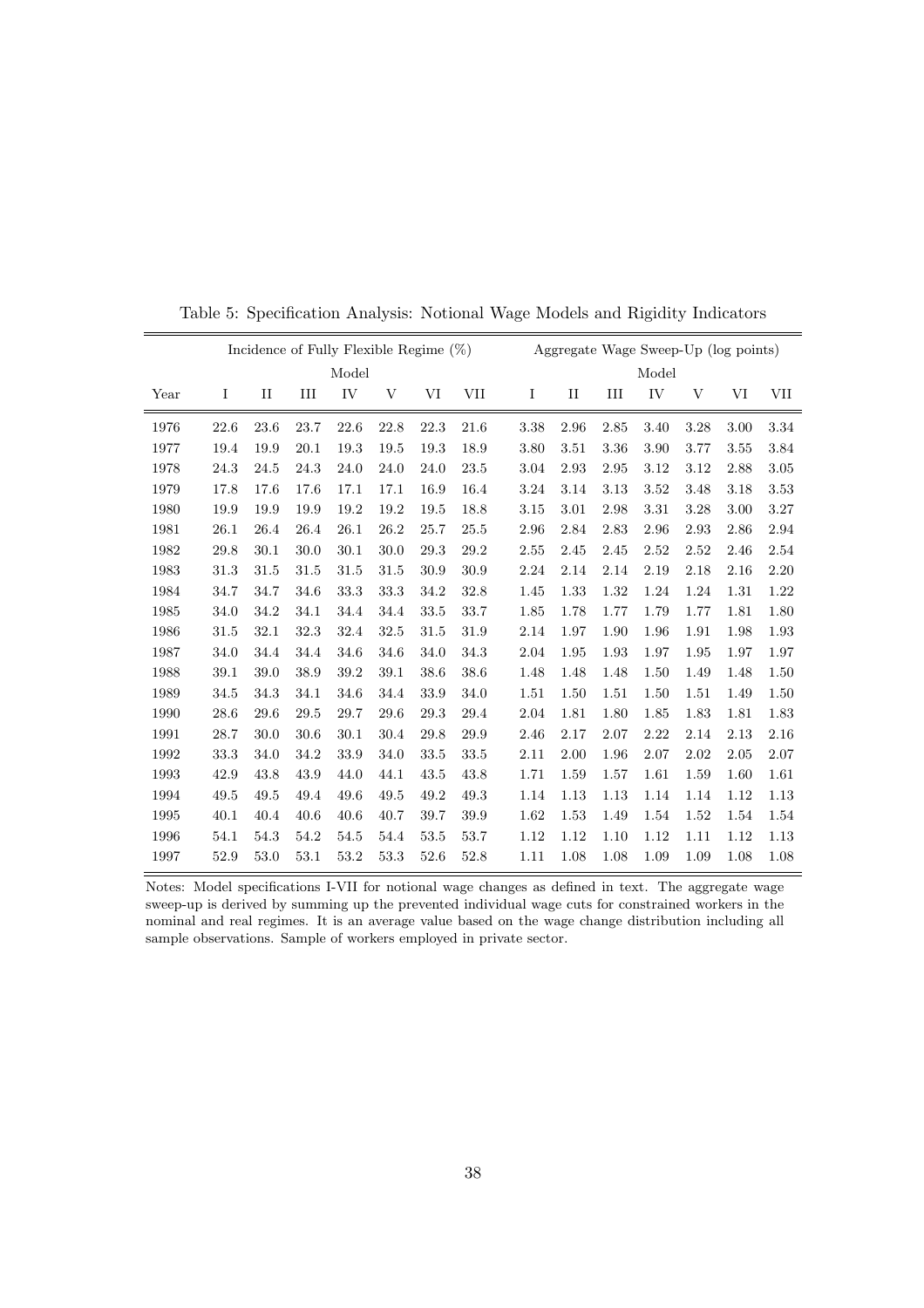|                      | Real<br>Rigidity |      | Incidence of Rigidity Regimes $(\%)$<br>Overall |      | Constrained | Wage Sweep-up<br>$(\log \text{points})$ |         |  |
|----------------------|------------------|------|-------------------------------------------------|------|-------------|-----------------------------------------|---------|--|
| Period               | Bound            | Real | Nominal                                         | Real | Nominal     | Real                                    | Nominal |  |
| Private Sector       |                  |      |                                                 |      |             |                                         |         |  |
| 1976/80              | 0.056            | 64.9 | 14.3                                            | 39.3 | 4.9         | 3.05                                    | 0.28    |  |
| 1981/89              | 0.034            | 49.4 | 17.8                                            | 28.8 | 6.7         | 1.72                                    | 0.30    |  |
| 1990/93              | 0.045            | 52.3 | 14.4                                            | 28.9 | 4.6         | 1.86                                    | 0.22    |  |
| 1994/97              | 0.021            | 32.8 | 18.0                                            | 18.1 | 7.4         | 0.93                                    | 0.32    |  |
| <i>Public Sector</i> |                  |      |                                                 |      |             |                                         |         |  |
| 1976/80              | 0.051            | 80.1 | 8.9                                             | 48.7 | 2.1         | 2.35                                    | 0.07    |  |
| 1981/89              | 0.032            | 74.8 | 10.4                                            | 43.2 | 2.7         | 1.88                                    | 0.08    |  |
| 1990/93              | 0.047            | 74.4 | 8.9                                             | 38.8 | 1.2         | 1.66                                    | 0.03    |  |
| 1994/97              | 0.014            | 59.0 | 16.7                                            | 22.7 | 3.8         | 0.55                                    | 0.06    |  |

Table 6: Estimated Wage Rigidity Indicators - Private vs. Public Sector

Notes: Period averages. Baseline specification. The wage sweep-up is derived by aggregating the prevented individual wage cuts for constrained workers within a regime. It is an average value based on the wage change distribution including all sample observations.

|                |         | Incidence of Fully Flexible Regime $(\%)$ |         |         | Aggregate Wage Sweep-up (log points) |         |         |         |  |  |
|----------------|---------|-------------------------------------------|---------|---------|--------------------------------------|---------|---------|---------|--|--|
|                |         |                                           | Period  |         |                                      |         | Period  |         |  |  |
| Sector         | 1976/80 | 1981/89                                   | 1990/93 | 1994/97 | 1976/80                              | 1981/89 | 1990/93 | 1994/97 |  |  |
| $\mathbf{1}$   | 18.5    | 33.6                                      | 33.8    | 45.0    | 3.90                                 | 2.14    | 2.07    | 1.41    |  |  |
| $\overline{2}$ | 22.8    | 37.3                                      | 40.7    | 59.7    | 3.03                                 | 1.84    | 1.83    | 0.94    |  |  |
| 3              | 23.9    | 39.8                                      | 41.6    | 56.4    | 3.07                                 | 1.64    | 1.93    | 1.08    |  |  |
| $\overline{4}$ | 22.0    | 35.7                                      | 37.3    | 56.4    | 3.20                                 | 2.07    | 1.79    | 1.08    |  |  |
| $\bf 5$        | 20.0    | 30.0                                      | 32.3    | 45.0    | 3.10                                 | 2.08    | 1.77    | 1.39    |  |  |
| 6              | 41.9    | 49.1                                      | 30.9    | 68.5    | 2.32                                 | 1.69    | 2.86    | 0.90    |  |  |
| $\overline{7}$ | 24.9    | 41.3                                      | 34.1    | 55.4    | 3.46                                 | 1.77    | 2.11    | 1.15    |  |  |
| 8              | 17.0    | 27.1                                      | 29.6    | 43.1    | 3.41                                 | 2.14    | 2.01    | 1.41    |  |  |
| 9              | 15.8    | 27.4                                      | 32.9    | 54.9    | 3.20                                 | 2.26    | 2.07    | 1.03    |  |  |
| 10             | 13.0    | 25.7                                      | 26.9    | 44.5    | 2.43                                 | 1.71    | 2.13    | 1.09    |  |  |
| 11             | 17.6    | 24.1                                      | 26.7    | 34.9    | 3.40                                 | 2.50    | 2.15    | 1.59    |  |  |
| 12             | 13.1    | 17.7                                      | 20.4    | 30.5    | 3.08                                 | 2.23    | 1.91    | 1.53    |  |  |

Table 7: Estimated Wage Rigidity Indicators by Sector

Notes: Period averages. Baseline specification. The aggregate wage sweep-up is derived by summing up the prevented individual wage cuts for constrained workers in the nominal and real regimes. It is an average value based on the wage change distribution including all sample observations. The sector definitions are taken from the codification of the source data. Sector 1: agriculture (including energy and mining); Sector 2: production of basic goods; Sector 3: production of investment goods; Sector 4: production of consumption goods; Sector 5: production of food; Sector 6: Construction; Sector 7: Construction finishing trade; Sector 8: retail; Sector 9: traffic and communication; Sector 10: industrial services; Sector 11: household related services; Sector 12: societal services.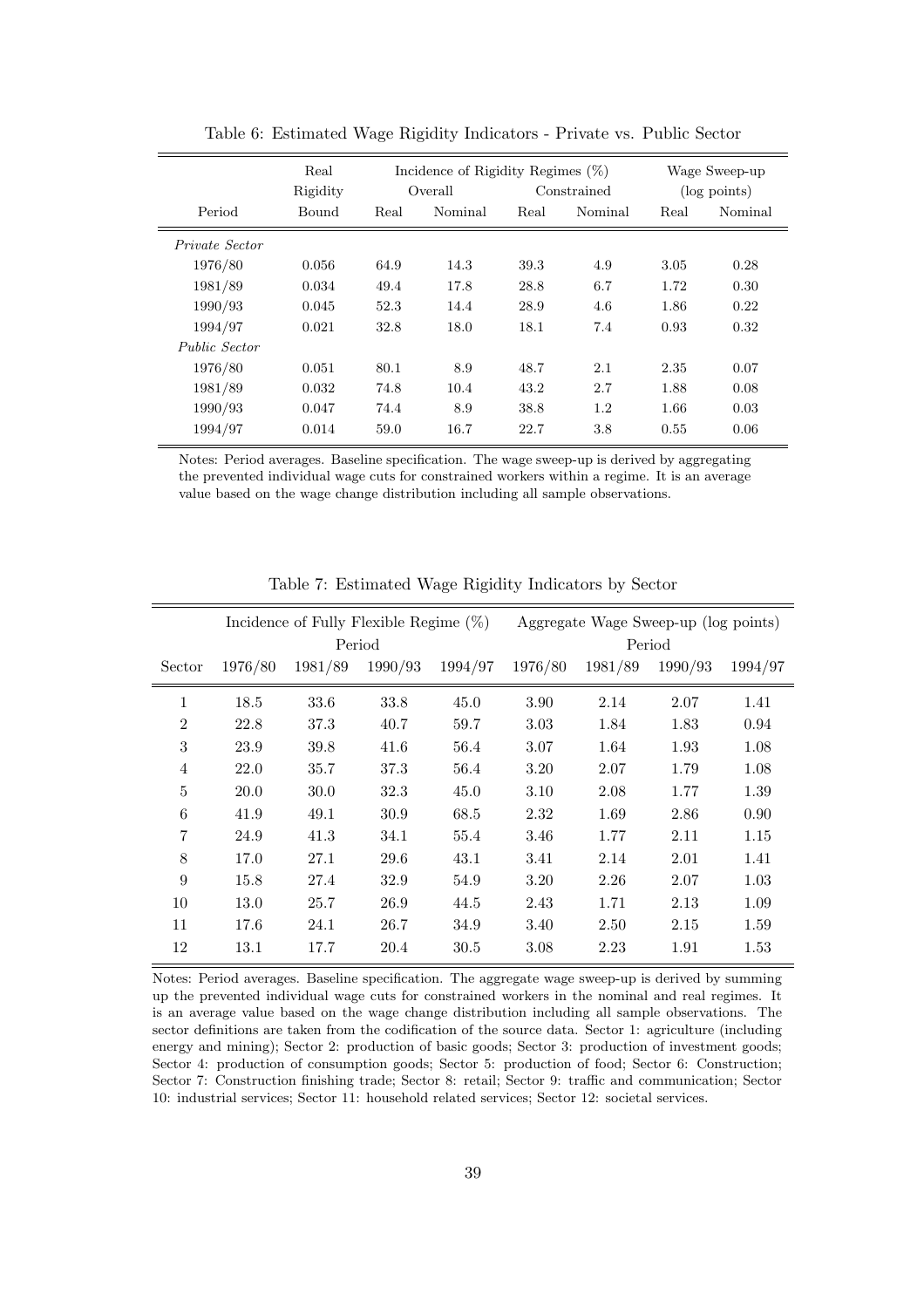|                       |           |           |                  |           |                                   |            |               | Dependent Variable: |           |           |                  |                  |                              |           |               |           |
|-----------------------|-----------|-----------|------------------|-----------|-----------------------------------|------------|---------------|---------------------|-----------|-----------|------------------|------------------|------------------------------|-----------|---------------|-----------|
|                       |           |           |                  |           | Percent of Workers Constrained by |            |               |                     |           |           |                  |                  | Average Wage Sweep-Up due to |           |               |           |
|                       |           |           | Nominal Rigidity |           |                                   |            | Real Rigidity |                     |           |           | Nominal Rigidity |                  |                              |           | Real Rigidity |           |
| Intercept             | $3.329**$ | $3.233**$ | $2.647**$        | $3.178**$ | $12.082**$                        | $12.945**$ | $14.308**$    | $12.541**$          | $.188**$  | $.168**$  | $.155***$        | $.182**$         | $.946**$                     | $.914**$  | $1.088**$     | $1.000**$ |
|                       | (7.88)    | (7.73)    | (6.17)           | (8.59)    | (6.39)                            | (6.83)     | (7.49)        | (7.00)              | (8.49)    | $(7-40)$  | (6.87)           | (8.81)           | (5.49)                       | (5.42)    | (6.23)        | (6.29)    |
| Linear Trend x 100    | $-.129**$ | $-.135**$ | $-.121**$        | $-142**$  | $-.711**$                         | $-0.703**$ | $-.735**$     | $-.672**$           | $-.007**$ | $-.007**$ | $-.007**$        | $-.008**$        | $-.054**$                    | $-.051**$ | $-.056**$     | $-.050**$ |
|                       | (6.70)    | (6.92)    | (6.32)           | (8.39)    | (8.26)                            | (7.98)     | (8.58)        | (8.22)              | (7.34)    | (7.03)    | (7.05)           | (8.47)           | (6.90)                       | (6.57)    | (7.11)        | (6.89)    |
| GDP Deflator $_{t-1}$ | $-.597**$ |           | $-.348**$        | $-.241**$ | $2.051**$                         |            | $1.251**$     | $.971*$             | $-.029**$ |           |                  | $-.017**-.015**$ | $.136**$                     |           | $.085*$       | .016      |
|                       | (6.63)    |           | (3.87)           | (2.71)    | (5.08)                            |            | (3.12)        | (2.26)              | (6.16)    |           | (3.59)           | (3.04)           | (3.70)                       |           | (2.33)        | (0.42)    |
| $\text{CPI}_{t-1}$    |           | $-.418**$ |                  |           |                                   | $1.248**$  |               |                     |           | $-.015**$ |                  |                  |                              | $.114***$ |               |           |
|                       |           | (6.50)    |                  |           |                                   | (4.29)     |               |                     |           | (4.29)    |                  |                  |                              | (4.41)    |               |           |
| GDP Growth            | $-.113*$  | $-.086$   |                  | $-.031$   | .246                              | .064       |               | $-.001$             | $-.006*$  | $-.003$   |                  | $-.003$          | .014                         | .017      |               | $-.014$   |
|                       | (2.08)    | (1.65)    |                  | (0.64)    | (1.01)                            | (0.27)     |               | (0.01)              | (2.27)    | (0.89)    |                  | $(1-19)$         | (0.63)                       | (0.81)    |               | (0.66)    |
| Productivity Growth   |           |           | $.159*$          |           |                                   |            | $-.655*$      |                     |           |           | .006             |                  |                              |           | $-.044$       |           |
|                       |           |           | (2.30)           |           |                                   |            | (2.13)        |                     |           |           | (1.76)           |                  |                              |           | (1.55)        |           |
| Unemployment Rate     | $.453**$  | $.474**$  | $.498**$         | $.243**$  | $-.615**$                         | $-.709**$  | $-.746**$     | .022                | $.011**$  | $.014**$  | $.014**$         | .004             | $-.100**-.102**$             |           | $-.108**$     | $-.029$   |
|                       | (10.58)   | (11.20)   | (12.04)          | (5.45)    | (3.20)                            | (3.70)     | (4.05)        | (0.10)              | (5.32)    | (5.95)    | (6.51)           | (1.47)           | (5.70)                       | (5.99)    | (6.40)        | (1.51)    |
| Union Wage Growth     |           |           |                  | $-.722**$ |                                   |            |               | $2.186**$           |           |           |                  | $-.028**$        |                              |           |               | $.243**$  |
|                       |           |           |                  | (8.73)    |                                   |            |               | (5.45)              |           |           |                  | (6.15)           |                              |           |               | (6.87)    |
| 1984-Dummy            | $-.001$   | $-.002$   | $-.005$          | $-.008*$  | $-.109**$                         | $-.106**$  | $-.099**$     | $-.088**$           | $-.0002$  | $-.0003$  | $-.0003$         | $-.0005*$        | $-.008**$                    | $-.008**$ | $-.007**$     | $-.006**$ |
|                       | (0.37)    | (0.50)    | (1.17)           | (2.37)    | (6.26)                            | (6.01)     | (5.74)        | (5.22)              | (1.17)    | (1.43)    | (1.90)           | (2.60)           | (4.92)                       | (5.00)    | (4.55)        | (3.68)    |
| $R^2$                 | 0.504     | 0.502     | 0.506            | 0.622     | 0.659                             | 0.649      | 0.664         | 0.696               | 0.274     | 0.220     | 0.268            | 0.370            | 0.666                        | 0.673     | 0.669         | 0.720     |
| Observations          | 252       | 252       | 252              | 252       | 252                               | 252        | 252           | 252                 | 252       | 252       | 252              | 252              | 252                          | 252       | 252           | 252       |

Table 8: Macroeconomic Causes of Wage Rigidities

Notes: Estimates are Within-Group estimates. Hausman-tests reveal that the null that differences between random and fixed effects coefficients are not systematic cannot berejected at any level of significance. Absolute <sup>t</sup>−values in parentheses. \*\*, \* are used to indicate that <sup>a</sup> parameter value is significant at the one or five percent level, respectively.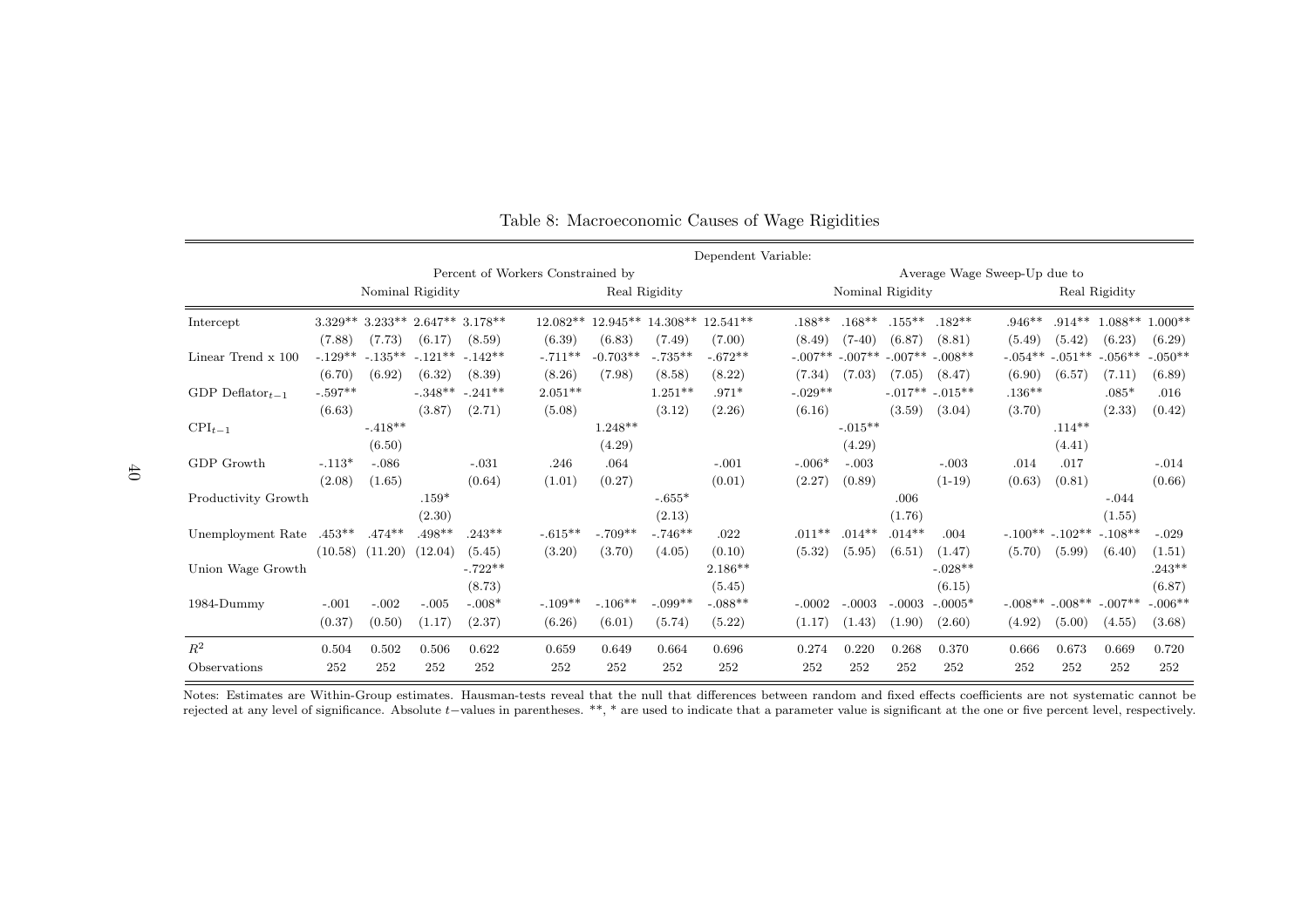|                                         |           |           |                                           |           |          | Dependent Variable: |           |                                           |          |           |
|-----------------------------------------|-----------|-----------|-------------------------------------------|-----------|----------|---------------------|-----------|-------------------------------------------|----------|-----------|
|                                         |           |           | $\Delta$ Unemployment Rate <sub>t+1</sub> |           |          |                     |           | $\Delta$ Unemployment Rate <sub>t+2</sub> |          |           |
| Intercept                               | $1.183**$ | .278      | $-.789*$                                  | .200      | .310     | $-.119$             | $-.207$   | $1.264**$                                 | $-.241$  | $-.145$   |
|                                         | (3.43)    | (0.90)    | (2.31)                                    | (0.52)    | (1.01)   | (0.39)              | (0.69)    | (3.96)                                    | (0.64)   | (0.48)    |
| Linear Trend x 100                      | $-.040*$  | .005      | $.017**$                                  | .007      | .002     | $-.024$             | .027      | $.079**$                                  | .029     | .024      |
|                                         | (2.40)    | (0.33)    | (3.30)                                    | (0.45)    | (0.18)   | (1.65)              | (1.93)    | (4.97)                                    | (1.78)   | (1.65)    |
| Total Wage Sweep- $Up_t$                | $-.062$   | $-.012$   | .213                                      | $-.023$   |          | $.253*$             | $.226*$   | $.484**$                                  | $.223*$  |           |
|                                         | (0.49)    | (0.12)    | (1.69)                                    | (0.20)    |          | (2.27)              | (2.07)    | (4.02)                                    | (2.02)   |           |
| Nominal Wage Sweep- $Up_t$              |           |           |                                           |           | $-1.148$ |                     |           |                                           |          | $-.819$   |
|                                         |           |           |                                           |           | (1.31)   |                     |           |                                           |          | (0.95)    |
| Real Wage Sweep- $Up_t$                 |           |           |                                           |           | $-.028$  |                     |           |                                           |          | $.216*$   |
|                                         |           |           |                                           |           | (0.25)   |                     |           |                                           |          | (1.98)    |
| GDP Growth <sub><math>t+i</math></sub>  | $-.372**$ | $-.365**$ |                                           | $-.362**$ | $-349**$ | $-.359^{**}$        | $-.342**$ |                                           | $-341**$ | $-.328**$ |
|                                         | (10.00)   | (11.42)   |                                           | (11.02)   | (10.30)  | (11.04)             | (10.67)   |                                           | (10.37)  | (9.62)    |
| Productivity $Growth_t$                 |           |           | $-.331**$                                 |           |          |                     |           | $-.322**$                                 |          |           |
|                                         |           |           | (5.63)                                    |           |          |                     |           | (5.62)                                    |          |           |
| GDP Deflator $_{t+i}$                   |           |           |                                           | .024      |          |                     |           |                                           | .010     |           |
|                                         |           |           |                                           | (0.34)    |          |                     |           |                                           | (0.15)   |           |
| $\Delta$ Unemployment Rate <sub>t</sub> |           | $.172**$  | $.347**$                                  | $.178**$  | $.184**$ |                     | $.164***$ | $.317**$                                  | $.167**$ | $.159**$  |
|                                         |           | (3.64)    | (6.22)                                    | (3.53)    | (3.83)   |                     | (3.53)    | (5.78)                                    | (3.38)   | (3.40)    |
| 1984-Dummy                              | $-.005$   | $-.002$   | .001                                      | $-.001$   | $-.002$  | $-.001$             | $-.001$   | $-.000$                                   | $-.001$  | $-.001$   |
|                                         | (1.40)    | (0.57)    | (0.32)                                    | (0.49)    | (0.57)   | (0.29)              | (0.24)    | (0.12)                                    | (0.24)   | (0.26)    |
| $\mathbb{R}^2$                          | 0.319     | 0.439     | 0.221                                     | 0.439     | 0.443    | 0.421               | 0.452     | 0.274                                     | 0.468    | 0.455     |
| Observations                            | 252       | 252       | 252                                       | 252       | 252      | 240                 | 240       | 240                                       | 240      | 240       |

Table 9: Unemployment Consequences of Wage Rigidities

Notes: Estimates are Within-Group estimates. Absolute  $t$ -values in parentheses. \*\*, \* are used to indicate that a parameter value is significant<br>at the one or five percent level, respectively.  $i = 1, 2$  for estimations o